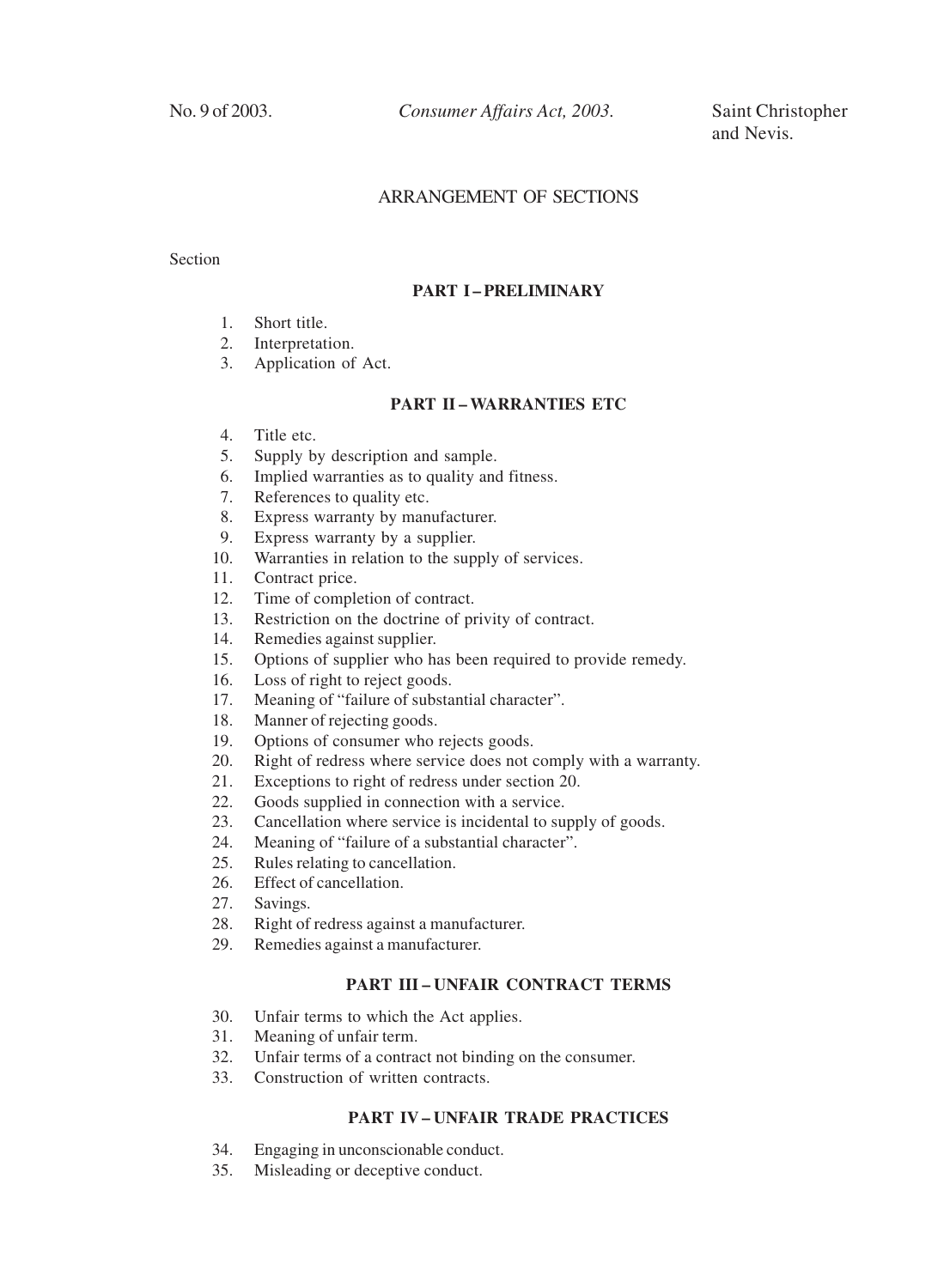# Section – *cont'd*

- 36. False representation.
- 37. Offering gifts and prizes.
- 38. Bait advertising.
- 39. Referral selling.
- 40. Falsely accepting payment.
- 41. Misleading statements on profitability etc.
- 42. Dual pricing.
- 43. Coercion.
- 44. Pyramid selling.
- 45. Unsolicited goods.
- 46. Liability of recipient.
- 47. Offences and penalties under this Part.

# **PART V – PRODUCT LIABILITY**

- 48. Liability in relation to supply of products.
- 49. Liability for defects.
- 50. Inferred defects.
- 51. Damage giving rise to liability.
- 52. Application of Fatal Accident Act, Cap. 27.
- 53. Prohibitions on exclusions from liability.
- 54. Application of Act to Crown.

# **PART VI – CONSUMER SAFETY**

- 55. General safety requirements.
- 56. Product safety standards.
- 57. Product information standards.
- 58. Consumer safety regulations.

# **PART VII – RECALL OF GOODS**

- 59. Compulsory recall of goods.
- 60. Compliance with goods recall notice.
- 61. Loss or damage caused by contravention of goods recall notice.
- 62. Conferences to be held in certain cases.
- 63. Action after conclusion of conference.
- 64. Exceptions in cases of danger to the public.
- 65. Power to obtain information, documents and evidence.
- 66. Voluntary recall of goods.
- 67. Suppliers to be given notice in certain cases.
- 68. Certain actions not to affect insurance contracts.

# **PART VIII – BUREAU OF CONSUMER AFFAIRS**

## *Establishment of Bureau of Consumer Affairs*

- 69. Bureau of Consumer Affairs.
- 70. Duties and powers of the Bureau.

# *Board of Directors of the Bureau*

- 71. Board of the Bureau.
- 72. Tenure of members of the Board.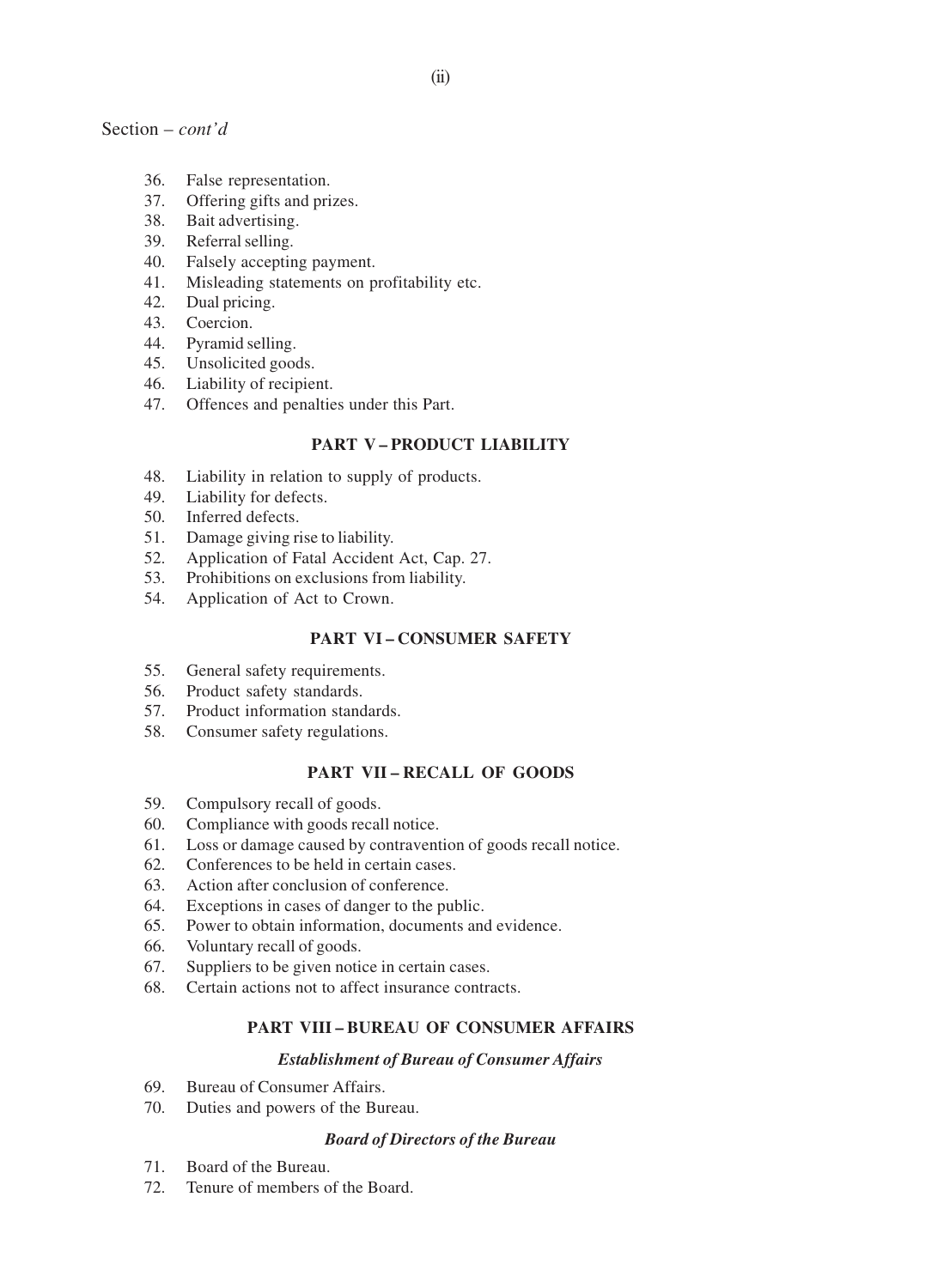Section – *cont'd*

- 73. Remuneration of members of the Board.
- 74. Functions etc of the Board.
- 75. Meetings etc of the Board.
- 76. Policy directions to the Board.

## *Administration of the Bureau*

- 77. Director of Consumer Affairs of the Bureau.
- 78. Staff of the Bureau.
- 79. Engagement of specialists etc.

## *Pensions and Gratuity*

- 80. Payment of pension etc to staff of the Bureau.
- 81. Pension for officers transferred from the public service.

# *Finances of the Bureau*

- 82. Sources of funds of Bureau.
- 83. Borrowing powers of Bureau.
- 84. Investment of surplus funds.
- 85. Keeping of accounts of the Bureau.
- 86. Audit.
- 87. Report.

# **PART IX – RESOLUTION OF DISPUTES**

- 88. Submission of complaints.
- 89. Evaluation of complaints.
- 90. Refusal of Bureau to take action.
- 91. Written undertakings.
- 92. Institution of actions under this Act.
- 93. Establishment of Tribunal.
- 94. Duration of office of a member of the Tribunal.
- 95. Resignation of a member of the Tribunal.
- 96. Termination of membership of a member of the Tribunal.
- 97. Remuneration of a member of the Tribunal.
- 98. Functions and jurisdiction of the Tribunal.
- 99. Bureau to try to settle.
- 100. Sitting of the Tribunal.
- 101. Appeals.
- 102. Enforcement orders.

# **PART X – GENERAL PROVISIONS**

#### *Prohibitions Notices etc*

- 103. Prohibitions notices etc.
- 104. Power to obtain information.
- 105. Restrictions on disclosure of information.

# *Defences in civil proceedings*

106. Defences in civil proceedings.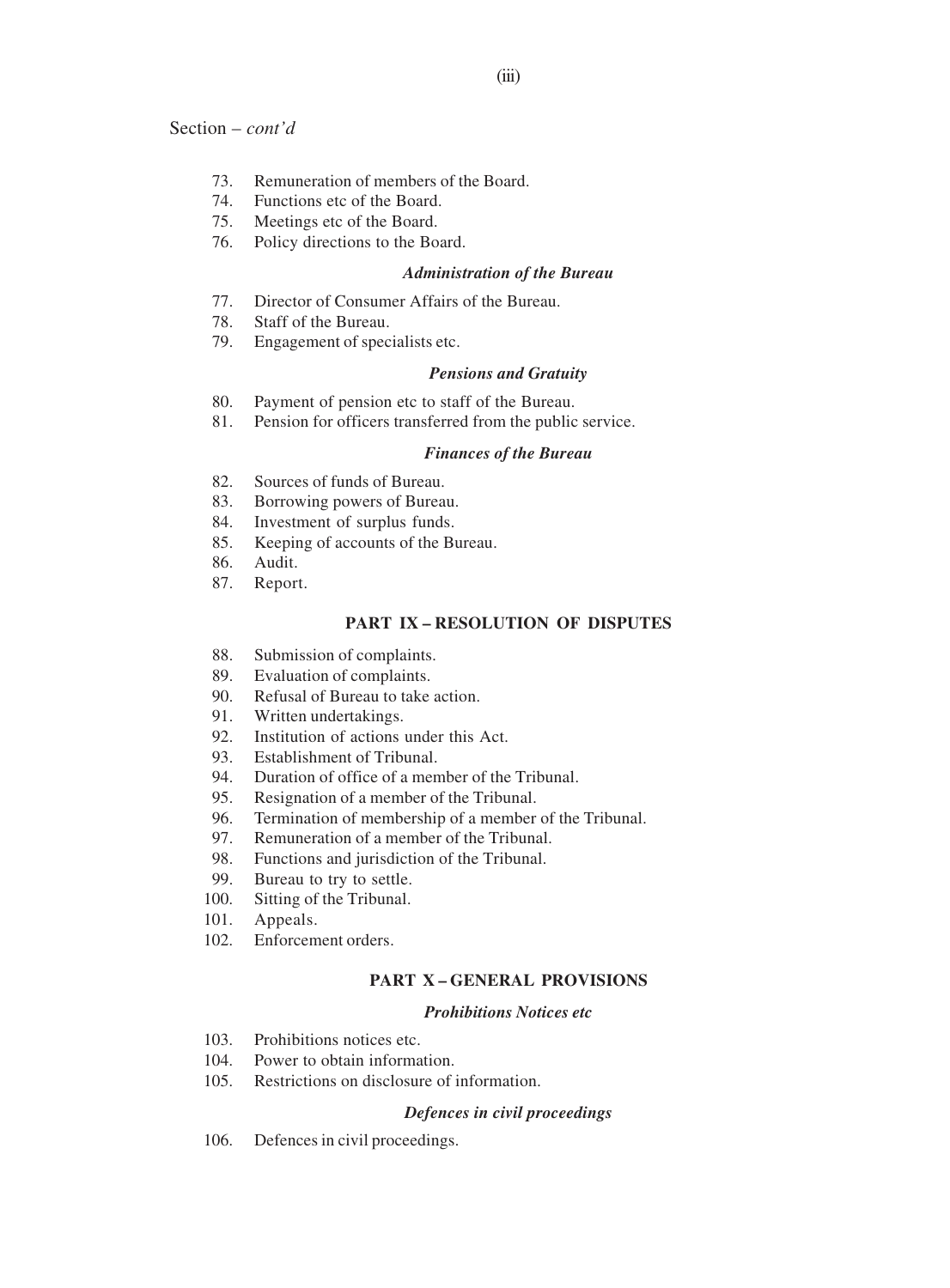# *Defences in criminal proceedings*

107. Defences in criminal proceedings.

# *Establishing intention of a body corporate*

108. Conduct by servants or agents.

# *Codes of Practice*

109. Mandatory and voluntary codes of practice.

# *Regulations*

- 110. Regulations.<br>111. Conflict of la
- Conflict of laws.

# **SCHEDULES**

*First Schedule*

*Second Schedule*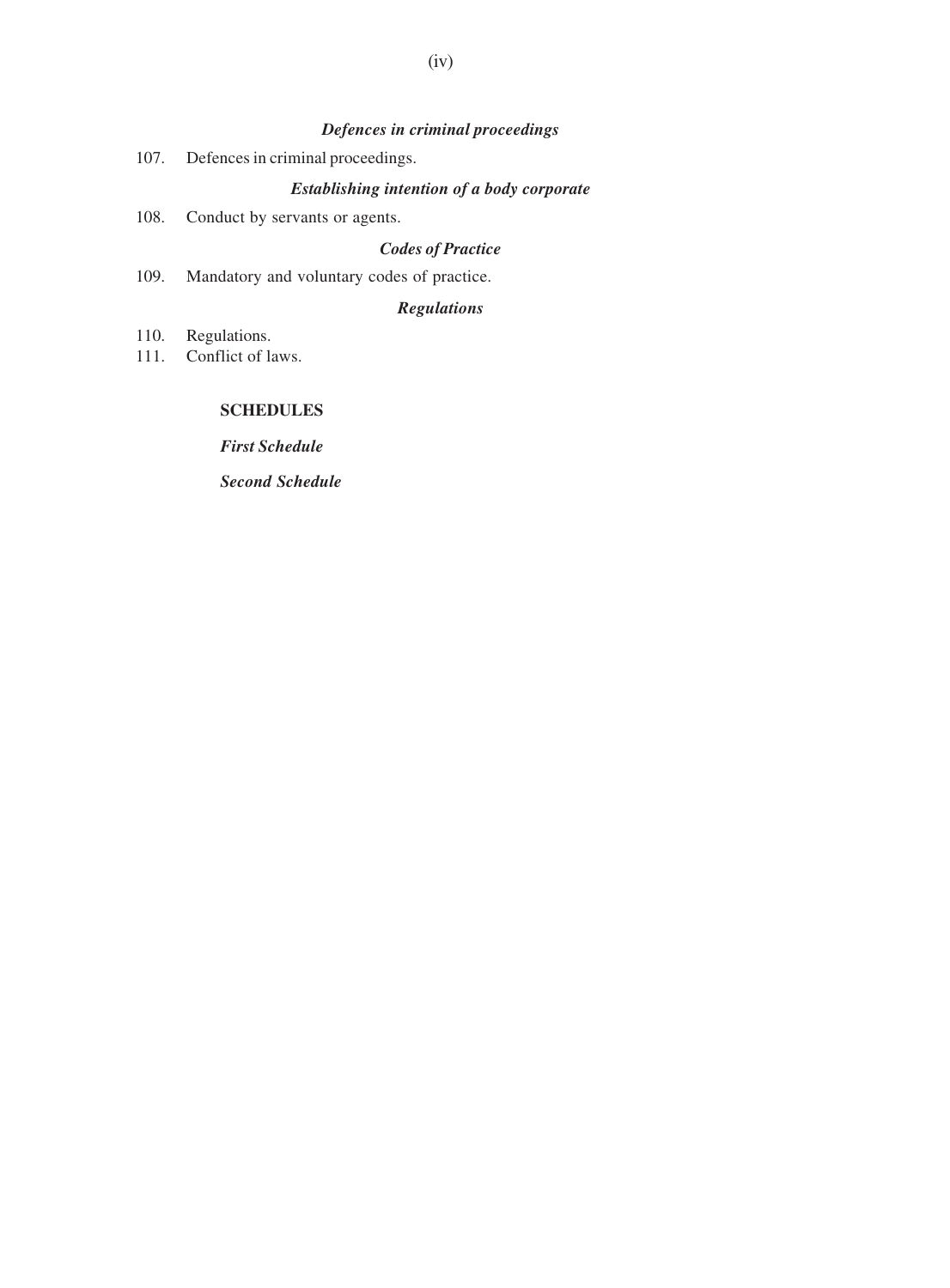No. 9 of 2003. *Consumer Affairs Act, 2003.* Saint Christopher

and Nevis.

I assent,

CUTHBERT M SEBASTIAN *Governor-General.* 8 th December 2003.

# **SAINT CHRISTOPHER AND NEVIS No. 9 of 2003**

AN ACT to provide for the rights and obligations of consumers, sellers and supplier of goods and services; and to provide for related or incidental matters.

BE IT ENACTED by the Queen's Most Excellent Majesty by and with the advice and consent of the National Assembly of Saint Christopher and Nevis, and by the authority of the same as follows:

# **PART I – PRELIMINARY**

| 1. | This Act may be cited as the Consumer Affairs Act, 2003.                                              | Short title.  |
|----|-------------------------------------------------------------------------------------------------------|---------------|
|    | 2. (1) In this Act, unless the context otherwise requires,                                            | Interpretatio |
|    | "agricultural produce" means any produce, whether of<br>the soil or otherwise, of stock-farming or of |               |
|    | fisheries;                                                                                            |               |

- "Board" means the Board of Directors of the Bureau established under section 71;
- "Bureau" means the Consumer Affairs Bureau established under section 69;
- "Bureau of Standards" means the National Bureau of Standards set up by section 3 of the National Bureau of Standards Act, 1999;
- "Chairperson" means the Chairperson of the Board; and the Vice-Chairperson shall be construed accordingly;

# "consumer" means a person who is either

(a) a person to whom goods are intended to be supplied in the course of business carried on by a supplier or potential supplier; or



 $\mathbf{n}$ .

Act No. 7.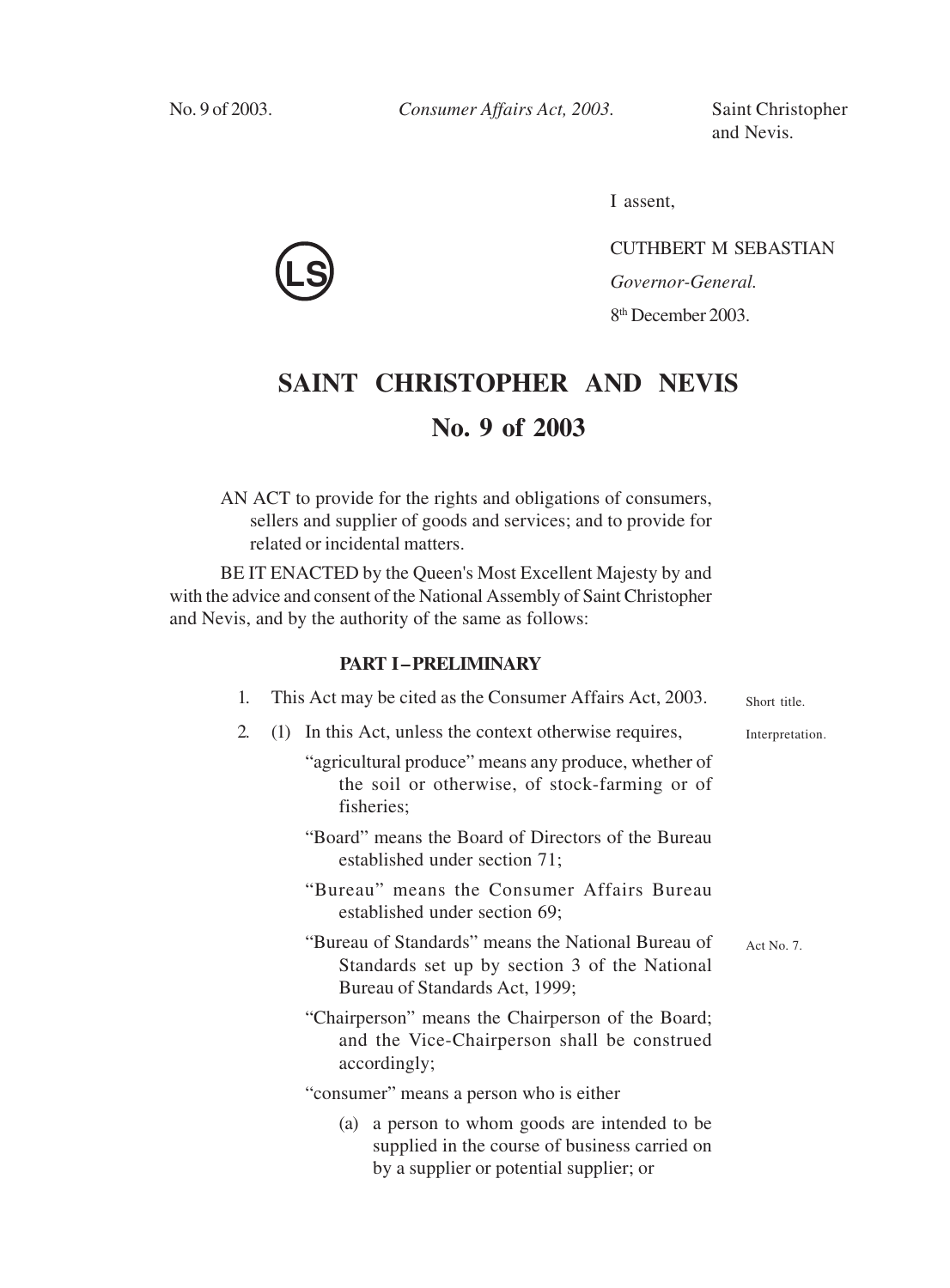(b) a person for whom services are supplied in the course of a business carried on by the supplier or potential supplier; and

the person does not seek to receive the goods or services in the course of a business carried on by him, except that the term consumer, in respect to unfair contract terms, shall be limited to a natural person;

"consumer goods" mean goods which are ordinarily intended for private use or consumption, not being

- (a) aircraft, other than hang-gliders, or motor vehicles;
- (b) dangerous drugs within the meaning of Drugs (Prevention of Misuse) Act;
- (c) tobacco;

"Court" includes the High Court;

"Director" means the Director of Consumer Affairs Bureau appointed under section 77 of this Act;

"document" includes

- (a) anything on which there is writing;
- (b) a map, plan, drawing or photograph;
- (c) anything from which sound or visual images are capable, with or without the aid of a device, of being reproduced, including a part of that document, a copy, reproduction or duplicate of the document or part thereof; and
- (d) a record, a security, any electronic data, computer programme, computer tape, computer disc and microfilm;
- "enterprise" means any person or type of organisation, other than a non-profit organisation, involved in the production or the trade in goods, or the provision of services, except a person who works under a contract of employment, or hold office as director or secretary of a company;
- "goods" mean any kind of property, other than real property, money, securities or chooses in action;
- "Minister" means the Minister responsible for consumer affairs;

"price" includes any charge or fee;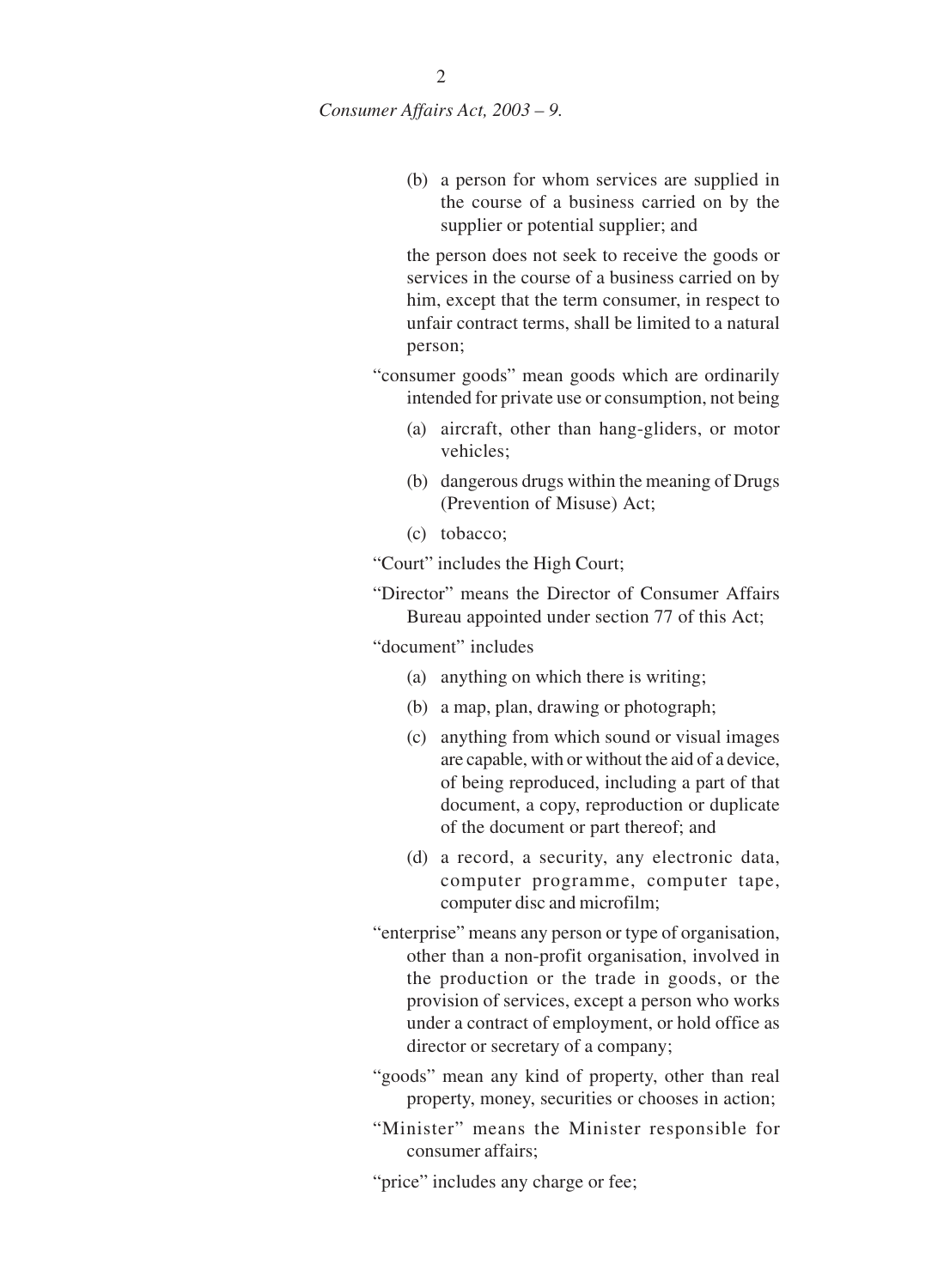"producer" means, in relation to a product,

- (a) the person who manufactured it;
- (b) in the case of a substance which has been won or abstracted, the person who won or abstracted it;
- (c) in the case of a product which is attributable to an industrial or other process having been carried out, the person who carried out that process;
- "product" includes, any good, and a product which is comprised in another product, whether by virtue of being a component part or raw material or otherwise;
- " service" includes a service of any description, whether industrial, trade, professional or otherwise;
- "supply" includes,
	- (a) in relation to goods, supply or re-supply by way of gift, sale, exchange, lease, hire, or hire-purchase;
	- (b) in relation to services,
		- (i) the performance of professional or non-professional engagements for any matter,
		- (ii) the rendering of services to order,
		- (iii) the provision of services by making them available to potential users,

other than the rendering of services under a contract of employment; and "supplier" shall be construed according;

- "trade" means any trade, business, industry, profession, or occupation relating to the supply of goods or services;
- "safe" in relation to goods, means that there is no risk, or no risk apart from one reduced to a minimum, that any of the following will, whether immediately or after a definite or indefinite period, cause the death of or any personal injury to any person:
	- (a) the goods;
	- (b) the keeping, use or consumption of the goods;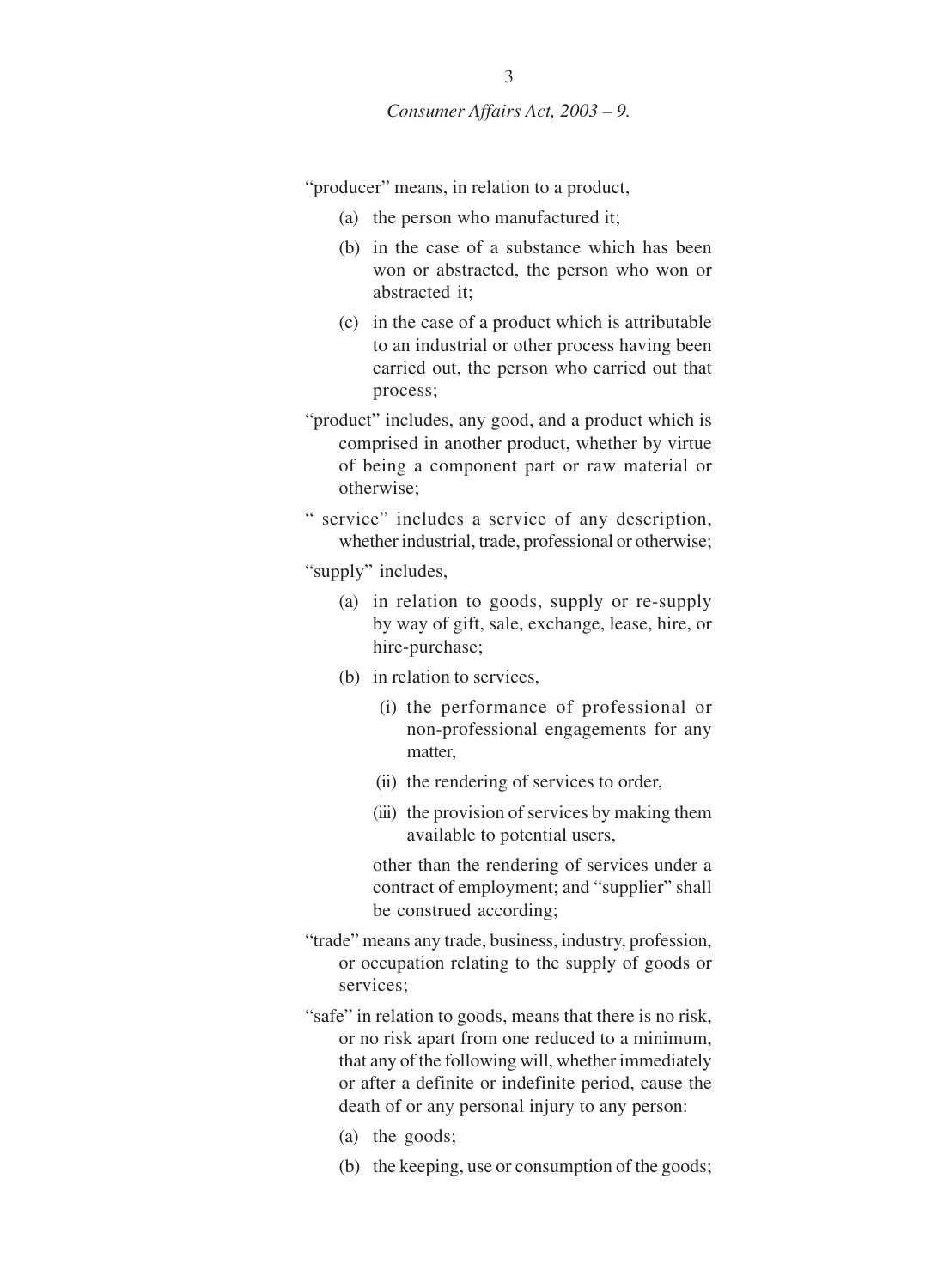- (c) the assembly of any of the goods which are, or are to be, supplied unassembled;
- (d) the emission or leakage from the goods or, as a result of the keeping, use or consumption of the goods, from anything else; or
- (e) the reliance on the accuracy of any measurement, calculation or other reading made by, or by means of the goods; and
- "tobacco" includes any tobacco product within the meaning of the Sale of Food and Drugs Act, and any article or substance containing tobacco and intended for oral or nasal use.

(2) For the purposes of this Act, any references to the keeping, use, or consumption of any goods in the definition of "safe" shall be references to the

- (a) keeping, use, or consumption of the goods by the persons by whom, and in all or any of the ways or circumstances in which they might reasonably be expected to be kept, used or consumed;
- (b) keeping, use, or consumption of the goods either alone or in conjunction with other goods with which they might reasonably be expected to be kept, used or consumed.
- 3. (1) This Act shall apply to
	- (a) persons acting in trade or commerce; and
	- (b) statutory corporations and Government Departments while acting in the course of trade or business.

(2) Sections 32, 33, and 34 shall apply to transactions conducted between an enterprise and a consumer who is a natural person.

(3) Notwithstanding any other provision of this Act, consumers shall be entitled to the rights conferred by this Act, in relation to the supply of water and electricity, to both existing and future consumers.

(4) Subject to subsection (3), nothing in this Act shall apply to a contract made before the date on which this Act comes into operation.

# **PART II – WARRANTIES ETC**

4. (1) In a contract for the sale or supply of goods, other than a contract to which subsection (2) of this section applies, there shall be an implied warranty that the

Application of Act.

#### Title etc.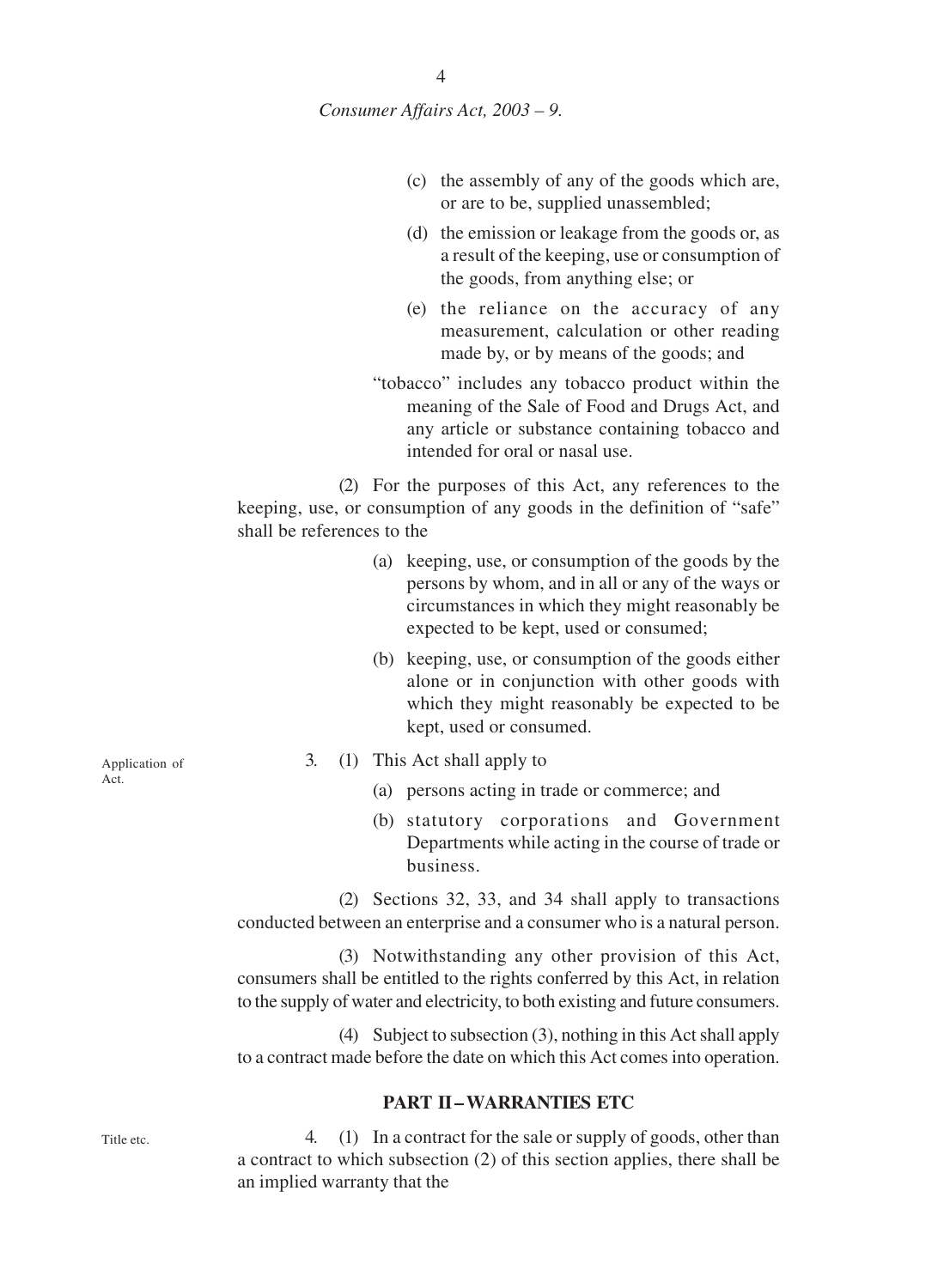- (a) seller has the right to sell or supply the goods at the time the property is to pass;
- (b) goods are free from any undisclosed encumbrances;
- (c) consumer shall enjoy quiet possession of the goods.

(2) Where it appears from the terms of a contract or where it can be inferred from the circumstances of the contract that the intention is that the supplier is to transfer only such title as he or a third party may have, then there shall be an implied warranty that.

- (a) all charges or encumbrances known to the supplier and not known to the consumer have been disclosed to the consumer before the making of the contract; and
- (b) the supplier, in case where the parties to the contract intend that the supplier should only transfer such title as a third person may have, to that person, and anyone claiming through or under a charge or encumbrance disclosed or known to the consumer before the contract is made, shall not disturb the consumer's quiet possession of the goods.

5. (1) Where there is a contract for the sale or supply of goods by the goods sold shall correspond with the description.

(2) Where the supply of goods is by reference to a sample as well as by description it shall not be sufficient that the bulk of goods correspond with the sample if the goods do not also correspond with the description.

(3) Where the supply of goods is by reference to a sample the bulk of goods supplied shall correspond with the sample.

(4) A consumer of the goods referred to in subsections (2) and (3) shall be given a reasonable opportunity by the seller to compare the goods supplied with the sample before accepting the goods.

(5) The provisions of this section shall not apply to a sale by auction or competitive tender.

(6) A contract for the supply of goods is not prevented from being a supply by description for the purpose of subsection (1) if the goods when exposed for sale or hire are selected by the consumer.

6. (1) Where a supplier supplies goods to a consumer there shall be an implied warranty that the goods are satisfactory quality, except that this warranty shall not be implied

Supply by description and sample.

Implied warranties as to quality and fitness.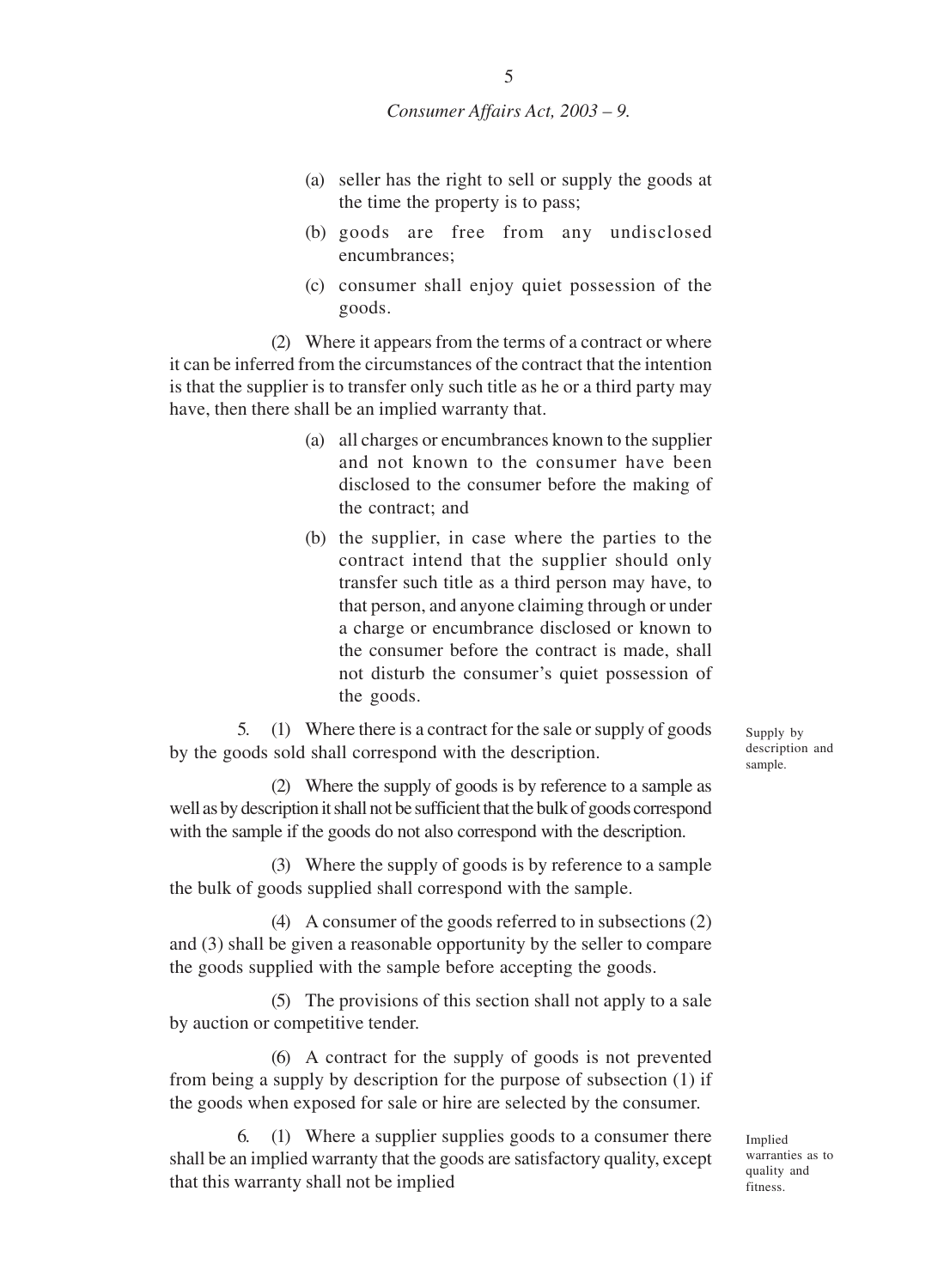- (a) where defects are specifically drawn to the attention of the consumer before the contract is made; or
- (b) if the consumer examines the goods before the contract is made as regards defects which that examination ought to reveal.

(2) Where a supplier supplies goods to a consumer in the course of trade or commerce and the consumer, expressly or by necessary implication, makes known to the seller or the person by whom any antecedent negotiations are conducted any particular purpose for which the goods are being acquired, there shall be implied in the contract for supply of goods that the goods are fit for that purpose, whether or not that is the purpose for which the goods are commonly supplied.

(3) The warranty referred to in subsection (2) shall not be implied where the circumstances show that the consumer does not rely or that it is unreasonable for him to rely on the skill or judgment of the supplier or the person by whom any antecedent negotiations are made.

(4) The provisions of this section shall not apply to a sale by auction or competitive tender.

(5) Where a contract for the supply of goods, expressly or by necessary implication, is to the effect that the goods are to be supplied by reference to sample, there shall be implied in that contract a warranty that the

- (a) the bulk of the goods correspond in quality with the sample;
- (b) consumer shall have a reasonable opportunity of comparing the bulk of the goods with the sample; and
- (c) goods shall be free from any defect rendering them unsatisfactory if the defects would not be apparent on reasonable examination.

(6) Where goods are supplied to a consumer there shall be an implied warranty that the goods are unused, unless before the consumer accepts the goods

- (a) the supplier discloses to the consumer that the goods are not unused; or
- (b) the consumer knows or ought to know that the goods are not unused or are likely not to be unused.

(7) For the purposes of subsection (6), goods are unused notwithstanding that they have been used by the supplier or any other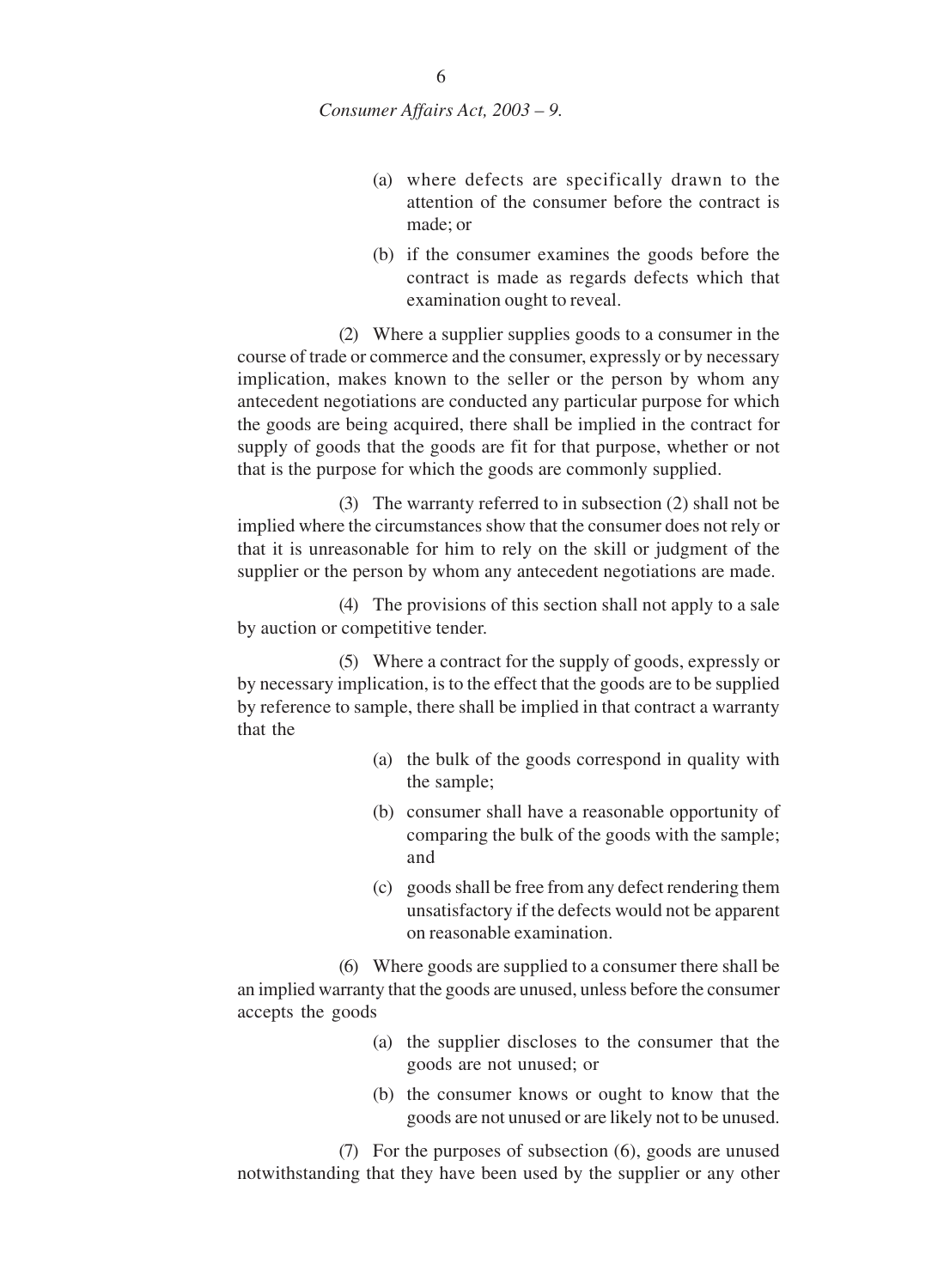person to test, prepare or deliver them, if they have not been so used to an unreasonable extent.

7. (1) Goods of any kind are of satisfactory quality within the meaning of this Part if they are as fit for the purposes for which goods of that kind are commonly bought as it is reasonable to expect having regard to

References to quality etc.

- (a) any description applied to them;
- (b) the price, if relevant;
- (c) that state or condition of the goods or services;
- (d) the durability of the goods;
- (e) freedom from minor defects;
- (f) safety and price of the goods and services;
- (g) any representations made by the seller or supplier of services; and
- (h) any other relevant circumstance.

(2) For the purposes of sections 4, 5, 6, 7, 10, 11, 12, and 13, a reference to a contract does not include a contract made before the coming into force of this Act.

8. (1) An express warranty made by a manufacturer in a document relating to goods shall bind the manufacturer if, in connection with the supply of the goods to a consumer, the document is given by the supplier to the consumer with the actual or apparent authority of the manufacturer.

Express warranty by manufacturer.

- (2) An express warranty which
	- (a) is included in a document relating to goods;
	- (b) purports to have been made by the manufacturer of the goods; and
	- (c) is given to a consumer by a supplier of the goods;

shall be presumed to have been made by the manufacturer, unless that presumption is rebutted by evidence to the contrary.

(3) Where there is evidence that a document that contains an express warranty by a manufacturer in respect of goods was given to a consumer by a supplier in connection with the supply of the goods to the consumer, it shall be presumed that the document was given to the consumer with the authority of the manufacturer, unless that presumption is rebutted by evidence to the contrary.

(4) Section 28(1) gives a consumer a right of redress against a manufacturer where goods fail to comply with an express warranty that is binding on the manufacturer by virtue of this section.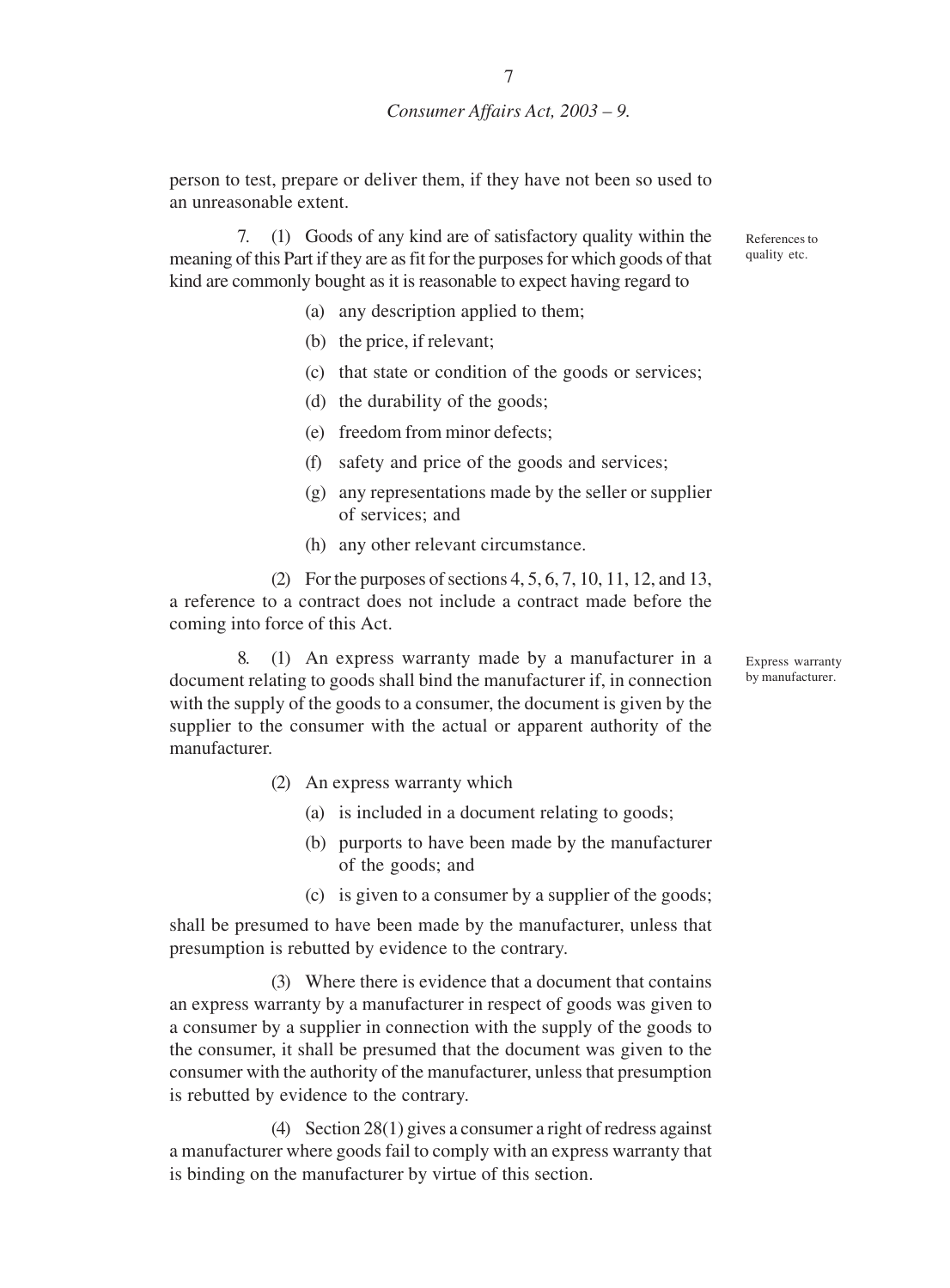9. (1) Where an express warranty is stated on a label or packaging attached to or accompanying goods supplied by the supplier to a consumer, the supplier shall be bound by the express warranty unless the supplier made it clear to the consumer that he or she does not accept the warranty.

(2) Subject to subsection (3), a supplier of goods shall be bound by an express warranty contained in an advertisement originating from or carried out by the manufacturer of the goods if the supplier expressly or impliedly adopts the express warranty.

(3) Notwithstanding that a supplier may not be bound by an express warranty by virtue of subsection (1) or (2), any descriptive statement that appears on a label or on a packaging attached to or accompanying goods or in an advertisement referred to in subsection (2) shall form part of the description of the goods for the purposes of section 5.

(4) Section 28(1) gives a consumer a right of redress against a supplier where goods fail to comply with an express warranty that is binding on the manufacturer by virtue of this section.

10. (1) In a contract for the supply or provision of services to a consumer there shall be an implied warranty that the services shall be rendered with due care and skill.

(2) Where, in a contract for the supply or provision of services to a consumer, any materials are supplied in connection with those services there shall be an implied warranty that the materials are fit for the purpose for which they are supplied

(3) Where a supplier supplies services to a consumer and the consumer, expressly or by necessary implication, makes known to the supplier any particular purpose for which the services are required or the result that he desires the services to achieve, there shall be an implied warranty that the services supplied under the contract shall be of such a nature and quality that they are expected to achieve that result.

(4) Where, in a contract for the supply or provision of services to a consumer, a supplier supplies to the consumer any materials in connection with those services and the consumer, expressly or by necessary implication, makes known to the supplier any particular purpose for which the materials are required, there shall be an implied warranty that the materials are fit for that purpose.

(5) The warranty referred to in subsection (2) and (4) shall not be implied where circumstances show that the consumer does not rely, or that it is unreasonable for him to rely, on the supplier's skill or judgment.

Warranties in relation to the supply of services.

Express warranty by a supplier.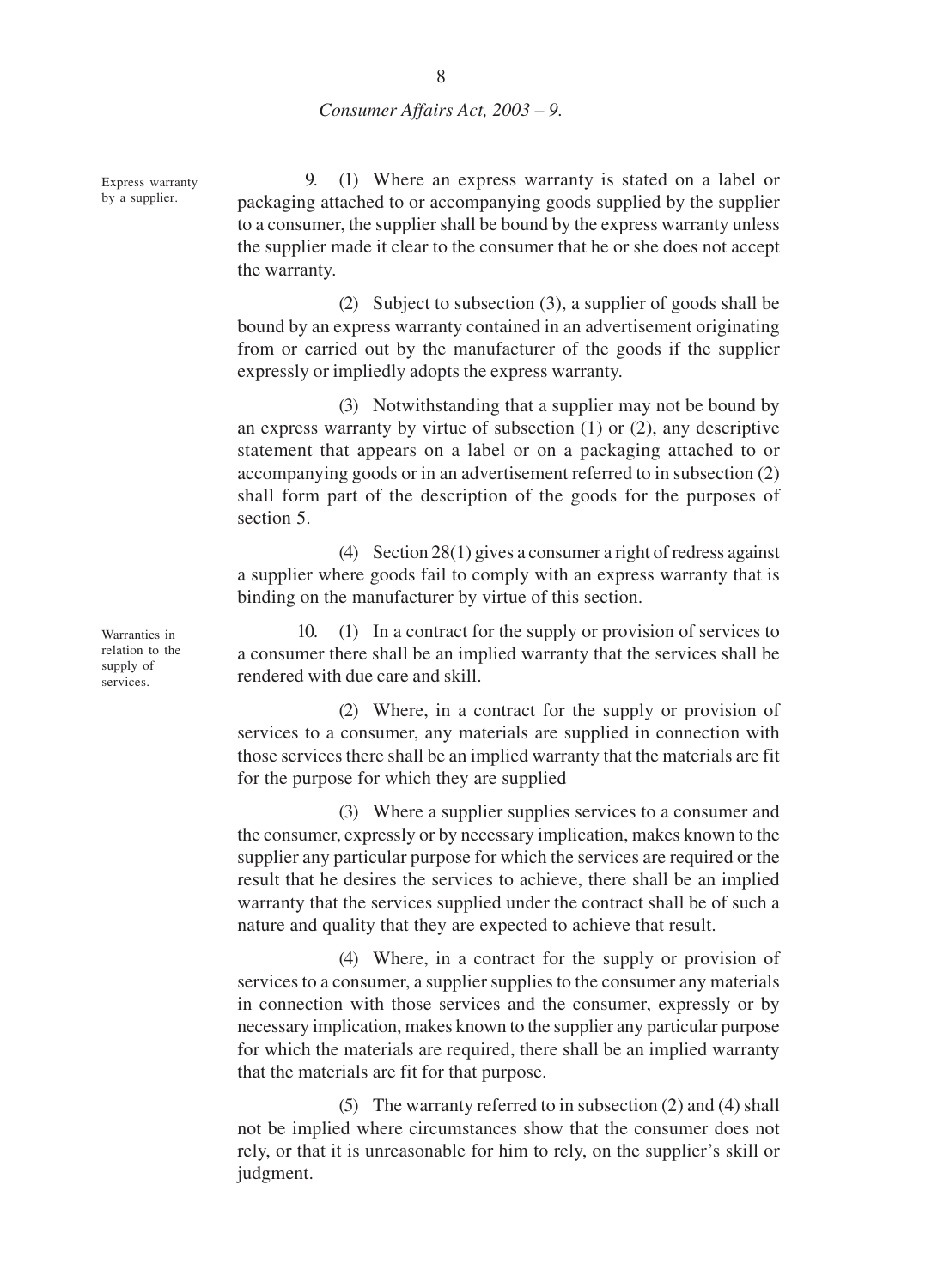(6) The provisions of this section shall not apply to contracts for the supply of services by way of competitive tender.

(7) Except as expressly provided in this Part, nothing in this Part shall be taken to limit, restrict or otherwise affect any right or remedy a person would have had if this Part had not been enacted.

11. Where, in any contract for the supply or sale of goods or services, no price is agreed upon by the parties to the contract, the goods or services shall be charged at a reasonable price.

Where, in a contract for the sale of goods or services, no time for the performance and completion of the contract is provided for, then the contract shall be performed and completed within a reasonable time.

13. (1) The doctrine of privity of contract shall not extend to the transactions referred to in sections 4, 5, 6, and 7 of this Act.

(2) A person who derives any title in goods or services from a consumer shall enjoy the same rights in respect to the breach of services specified under this part.

14. (1) Subject to subsection (7), where goods fail to comply with the provisions of this Part, the consumer may exercise the remedies specified in sections 15, 18, 19, and this section.

(2) Where the failure can be remedied, the consumer may require the supplier to remedy the failure within a reasonable time in accordance with section 15.

(3) Where a supplier who is required to remedy a failure refuses or neglects to do so, or does not succeed in doing so within a reasonable time, the consumer may

- (a) have the failure remedied elsewhere and obtain from the supplier all reasonable costs incurred in having the failure remedied; or
- (b) subject to section 16, reject the goods in accordance with section 18.

(4) Where the failure cannot be remedied or is of a substantial character within the meaning of section 17, the consumer may

- (a) subject to section 16, reject the goods in accordance with section 18; or
- (b) obtain from the supplier damages in compensation for any reduction in value of the goods below the price paid or payable by the consumer for the goods.

(5) In addition to the remedies set out in subsections (2), (3), and (4), the consumer may obtain from the supplier damages for any

Contract price.

Time of completion of contract.

Restriction on the doctrine of privity of contract.

Remedies against supplier.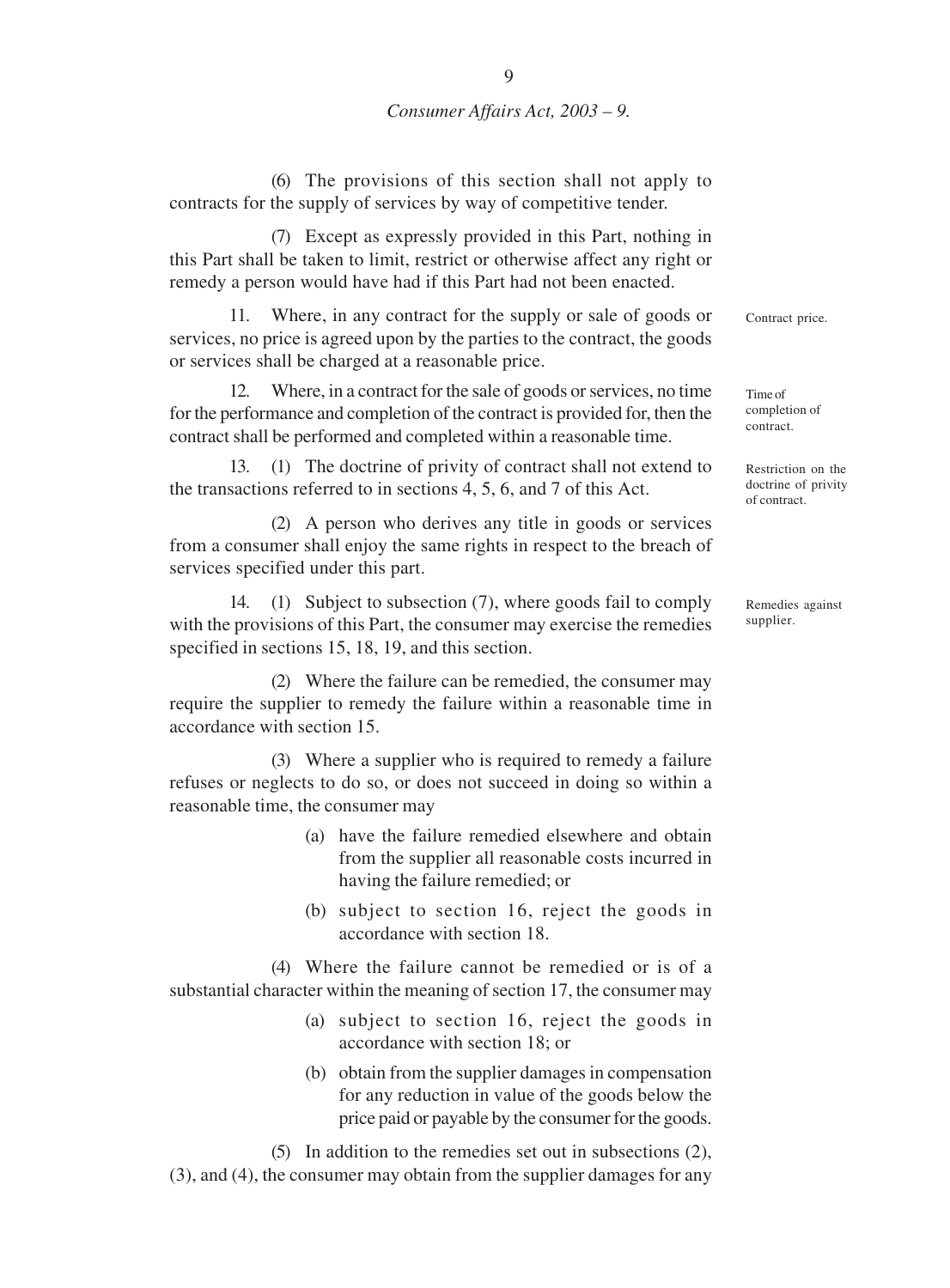loss or damage to the consumer resulting from the failure (other than loss or damage through reduction in value of the goods) which was reasonably foreseeable as being liable to result from the failure.

(6) Damages referred to in subsection (4) may include a sum in respect of any personal injury, distress, inconvenience, disappointment or vexation reasonably suffered as a result of the failure, except that this subsection shall only apply where

- (a) the damage cannot be remedied or is of substantial character, and the consumer opts to obtain damages from the supplier; and
- (b) the supplier has been given adequate notice and an opportunity to respond promptly.
- (7) Notwithstanding subsection (1), where
	- (a) the manufacturer, or a servant or agent of the manufacturer, makes a representation, other than a statement on any packaging or label, in respect of goods; and
	- (b) the goods would have complied with the warranty set out in section 6 if that representation had not been made;

there is no right of redress against the supplier under this Act in respect of the failure of the goods to comply with that warranty.

15. (1) A supplier who is required to provide a remedy under section 14(2) may comply with the requirement

- (a) by
	- (i) repairing the goods, in case where the failure does not relate to title;
	- (ii) curing any defect in title, in a case where the failure relates to title; or
- (b) by replacing the goods with goods of identical type; or
- (c) where the supplier cannot reasonably be expected to repair the goods, by providing a refund of any money paid or other consideration provided by the consumer in respect of the goods.

(2) Where a consumer obtains goods to replace defective goods pursuant to subsection (1), the replacement goods shall, for the purposes of this Act, be deemed to be supplied by the supplier and the implied warranties and obligations arising under this Act consequent upon a supply of goods to a consumer shall apply to the replacement goods.

Options of supplier who has been required to provide remedy.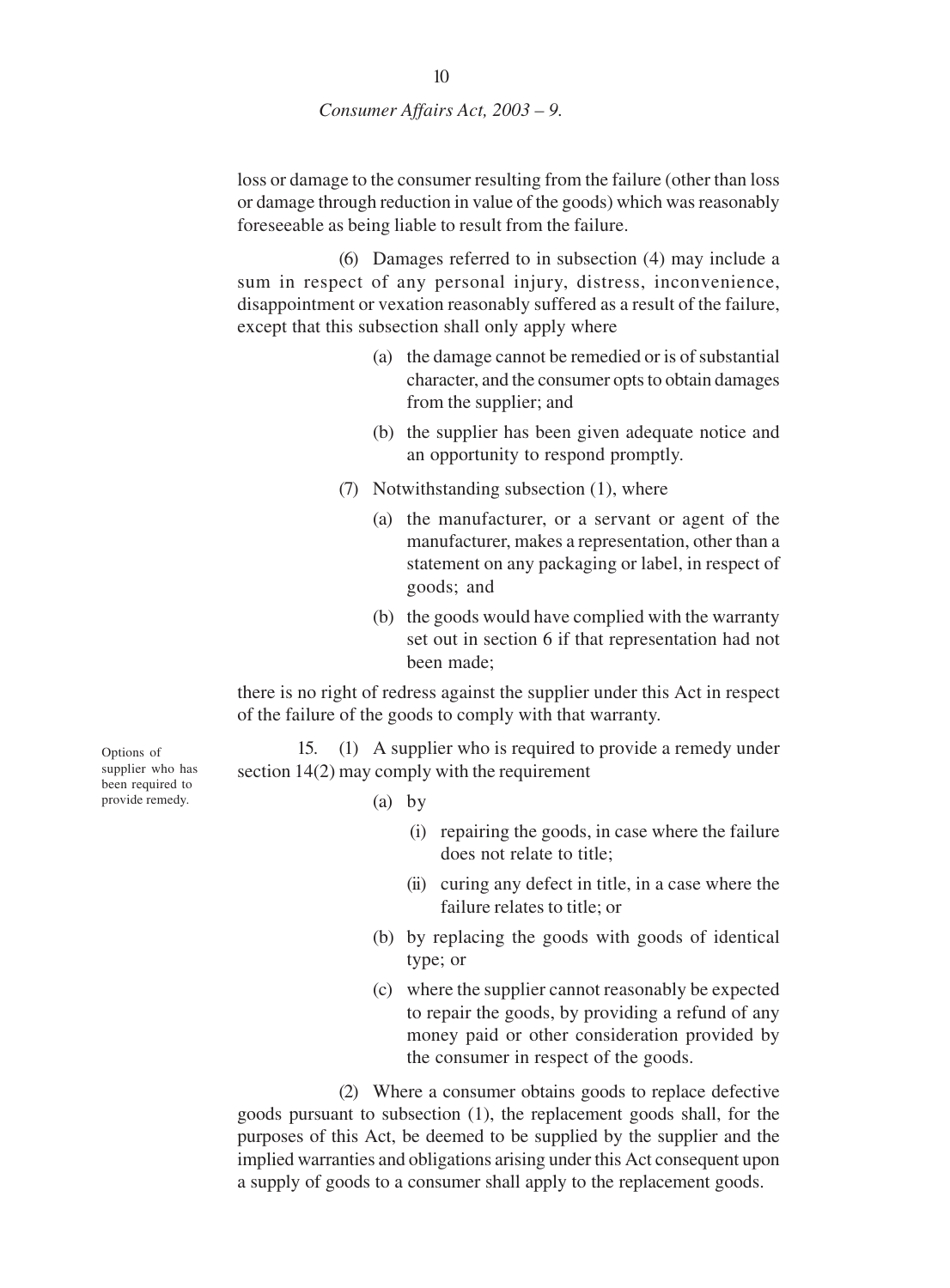(3) A refund referred to in subsection 1(c) means a refund in cash of the money paid or the value of any other consideration provided, or both, as the case may require.

16. (1) The right to reject goods conferred by this Act shall not apply if

- (a) the right is not exercised within a reasonable time within the meaning of subsection  $(2)$ ;
- (b) the goods have been disposed of by the consumer, or have been lost or destroyed while in the possession of a person other than the supplier or an agent of the supplier;
- (c) the goods were substantially damaged after delivery to the consumer for reasons not related to their state or condition at the time of supply; or
- (d) the goods have been attached to or incorporated in any real or personal property and they cannot be detached or isolated without damaging them.

(2) In section  $(1)(a)$ , the term "reasonable time" means a period from the time of supply of the goods in which it would be reasonable to expect the defect to become apparent having regard to

- (a) the type of goods;
- (b) the use to which a consumer is likely to put them;
- (c) the length of time for which it is reasonable for them to be used;
- (d) the amount of use to which it is reasonable for them to be put before the defect becomes apparent.

(3) This section applies notwithstanding section 36 of the Sale of Goods Act.

17. For the purposes of section 14, a failure to comply with an implied warranty is of a substantial character in any case where

- (a) the goods would not have been acquired by a reasonable consumer fully acquainted with the nature and extent of the failure;
- (b) the goods depart in one or more significant respects from the description by which they were supplied or, where they were supplied by reference to a sample, from the sample;
- (c) the goods are substantially unfit for a purpose which goods of the type in question are commonly supplied

Cap. 348.

Meaning of "failure of a substantial character".

Loss of right to reject goods.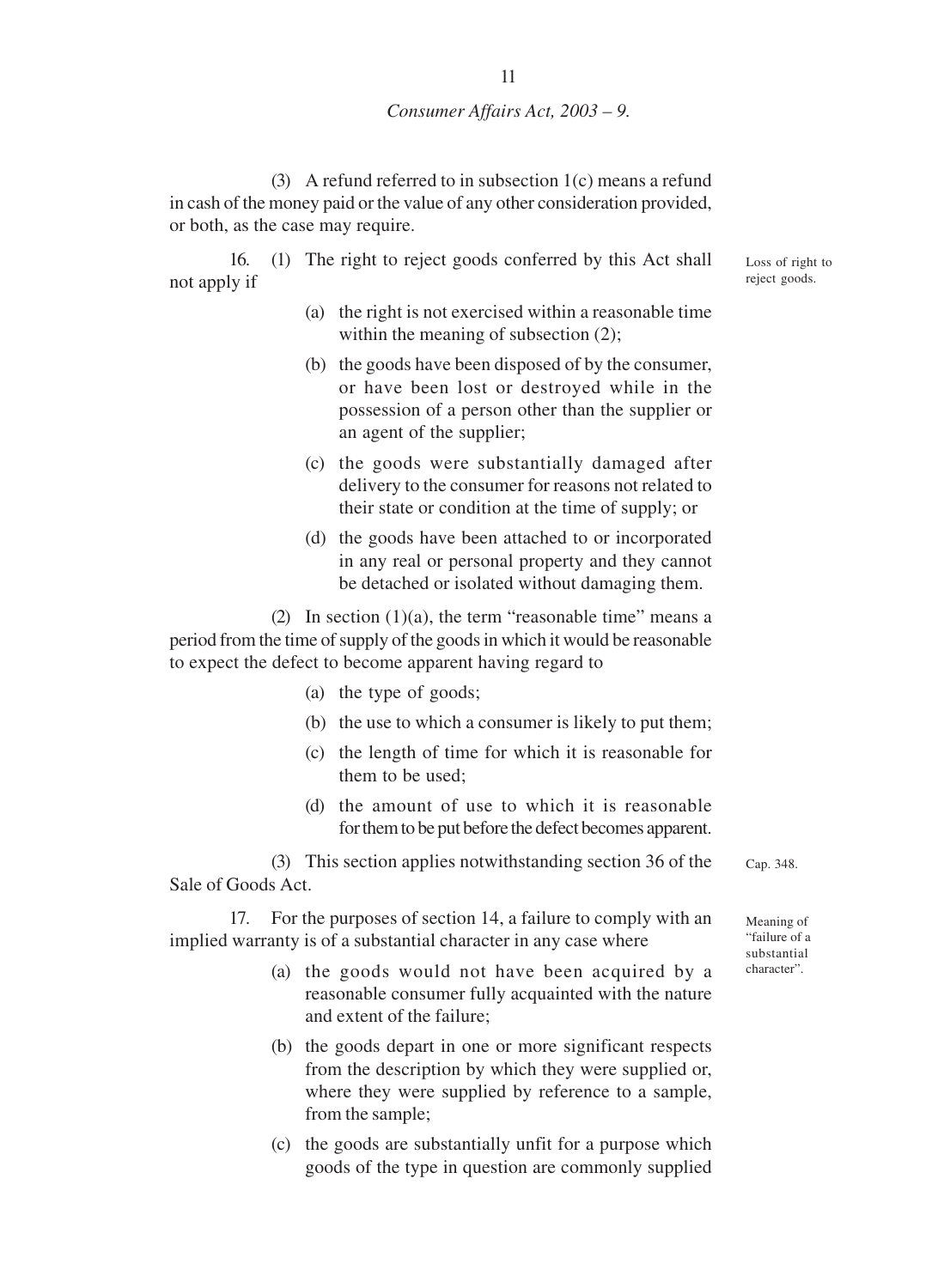|                               |                                            |  |                  | or, where section $8(1)$ applies, the goods are unfit for a<br>particular purpose made known to the supplier or<br>represented by the supplier to be a purpose for which<br>the goods would be fit, and the goods cannot easily<br>and within a reasonable time be remedied to make them<br>fit for such purpose; |  |  |  |  |
|-------------------------------|--------------------------------------------|--|------------------|-------------------------------------------------------------------------------------------------------------------------------------------------------------------------------------------------------------------------------------------------------------------------------------------------------------------|--|--|--|--|
|                               |                                            |  |                  | (d) the goods are not of acceptable quality within the<br>meaning of section 7 because they are unsafe; or                                                                                                                                                                                                        |  |  |  |  |
|                               | (e)                                        |  | section $6(6)$ . | the goods are not unused in accordance with                                                                                                                                                                                                                                                                       |  |  |  |  |
| Manner of<br>rejecting goods. | 18.                                        |  |                  | (1) The consumer shall exercise the right to reject goods<br>under this Act by notifying the supplier of the consumer's decision to<br>reject the goods and of the ground or grounds for rejection.                                                                                                               |  |  |  |  |
|                               |                                            |  |                  | (2) Where the consumer exercises the right to reject goods,<br>the consumer shall return the rejected goods to the supplier unless,                                                                                                                                                                               |  |  |  |  |
|                               |                                            |  |                  | (a) because of the                                                                                                                                                                                                                                                                                                |  |  |  |  |
|                               |                                            |  |                  | (i) nature of the failure to comply with the<br>warranty in respect of which the consumer<br>has the right to reject the goods; or                                                                                                                                                                                |  |  |  |  |
|                               |                                            |  | (ii)             | size or height or method of attachment, the<br>goods cannot be returned or removed or<br>transported without significant cost to the<br>consumer, in which case the supplier shall<br>collect the goods at the expense of the<br>supplier; or                                                                     |  |  |  |  |
|                               |                                            |  |                  | (b) the goods have already been returned to, or<br>retrieved by, the supplier.                                                                                                                                                                                                                                    |  |  |  |  |
|                               |                                            |  |                  | (3) Where the ownership in the goods passes to the<br>consumer before the consumer exercises the right of rejection, the<br>ownership in the goods shall revert to the supplier when the supplier<br>receives the notification mentioned in section (1).                                                          |  |  |  |  |
| Options of<br>consumer who    | 19.<br>he or she may choose to have either |  |                  | (1) Where the consumer exercises the right to reject goods,                                                                                                                                                                                                                                                       |  |  |  |  |
| rejects goods.                |                                            |  |                  | (a) a refund of any money paid or other consideration<br>provided by him or her in respect of the rejected<br>goods; or                                                                                                                                                                                           |  |  |  |  |

(b) goods of the same type and of similar value to replace the rejected goods, where such goods are reasonably available to the supplier as part of the stock of the supplier;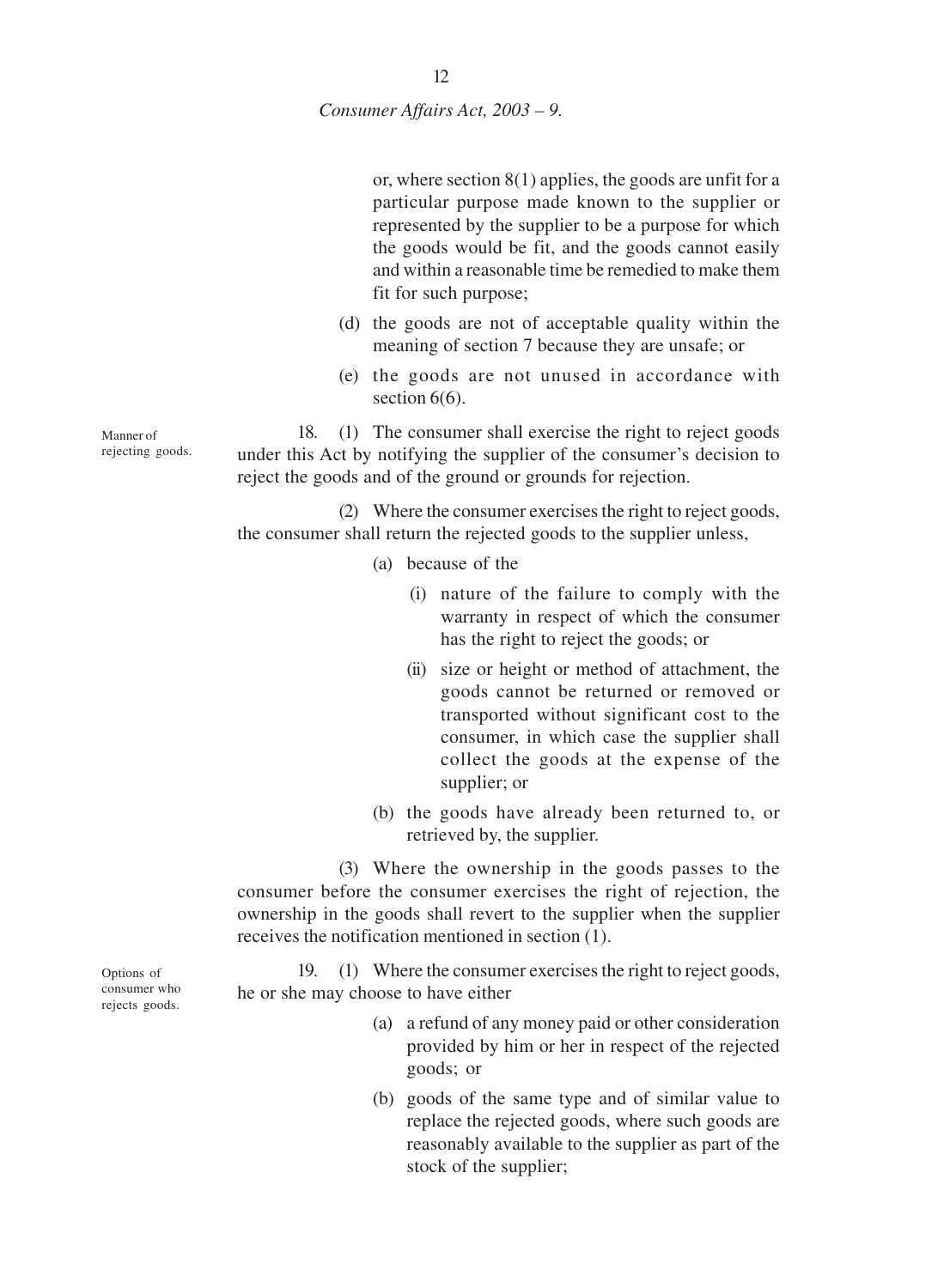and the supplier shall make provision accordingly.

(2) A refund referred to in subsection  $(1)(a)$  means a refund in cash of the money paid or the value of any other consideration provided, or both, as the case may require.

(3) The obligation to refund is not satisfied by permitting the consumer to acquire goods from the supplier.

(4) Where a consumer obtains goods to replace rejected goods pursuant to subsection (1)(b), the replacement goods shall, for the purposes of this Act, be deemed to be supplied by the supplier, and the warranties and obligations arising under this Act consequent upon a supply of goods to a consumer shall apply in relation to the replacement goods.

20. (1) Where a service supplied to a consumer fails to comply with a warranty set out in section 10, the consumer may exercise the remedies specified in this section.

(2) Where the failure can be remedied, the consumer may require the supplier to remedy the failure within a reasonable time.

(3) Where the supplier who is required to remedy a failure refuses or neglects to do so, or does not succeed in doing so within a reasonable time, the consumer may

- (a) have the failure remedied elsewhere and recover from the supplier all reasonable costs incurred in having the failure remedied; or
- (b) subject to section 23, cancel the contract for the supply of the service in accordance with section 25.

(4) Where the failure cannot be remedied or is of a substantial character within the meaning of section 24, the consumer may

- (a) subject to section 23, cancel the contract for the supply of the service in accordance with section 25; or
- (b) obtain from the supplier damages in compensation for any reduction in value of the product of the service below the charge paid or payable by the consumer for the service.

(5) In addition to the remedies set out in subsections (2) and (3), the consumer may obtain from the supplier damages for any loss or damage (including personal injury, distress, inconvenience, disappointment or vexation to the consumer reasonably resulting from the failure but excluding loss or damage through reduction in value of the Right of redress where service does not comply with a warranty.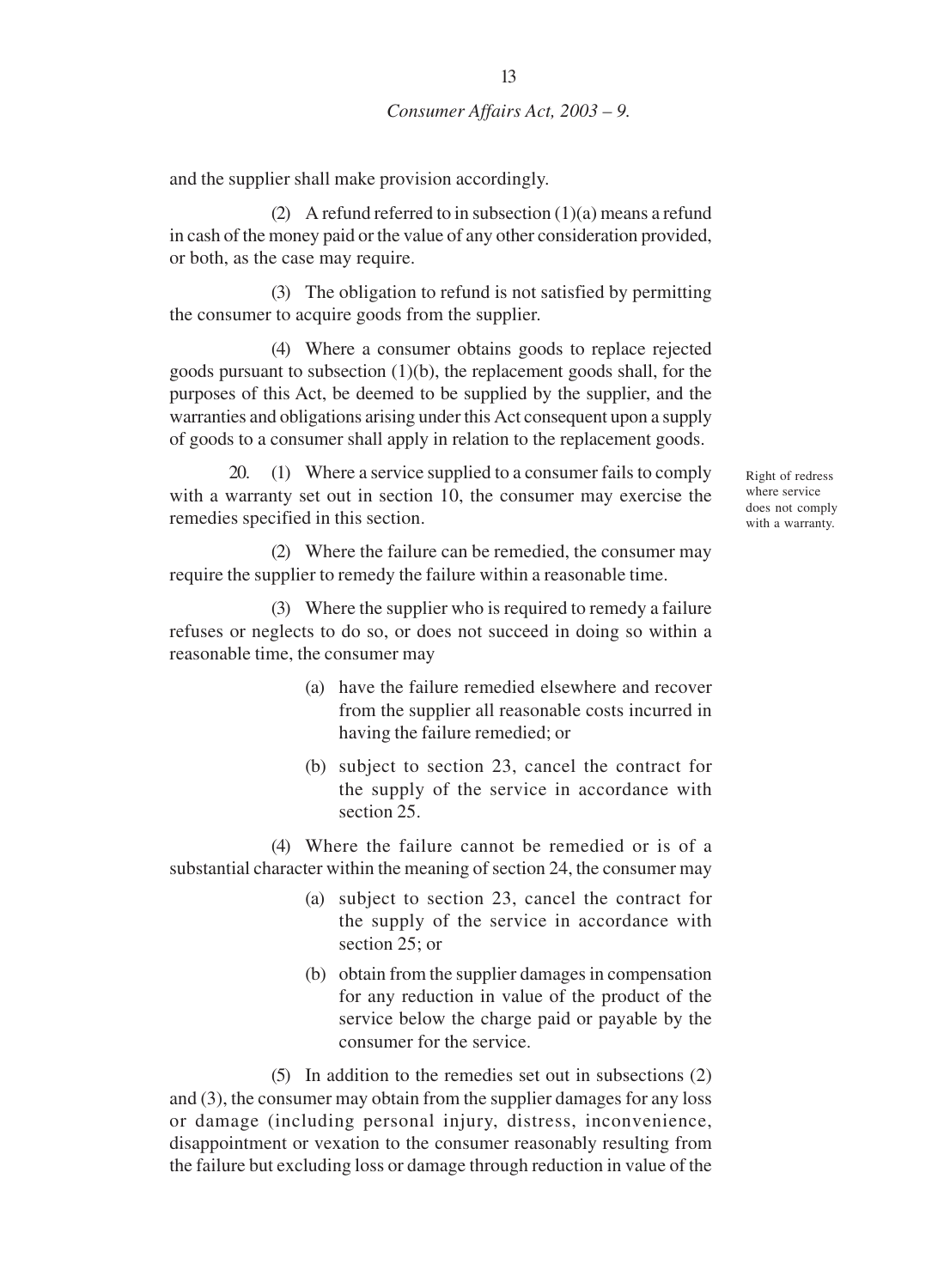product of the service) which was reasonably foreseeable as being liable to result from the failure.

21. Notwithstanding section 20, there is no right of redress against a supplier under this Act in respect of a service or any product resulting from a service which fails to comply with a warranty set out in section 10 only because of

- (a) an act or default or omission of, or any representation made by, any person other than the supplier or a servant or agent of the supplier; or
- (b) a cause independent of human control.

22. Nothing in section 20 limits or affects the rights of a consumer under this Part where goods are supplied in connection with a service.

23. Where the service to be supplied under the contract is merely incidental to the supply of goods, the consumer cannot cancel the contract under this Act if he or she has or had the right to reject the goods under section 14.

24. For the purposes of section 20(4), a failure to comply with a warrant is of a substantial character in a case where

- (a) the service would not have been acquired by a reasonable consumer fully acquainted with the nature and extent of the failure;
- (b) the product of the service is substantially unfit for a purpose for which services of the type in question are commonly supplied and the product cannot easily and within a reasonable time be remedied to make it fit for the purpose;
- (c) if the warranty as to fitness applies, the product of the service is unfit for a particular purpose, or is of such a nature and quality that the product of the service cannot be expected to achieve any particular result, made known to the supplier, and the product cannot easily and within a reasonable time be remedied to make if fit for the particular purpose or to achieve the particular result; or
- (d) the product of the service is unsafe.

25. (1) The cancellation by a consumer of a contract for the supply of a service does not take effect

> (a) before the time at which the cancellation is made known to the supplier; or

Exceptions to right of redress under section 20.

Goods supplied in connection with a service.

Cancellation where Service is incidental to supply of goods.

Meaning of "failure of a substantial character".

Rules relating to cancellation.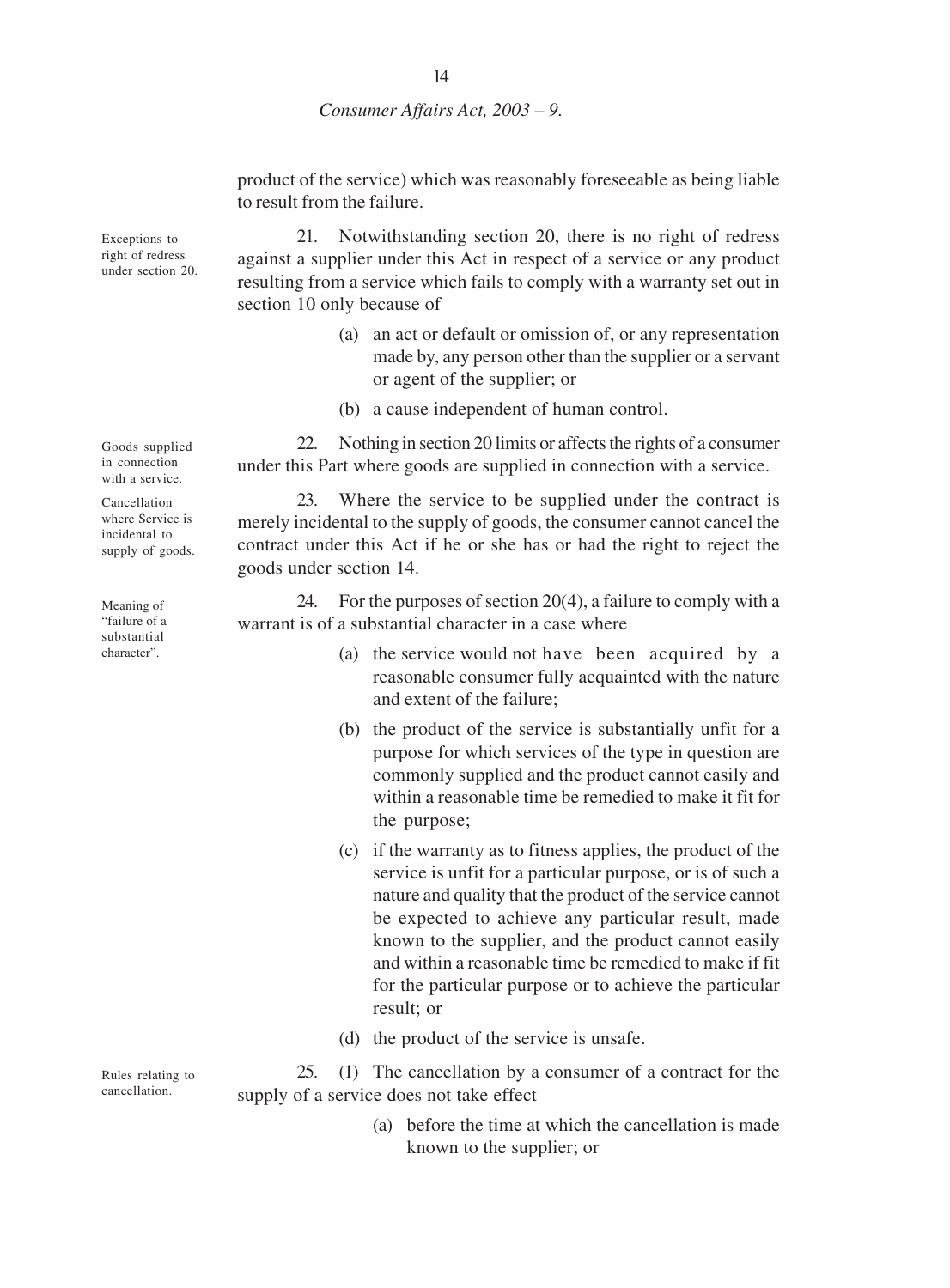(b) where it is not reasonably practicable to communicate with the supplier, before the time at which the consumer indicates, by means which are reasonable in the circumstances, his or her intention to cancel the contract.

(2) Subject to subsection (3), the cancellation may be made known by words, or by conduct indicating an intention to cancel, or both, and it is not necessary to use any particular form of words so long as the intention to cancel is made known.

(3) Where it is reasonably practicable to communicate with the supplier, subsection (2) has effect subject to any provision in the contract for the supply of a service requiring notice of cancellation in writing.

26. (1) Where a consumer cancel a contract for the supply of a service under this Act,

Effect of cancellation.

Savings.

- (a) the consumer is entitled to recover from the supplier a refund of any money paid or other consideration provided in respect of the service unless a court or the Tribunal orders that the supplier may retain the whole or part of the money paid or other consideration provided by the consumer;
- (b) so far as the contract has been performed at the time of the cancellation, no party shall be, by reason of the cancellation, divested of any property transferred or money paid pursuant to the contract, except as otherwise provided in paragraph (a);
- (c) so far as the contract remains unperformed at the time of the cancellation, no party shall be obliged or entitled to perform it further.
- (2) Nothing in subsection (1) shall affect
	- (a) the right of a party to recover damages in respect of a misrepresentation or the repudiation or breach of a contract by another party;
	- (b) the right of the consumer to recover damages under subsection  $(4)(b)$  or  $(5)$  of section 20; or
	- (c) the right of the consumer under this Act to reject goods supplied in connection with a service.
- 27. Nothing in this Part limits or affects
	- (a) any rule of law or any enactment which imposes on the supplier a duty that is stricter than imposed by this Part;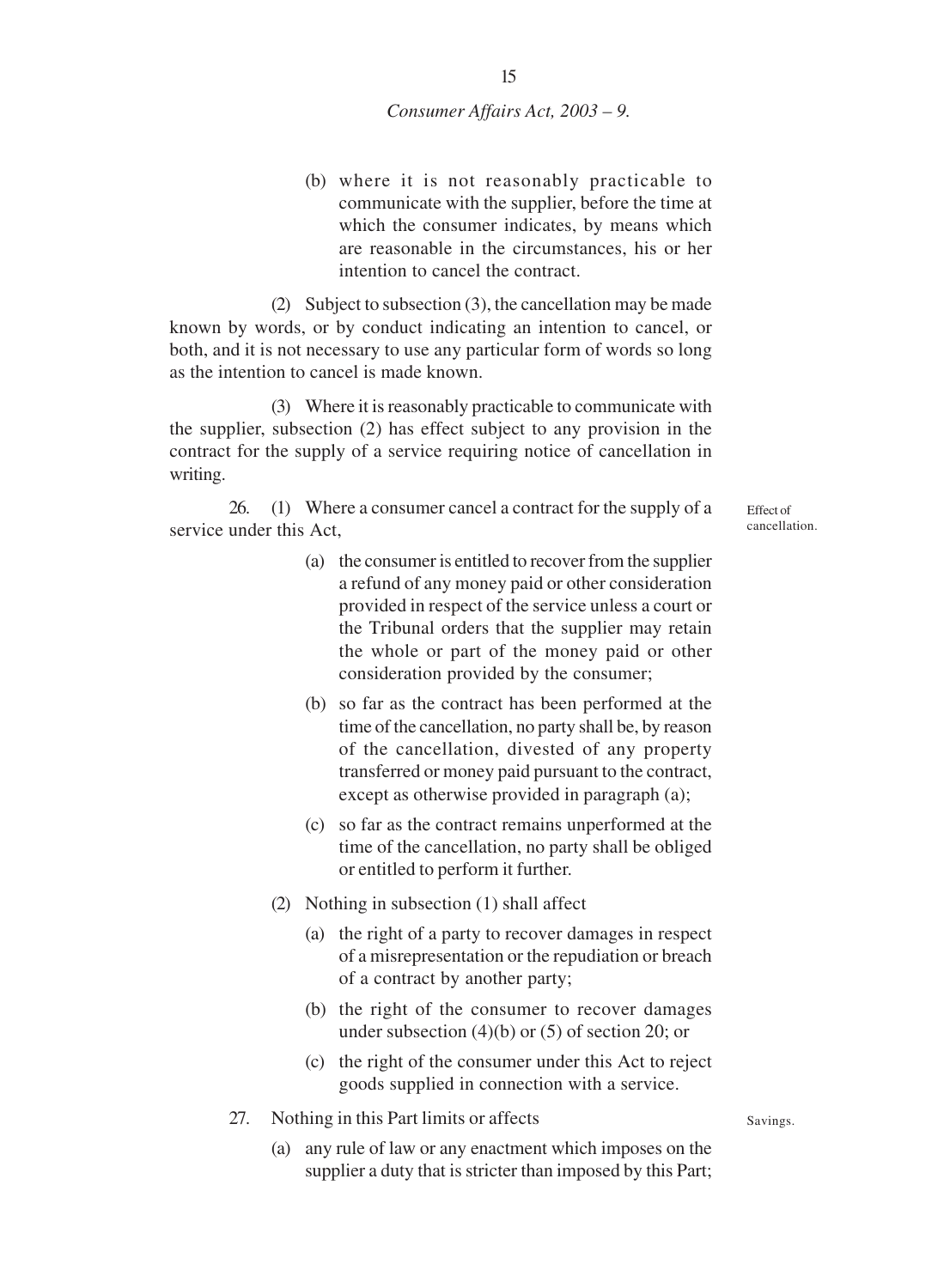- (b) any rule of law whereby any term not inconsistent with this Part is to be implied in a contract for the supply of a service;
- (c) any enactment which defines or restricts the rights, duties, or liabilities arising in connection with a service of any description, or any rule of law conferring immunity from suit on an attorney-at-law for work done in the course of, or in connection with, proceedings before any court or tribunal.

28. (1) Subject to subsection (2), a consumer shall have a right of redress against a manufacturer of goods where goods fail to comply with the warranties set out in sections 5, 6, and 8 of this Act.

(2) Notwithstanding subsection (1), a consumer shall have no right of redress against a manufacturer under this Act in respect of goods which

- (a) fail to comply with section 6 by reason only of
	- (i) an act or default or omission of, or any representation made by, any person other than the manufacturer or a servant or agent of the manufacturer;
	- (ii) a cause independent of human control occurring after the goods left the control of the manufacturer;
	- (iii) the price charged by the supplier being higher than the manufacturer's recommended retail price or the average retail price; or
- (b) fail to comply with section 5 by reason only of
	- (i) an act or default or omission of any person, other than the manufacturer or a servant or agent of the manufacturer;
	- (ii) a cause independent of human control occurring after the goods left the control of the manufacturer.

29. (1) Subject to subsection (3), where a consumer has a right of redress under this Part, the consumer or a person who acquires the goods from or through the consumer, may obtain damages from the manufacturer

> (a) for any reduction, subject to paragraph (b), resulting from the failure, being a reduction in the value of the goods below the price paid or payable

Right of redress against a manufacturer.

Remedies against a manufacturer.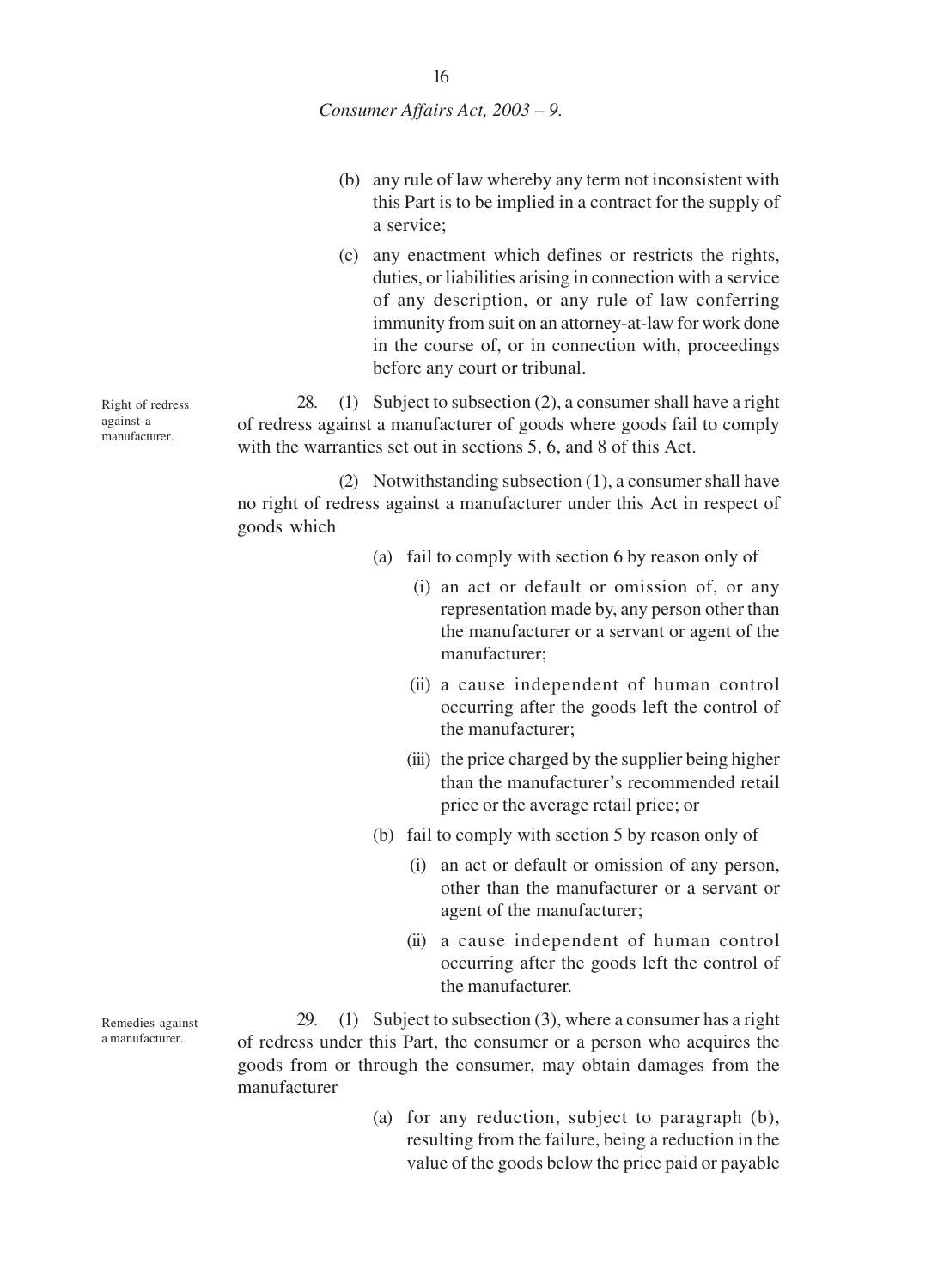by the consumer for the good, or below the average retail price of the goods at the time of supply, whichever is lower;

(b) for any loss or damage (including personal injury distress, inconvenience, disappointment or vexation to the consumer or that other person reasonably resulting from the failure but excluding loss or damage through a reduction in value of the goods) which was reasonably foreseeable as being liable to result from the failure.

(2) Subject to subsection (3), where the consumer or a person who acquires the goods from or through the consumer, is entitled by an express warranty given by the manufacturer to require the manufacturer to remedy a failure by repairing the goods or replacing them with goods of identical type, no action shall be commenced under subsection (1)(a) unless the consumer or that other person has required the manufacturer to remedy the failure and the manufacturer refuses or neglects to remedy the failure, or does not succeed in remedying the failure within a reasonable time.

(3) This section does not apply to a person who acquires goods from or through a consumer unless that person fails within paragraph (b) of the definition of "consumer" in section 2.

# **PART III – UNFAIR CONTRACT TERMS**

30. (1) Subject to subsection (6), this Part shall apply to any term of a contract concluded between a supplier and a consumer where the term has not been individually negotiated.

(2) Where a term of a contract is in plain and intelligible language, no assessment shall be made of the fairness of the term that

- (a) defines the main subject matter of the contract; or
- (b) concerns the adequacy of the price or remuneration, as against the goods or services sold or supplied.

(3) For the purposes of this Part, a term shall be regarded as not having been individually negotiated where the term shall have been drafted in advance and the consumer has not been able to influence the substance of the term.

(4) Notwithstanding that a specific term or certain aspects of the term in a contract has or have been individually negotiated, this Part shall apply to the rest of the contract if an overall assessment of the contract indicates that it is a pre-formulated standard contract.

Unfair terms to which the Act applies.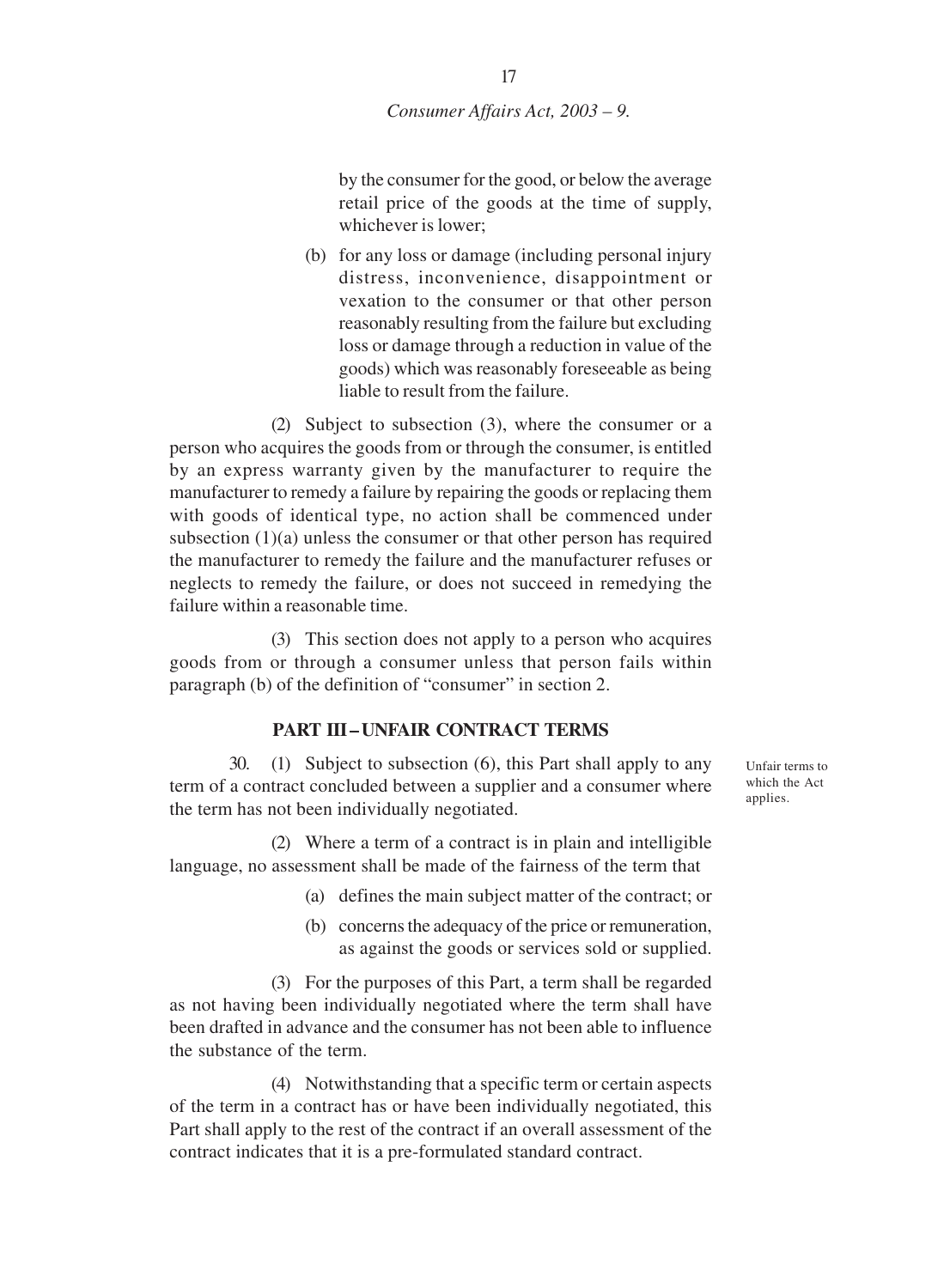(5) The burden of proving that a term of a contract was individually negotiated shall lie on the seller or supplier who claims that such term was individually negotiated.

- (6) The provision of this Part shall not apply to
	- (a) a contract relating to employment;
	- (b) a contract relating to succession rights;
	- (c) a contract relating to right under family law;
	- (d) a contract relating to the incorporation and organisation of companies or partnerships;
	- (e) any term incorporated in order to comply with or which reflects
		- (i) statutory or regulatory provisions of Saint Christopher and Nevis, or
		- (ii) the provisions of principles of international conventions to which Saint Christopher and Nevis is a party.

Meaning of unfair term.

31. (1) Subject to subsections (2) and (3), "unfair term" means a term in a contract which, contrary to the requirement of good faith, causes a significant imbalance in the parties' rights and obligations under the contract to the detriment of the consumer.

(2) In order to assess the unfair nature of a contract, the assessment shall be made taking into account

- (a) the nature of the good or services for which the contract was concluded;
- (b) all the circumstances attending the conclusion of the contract as at the time of the conclusion of the contract;
- (c) all the other terms of the contract or of another contract on which the term is dependent.

(3) In determining whether a term of a contract satisfies the requirements of good faith regard shall be had, in particular, to the following matters:

- (a) the strength of the bargaining positions of the parties;
- (b) whether the consumer had an inducement to agree to the term;
- (c) whether the goods or services were sold or supplied to the special order of the consumer; and
- (d) the extent to which the seller or supplier has dealt fairly and equitably with the consumer.

18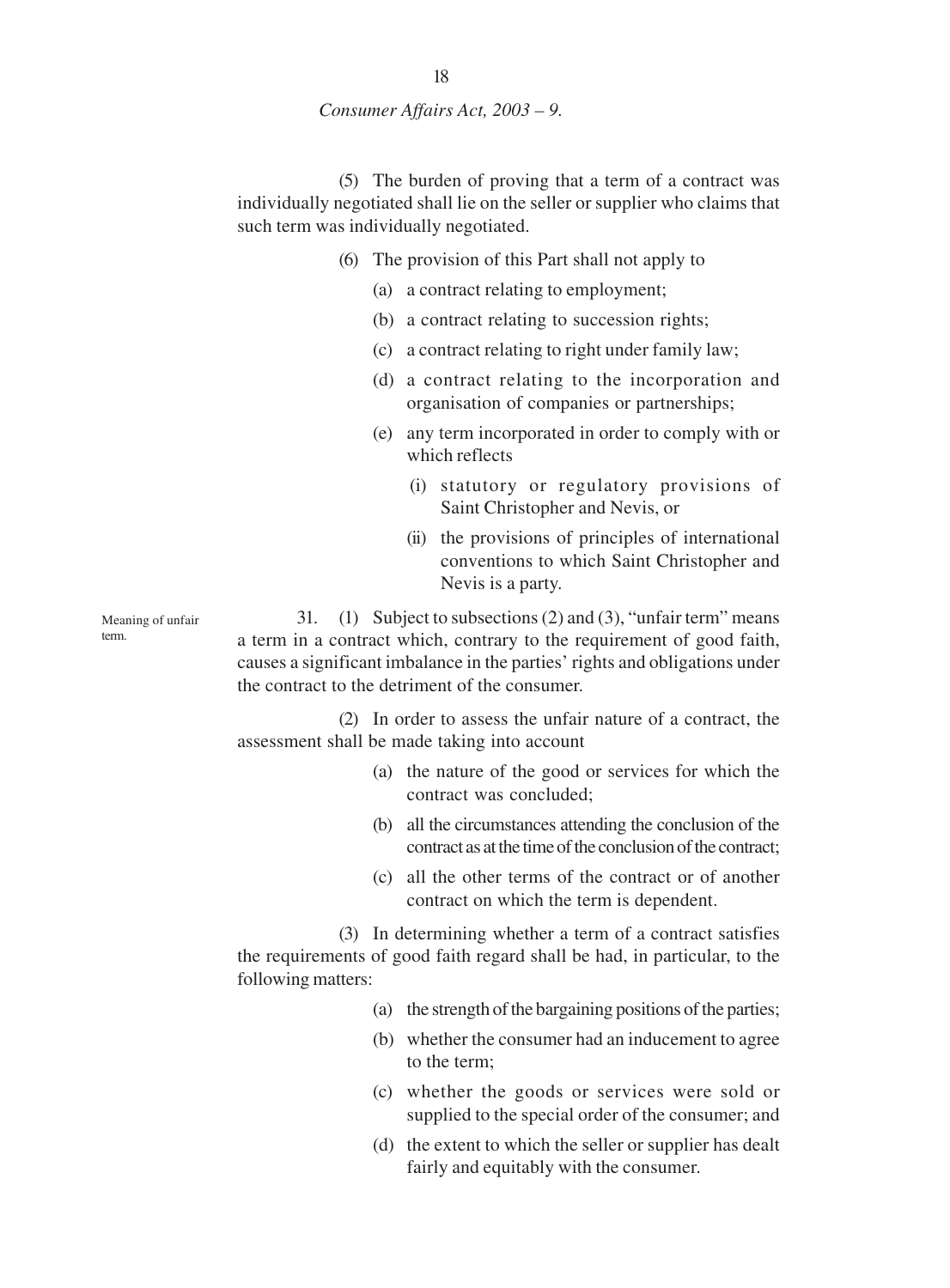(4) A non-exhaustive list of indicative terms of contracts that may be regarded as unfair for the purposes of this Act is set out in the First Schedule to this Act.

32. (1) No unfair term of a contract concluded with a consumer by a seller or supplier shall be binding on the consumer.

(2) The contract shall continue to bind the parties if it is capable of continuing in existence without the unfair term.

33. (1) A supplier shall ensure that any written term of a contract is expressed in plain and intelligible language.

(2) Where there is doubt about the meaning of a written term of a contract, the interpretation most favourable to the consumer shall prevail.

# **PART IV – UNFAIR TRADE PRACTICES**

34. (1) This section shall apply to transactions between business enterprises that fall under a monetary threshold prescribed by the Minister by regulations made under Act.

(2) Subject to subsection (3), a business enterprise shall not, in the course of trade or commerce, engage in conduct that is, in all the circumstances, unconscionable.

(3) The conduct referred to in subsection (2) must be in connection with

- (a) supply or possible supply of goods or services to another business enterprise; or
- (b) acquisition or possible acquisition of goods or services from another business enterprise.

(4) Where a business enterprise engages in conduct prohibited by this section, a party who is a victim of the conduct or the Bureau may institute legal proceedings against that business enterprise in accordance with this Act.

(5) For the purposes of this section, the factors that may be taken into account to determine whether a business enterprise is or has engaged in conduct which is unconscionable include the following:

- (a) the relative bargaining strengths of the parties;
- (b) whether, as a result of the stronger party's conduct, the other party was required to meet conditions not reasonably necessary to protect the stronger party's legitimate interest;

First Schedule.

Unfair terms of a contract not binding on the consumer.

Construction of written contracts.

Engaging in unconscionable conduct.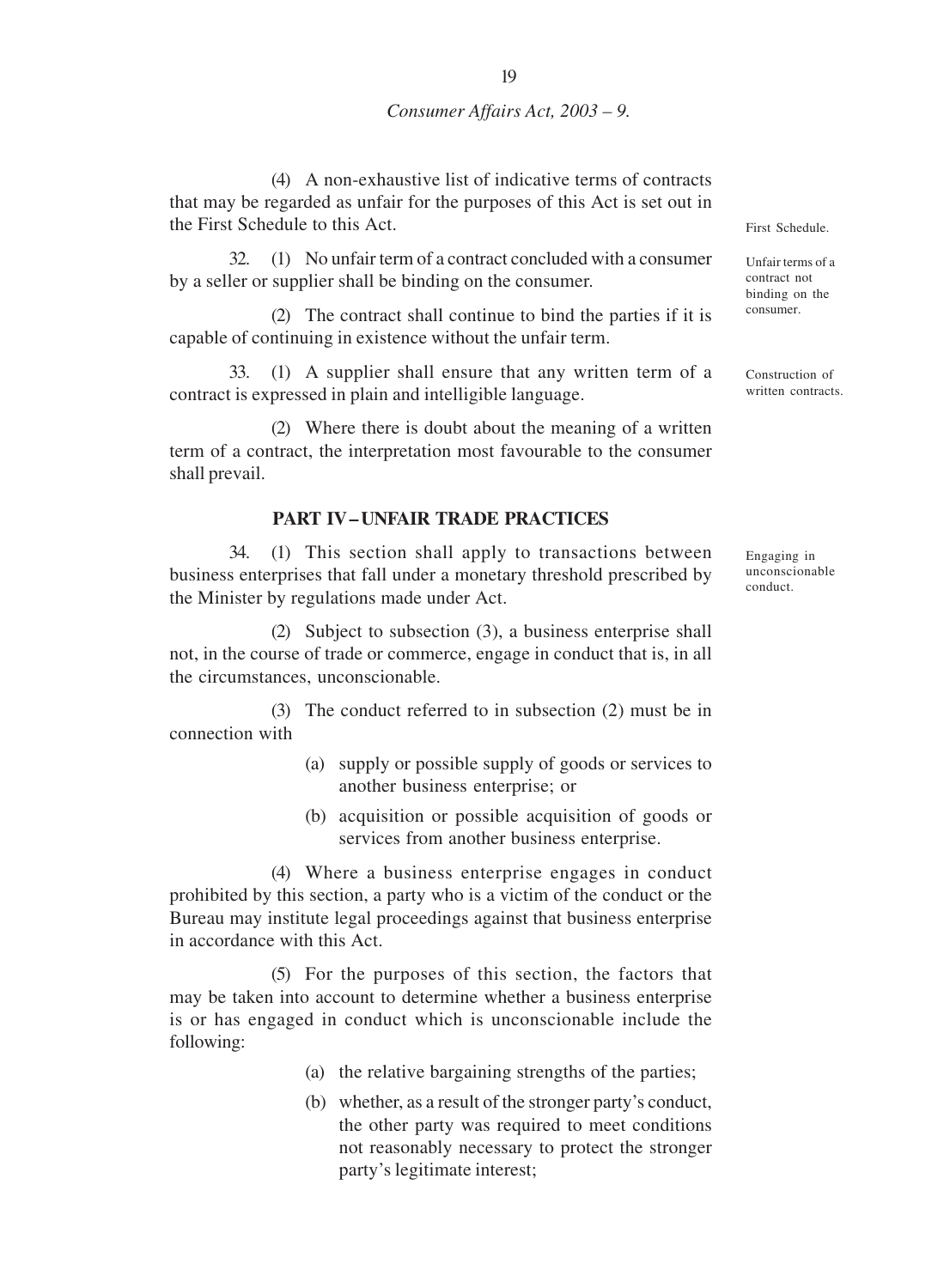- (c) whether the party in a weak bargaining position could understand the documentation used;
- (d) the use of any undue influence, pressure, or unfair tactics by the stronger party;
- (e) how much the weak party would have had to pay or charge, and under what circumstances, to buy or sell identical or equivalent goods or services from or to another supplier;
- (f) the extent to which the stronger party's conduct was consistent with its conduct in similar transactions with other business enterprise;
- (g) the requirements of any applicable industry code, or other code, if the weak party acted in the reasonable belief that the stronger party would comply with it;
- (h) the extent to which the stronger unreasonably failed to disclose
	- (i) any intended conduct that might affect the interests of the weak party, or
	- (ii) any risks to the weak party arising from that conduct which the stronger party should have foreseen would not be apparent to the weak party;
- (i) the extent to which the stronger party was willing to negotiate with the weak party the terms of any supply contracts;
- (j) the extent to which each party acted in good faith.

(6) For the purposes of this section, the court shall not have regard to any circumstances that were not reasonably foreseeable at the time of the conduct.

(7) Where a business enterprise is found to have engaged in unconscionable conduct prohibited under this section, the Court may grant to the party that was a victim of the unconscionable conduct one or more of the following relief:

- (a) an injunction to cease conduct;
- (b) compensation for damages;
- (c) declaring the contract void in whole or in part;
- (d) requiring a refund of money or return of property; and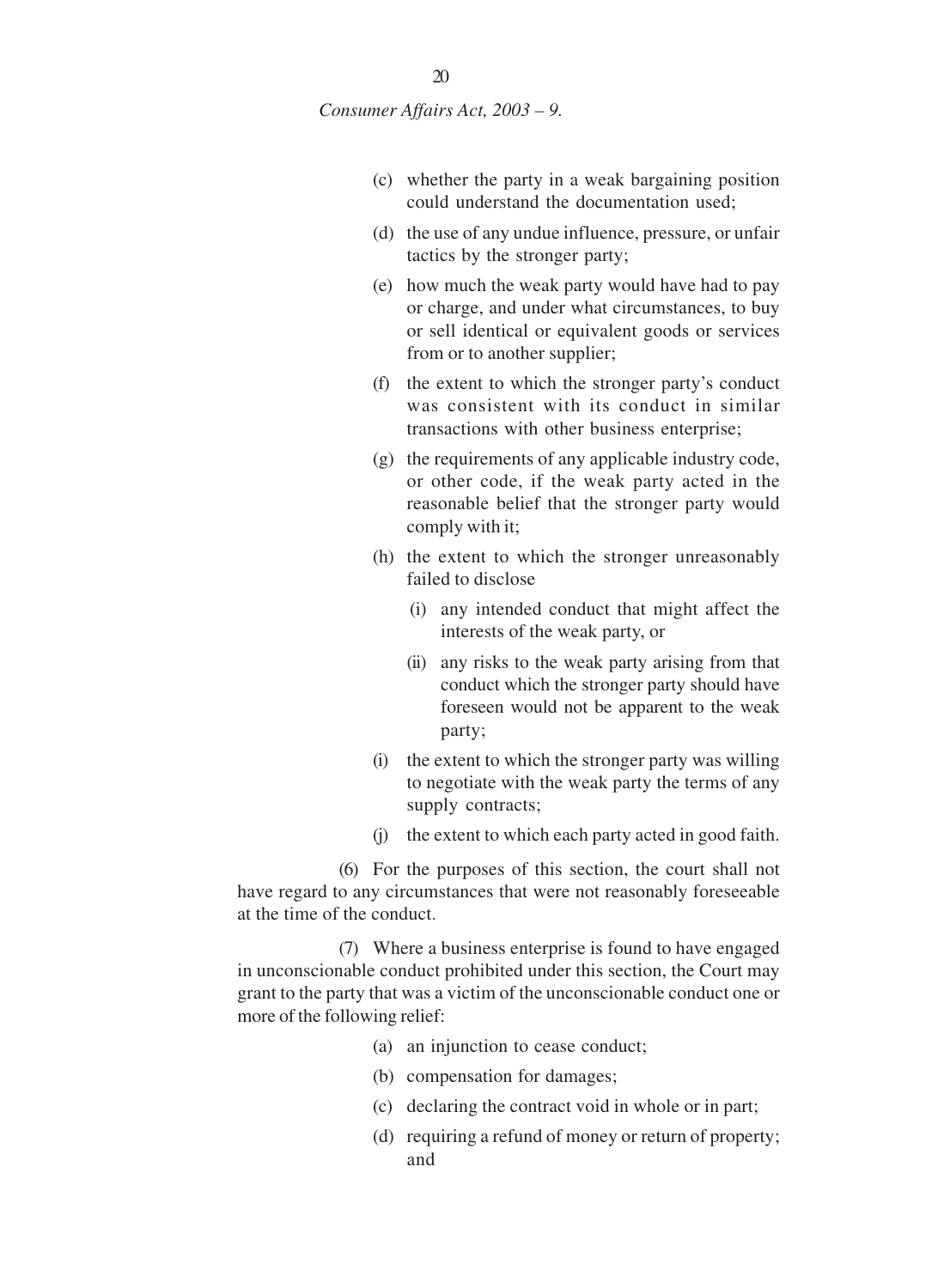(e) such other relief as the court may see fit.

(8) Where a business enterprise is found to have engaged in unconscionable conduct prohibited under this section the Tribunal may grant to the party that was a victim of the unconscionable conduct one or more of the following relief:

- (a) compensation for damages;
- (b) declaring the contract void in whole or in part;
- (c) varying the contract or arrangement;
- (d) requiring that specified services be supplied; and
- (e) requiring a refund of money or return of property.

35. (1) A supplier shall not, in connection with the promotion of supply or sale of goods or services, engage in conduct that is misleading or deceptive, or is likely to mislead or deceive.

(2) Nothing in this Part shall be construed as limiting the generality of the provisions of subsection (1) of this section.

(3) Where a supplier engages in the conduct referred to in subsection (1)

- (a) the Bureau may apply to court for an injunction to restrain the supplier from continuing to engage in that conduct; and
- (b) a person who suffers loss as a result of the conduct may seek redress from court in form of damages.

36. A supplier shall not, in connection with the supply or possible supply of goods or services, or in connection with the promotion of the supply or use of goods or services.

- (a) falsely represent that the
	- (i) goods are of a particular standard, quality, value, grade, composition, style, or model,
	- (ii) goods have had a particular history or particular previous use,
	- (iii) services are of a particular standard, quality, value or grade; or
	- (iv) services are supplied by a particular person or by a person of a particular trade, qualification or skill;
- (b) falsely represent that the
	- (i) goods are new,

False representation.

Misleading or deceptive conduct.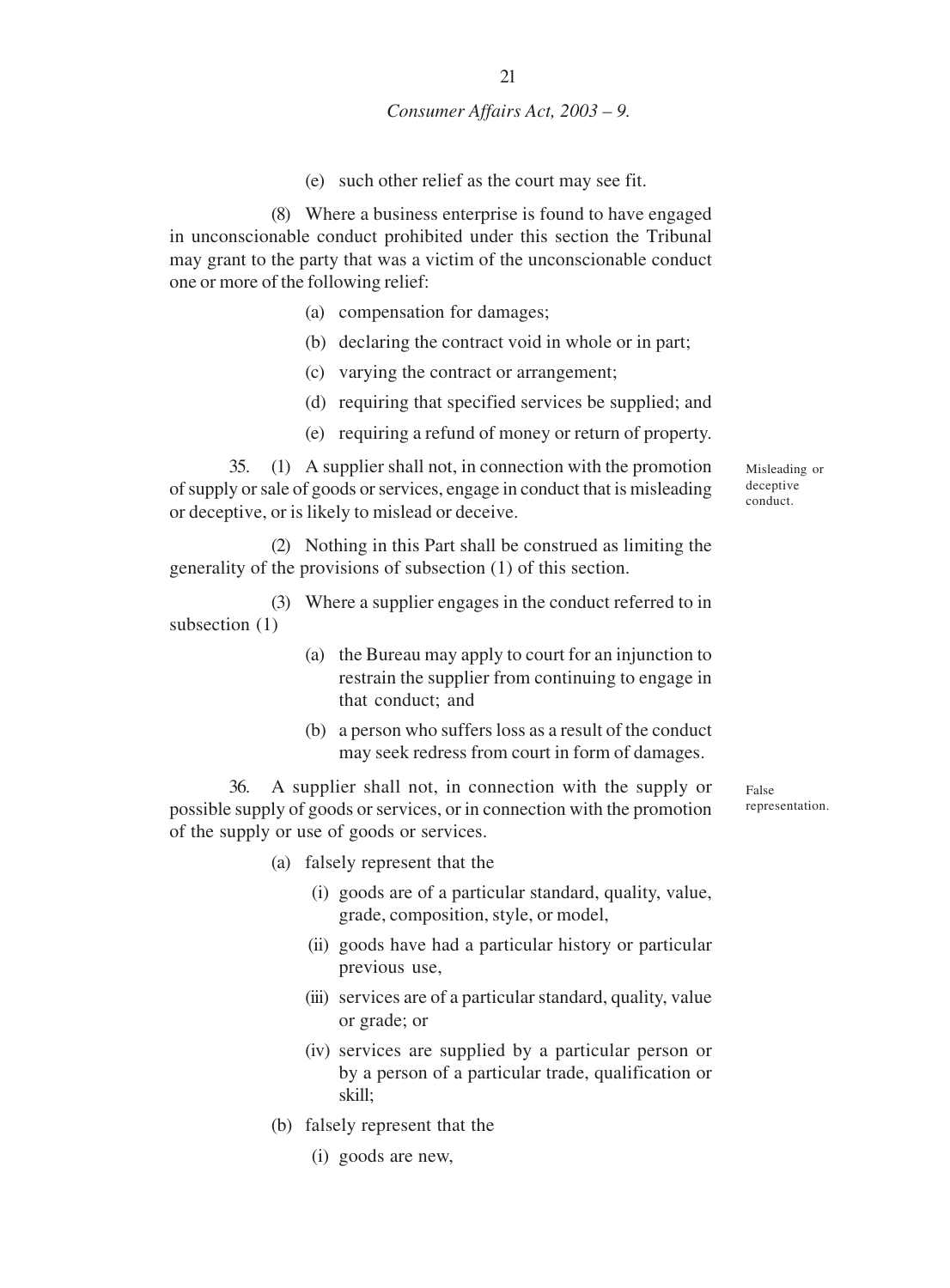- (ii) goods are reconditioned, or
- (iii) goods were manufactured, produced, processed, or reconditioned at a particular time;
- (c) represent that goods or services have sponsorship, approval, performance, characteristics, accessories, uses or benefits they do not have;
- (d) represent that the supplier has a sponsorship, approval or affiliation it does not have;
- (e) make false or misleading representation concerning the existence of, or amount of, price reductions;
- (f) make false or misleading representation concerning the need for any goods, services, replacements or repairs, including the availability of facilities for the repair of goods or the availability of spare parts for goods;
- (g) falsely represent that a particular person has agreed to acquire the goods or services;
- (h) make a false or misleading representation or statements concerning the place of origin of the goods;
- (i) make false or misleading representation or statements concerning the existence, exclusion or effect of any warranty, guarantee, right, or remedy.
- 37. A supplier shall not,
	- (a) in connection with the supply or possible supply of goods or services; or
	- (b) in connection with the promotion of the supply or use of goods or services;

offer gifts, prizes, or other items with the intention of not providing the goods or services on the terms offered.

38. A supplier shall not advertise for the supply of goods or services at a special price if the supplier does not intend to supply the goods or services at that price for a reasonable period, and in reasonable quantities having regard to the nature of the advertisement.

39. A supplier shall not induce a person to acquire goods or services on the basis of a representation that the person shall, after the contract for the acquisition of the goods or services is made, receive a rebate, commission, or other benefit in return for giving the supplier names of prospective customers or otherwise assisting the supplier to supply goods or services to other persons, if receipt of the rebate, commission, or other benefit is contingent on an event occurring after the contract is made.

Offering gifts and prizes.

Referral selling.

Bait advertising.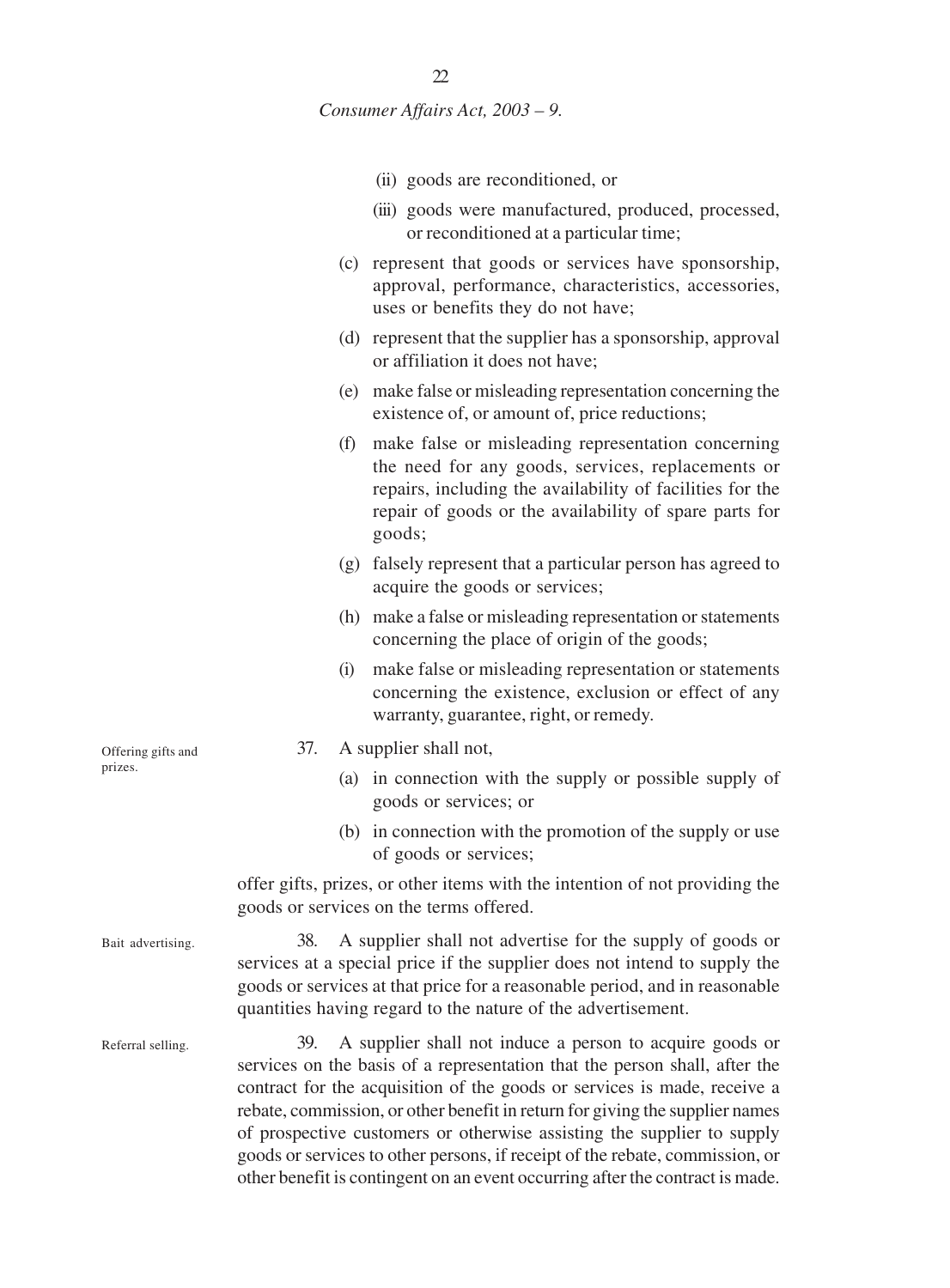40. A supplier shall not accept payment or other consideration for goods or services where, at the time of the acceptance, the supplier intends

- (a) not to supply the goods or services; or
- (b) to supply goods or services materially different from the goods or services in respect of which the payment or other consideration is accepted.

41. A supplier shall not make a false or misleading statement concerning the profitability, risk, or any other material aspect of any business activity that the supplier has represented as one that can be, or can be to a considerable extent, carried on at a person's place of residence.

42. (1) No person shall, in trade or commerce, sell goods to which more than one price is appended at a price that is greater than the lower, or lowest, of the prices.

(2) In subsection (1), a reference to a price appended to goods includes a reference to a price

- (a) that is
	- (i) annexed or affixed to; or
	- (ii) written, printed, stamped or located on, or otherwise applied to;

the goods or any band, ticket, covering, label, reel or thing used in connection with the goods;

- (b) that is used in connection with the goods or anything on which the goods are mounted for display or exposed for sale;
- (c) that is determined on the basis of anything encoded on or in relation to the goods;
- (d) that is published in relation to the goods in a catalogue available to the public if
	- (i) a time specified in the catalogue as the time after which the goods will not be sold at that price and that time has not passed; or
	- (ii) in any other case, the catalogue may reasonably be regarded as not out of date; or
- (e) that is in any other way represented in a manner from which it may reasonably be inferred that the price represented is a price applicable to the goods.

Falsely accepting payment.

Misleading statements on profitability etc.

Dual pricing.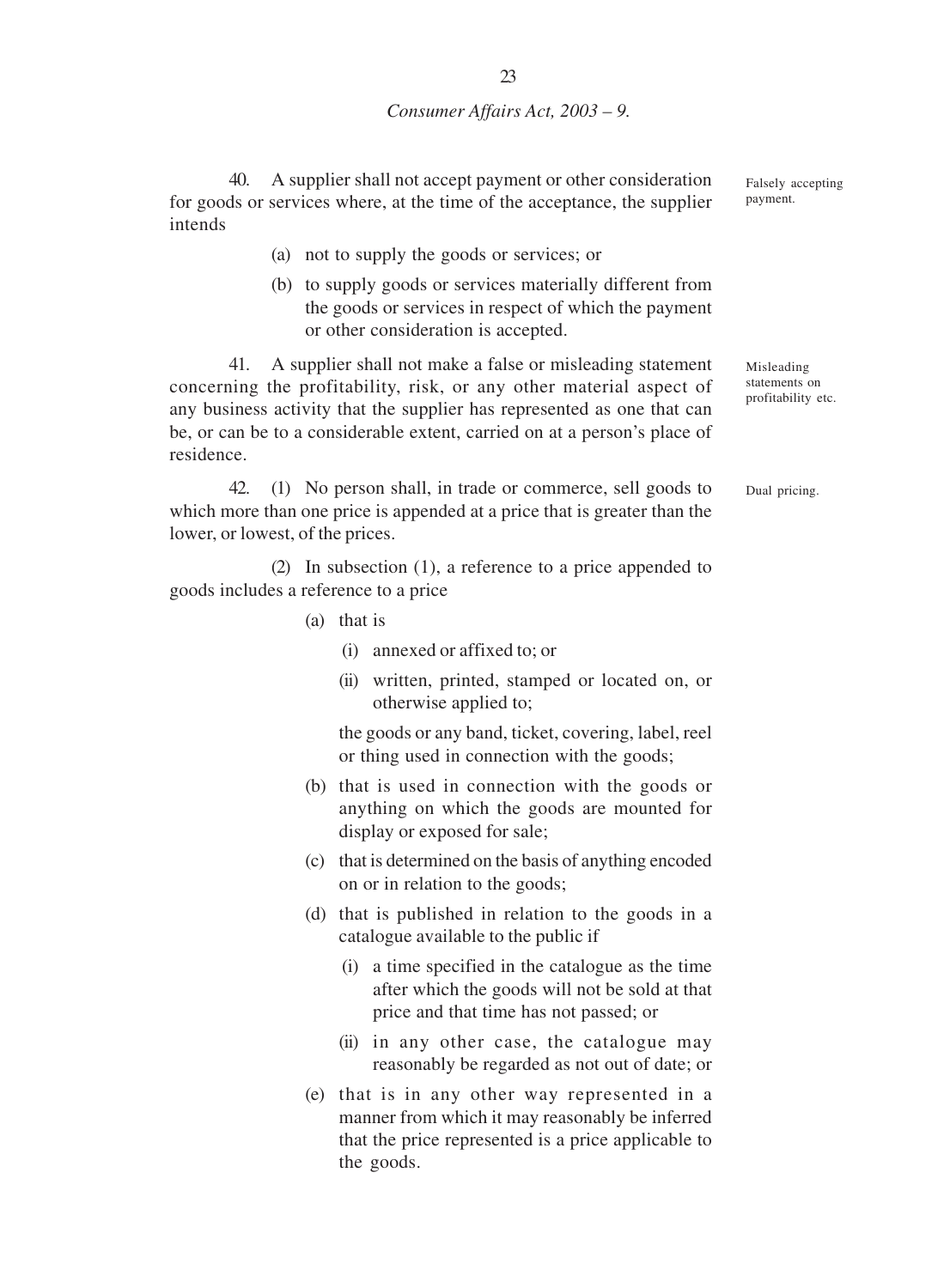(3) Where a price appended to goods is written, stamped or located wholly or partly over another price appended to the goods, all the prices are, for the purposes of subsection (1), prices appended to the goods.

- (4) It shall be a defence if an accused person shows that
	- (a) the contravention in respect of which the prosecution was instituted was due to
		- (i) the act or default of another person, other than a director, employee or agent of the accused person; or
		- (ii) an accident or to some other cause beyond the control of the accused person; and
	- (b) the accused person had taken all reasonable precautions and exercised due diligence to avoid the contravention.

43. A supplier shall not use undue force, harassment or coercion, in connection with the supply of goods or services to a consumer or the payment for goods or services by a consumer.

44. (1) A supplier who is in anyway involved in a trading scheme to which this section applies shall not, in respect of a consumer who is a participant in that trading scheme, or who has applied or been invited to become a participant in the scheme, request payment to or for the benefit of the supplier, being payment that the consumer is induced to make by reason that a prospect is held out of him of receiving payments or other benefits in respect of the introduction, whether by himself or by another person, of other consumers who become participants in that trading scheme.

(2) A supplier referred to in subsection (1) shall not hold out to any person the prospect of receiving payments or other benefits in respect of the introduction, whether by himself or by another person, of other persons to become participants in the trading scheme, in an attempt to induce the person,

- (a) if he is already a participant in that trading scheme, to make any payment to or for the benefit of the promoter or any of the promoters or for the benefit of a participant in that trading scheme; or
- (b) if he is not already a participant in that trading scheme, to become such a participant and to make a payment of a kind mentioned in paragraph (a).
- (3) For the purposes of subsections (1) and (2),

Coercion.

Pyramid selling.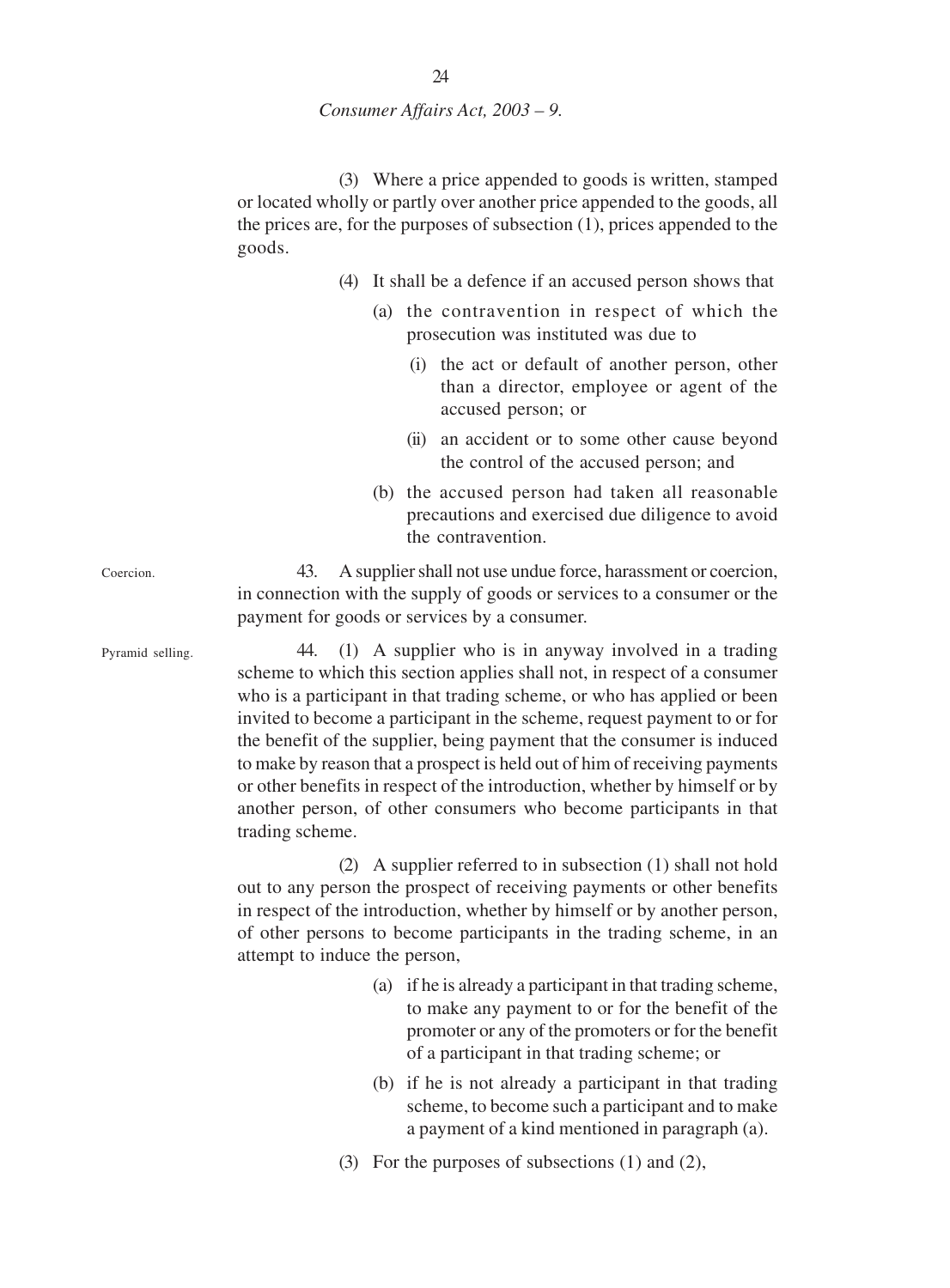- (a) a prospect of a kind mentioned in those subsections shall be deemed to be held out to a person whether or not it is held out so as to confer on him a legally enforceable right;
- (b) in determining whether an inducement or an attempt to induce is made by holding out a prospect of a kind mentioned in those subsections, it shall be sufficient if a prospect of that kind constitutes or would constitute a substantial part of the inducement; and
- (c) any reference to the making of a payment to or for the benefit of a person shall be construed as including the making of a payment partly to or for the benefit of one or more other persons.

(4) For the purposes of this section, a scheme is a trading scheme to which this section applies if the scheme includes the following elements:

- (a) the goods or services, or both, are to be provided by the person promoting the scheme or, in the case of a scheme promoted by two or more persons acting in concert are to be provided by one or more of those persons; and
- (b) the goods or services so provided are to be supplied to or for other persons under transactions effected by persons, other than the promoter or any of the promoters, who participates in the scheme.
- (5) For the purposes of subsection (4),
	- (a) a scheme shall be deemed to include the element referred to in paragraph (b) of subsection (4) whether the transactions referred to in that paragraph are to be effected by participants in the capacity of servants or agents of the promoter or of one of the promoters or in any other capacity;
	- (b) a scheme includes any arrangement made in connection with the carrying on of a business, whether or not those arrangements are made or recorded wholly or partly in writing; and
	- (c) any reference to the provision of goods or services by a person shall be construed as including a reference to the provision of goods or services under arrangements to which that person is a party.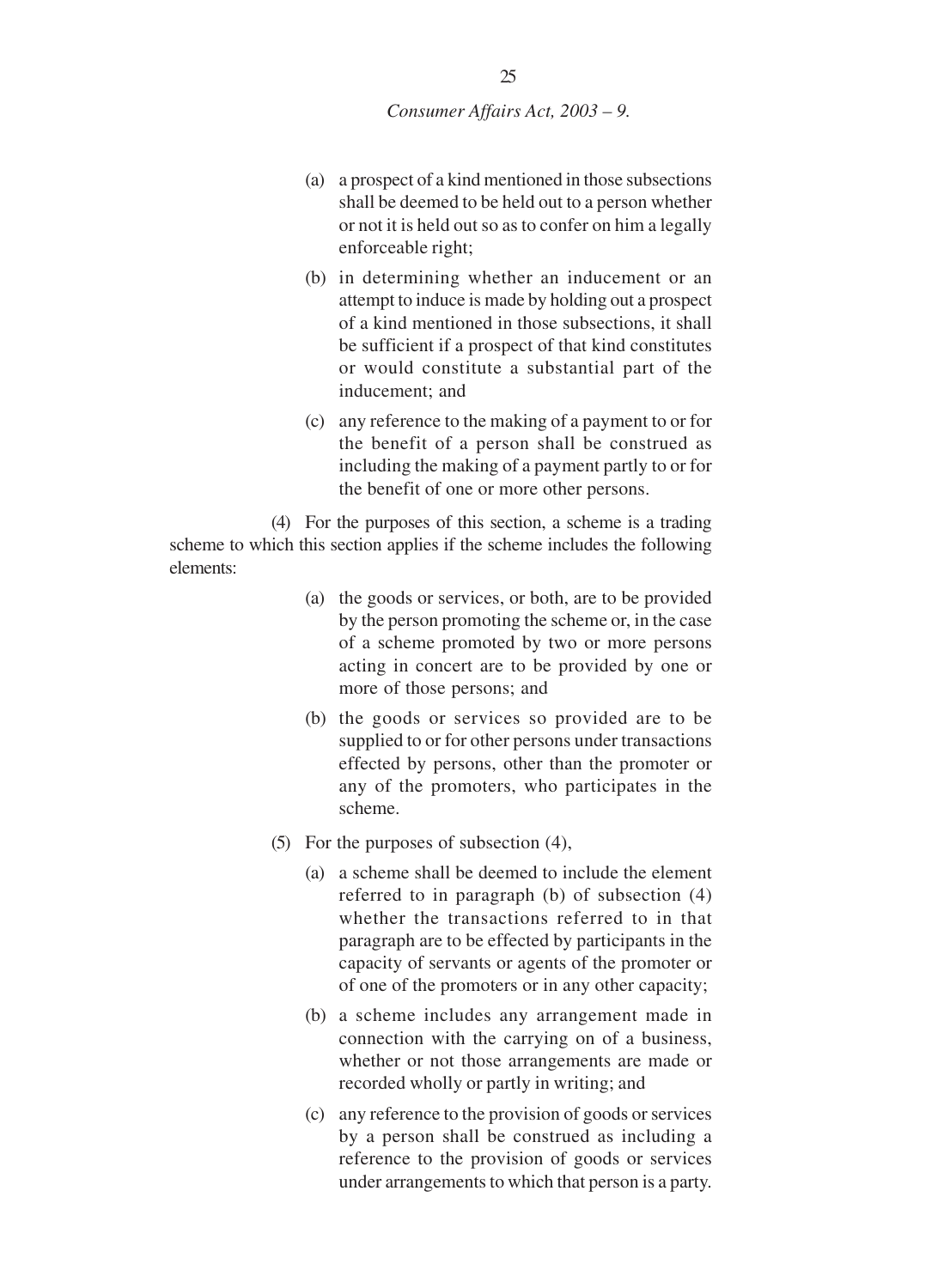Unsolicited goods.

45. (1) A supplier shall not assert a right to payment from a consumer for unsolicited goods or services.

(2) Subsection (1) shall not apply in relation to the assertion of a right to payment from a person for unsolicited goods or services if the person ordinarily uses like goods or services in the course of his profession, business, trade or occupation.

(3) A supplier shall not assert a right to any payment of a charge for the making in a directory of an unauthorised entry relating to the person or to his profession, business, trade or occupation.

(4) Subject to section 29 of this Act, a person shall not be liable to make any payment to a supplier, and shall be entitled to recover against a supplier any payment made to the supplier in full or part satisfaction of a charge for the making of any unauthorised entry in a directory.

(5) For the purpose of this section, a supplier shall be deemed to assert a right to a payment from a person for unsolicited goods or a charge for the making of any unauthorised entry in a directory if the supplier

- (a) make a demand for the payment or asserts a present or prospective right to the payment;
- (b) threatens to bring any legal proceedings with a view to obtaining the payment;
- (c) places or causes to be placed the name of the person on a list of defaulters or debtors, or threatens to do so with a view to obtaining the payment;
- (d) invokes or causes to be invoked any other collection procedure or threatens to do so with a view to obtaining the payment; or
- (e) sends any invoice or other documents stating the amount of the payment or setting out the price of the goods or the charge of the making of the entry and not stating as prominently or more prominently that no claim is made to the payment, or to payment of the price or charge, as the case may be.

(6) A person shall not, for the purposes of this section, be taken to have authorised the making of an entry in a directory unless

> (a) the communication was made orally or by means of electronic communication or if in writing was signed by the person or by another person authorised by him;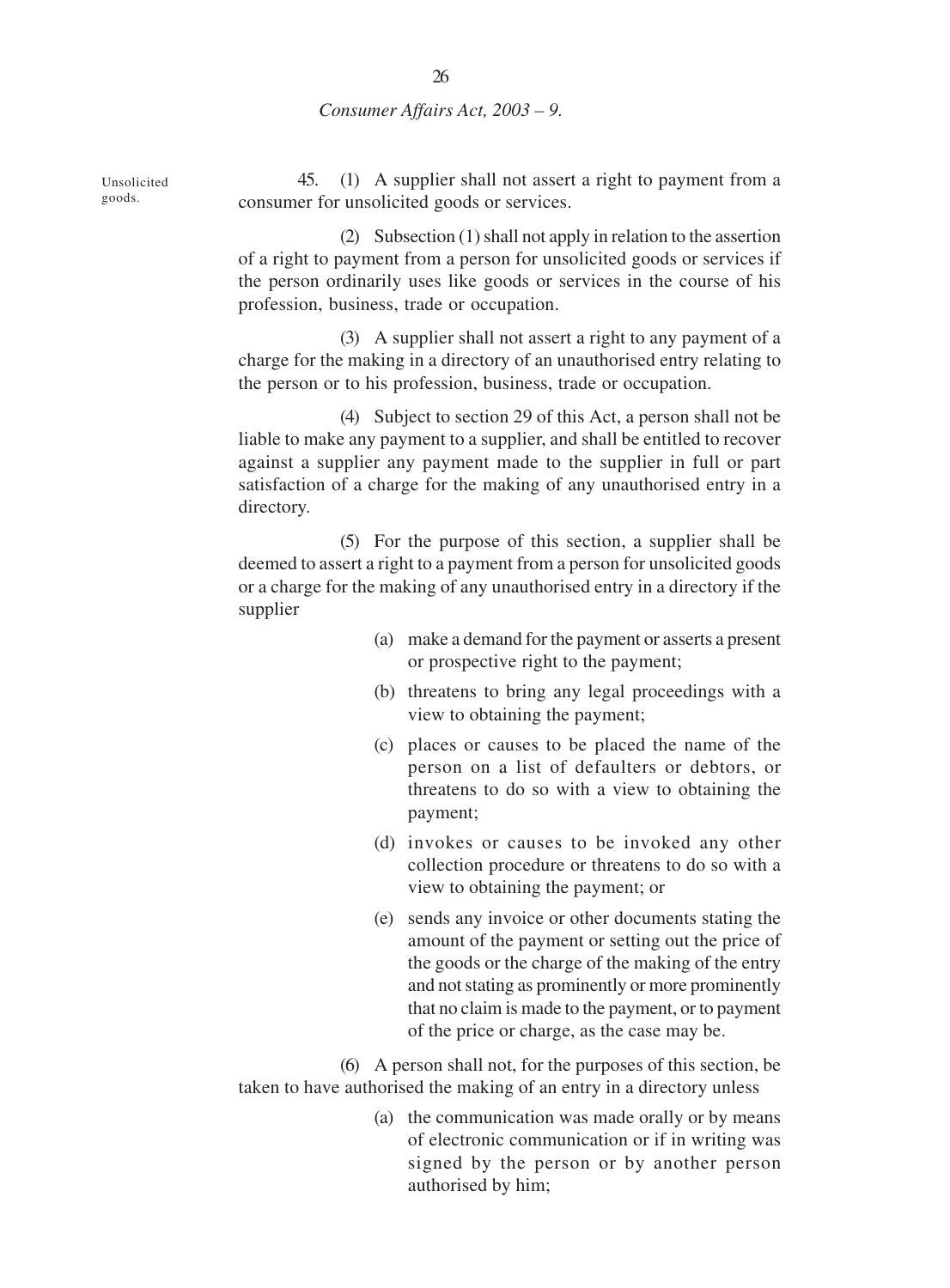- (b) a copy of the document is given to the person before the right to payment of a charge for the making of the entry is asserted; and
- (c) the document specifies
	- (i) the name of the directory;
	- (ii) the name and address of the person publishing the directory;
	- (iii) particulars of the entry;
	- (iv) the amount of the charge for the making of the entry or the basis on which the charge is or is to be calculated;
	- (v) the duration of the authorisation.

(7) Subsections (3) and (4) shall not apply to or in relation to a payment if the payment relates to

- (a) a contract that is made before the coming into force of this Act; or
- (b) a contract that is made on or after the coming into force of this Act by reason of the acceptance after that date of an offer that was made before that date.

(8) In any proceedings against a supplier in respect of contravention of this section the burden of proving that the supplier had reasonable cause to believe that there was a right to payment, or that the supplier knew or had reasonable cause to believe that the person had authorised the making of the entry shall lie on the supplier.

- (9) In this section,
	- "directory" does not include a newspaper published in good faith as a newspaper at regular intervals or a publication published, or to be published, by or under the authority of the Government;
	- "making", in relation to an entry in a directory, means including or arranging of the entry.
- (10) It shall be a defence for the supplier to show,
	- (a) in a case of criminal proceedings under subsection (1), that he had reasonable cause to believe that there was a right to payment;
	- (b) in a case of criminal proceedings under subsection (3), that he had reasonable cause to believe that there was a right to payment;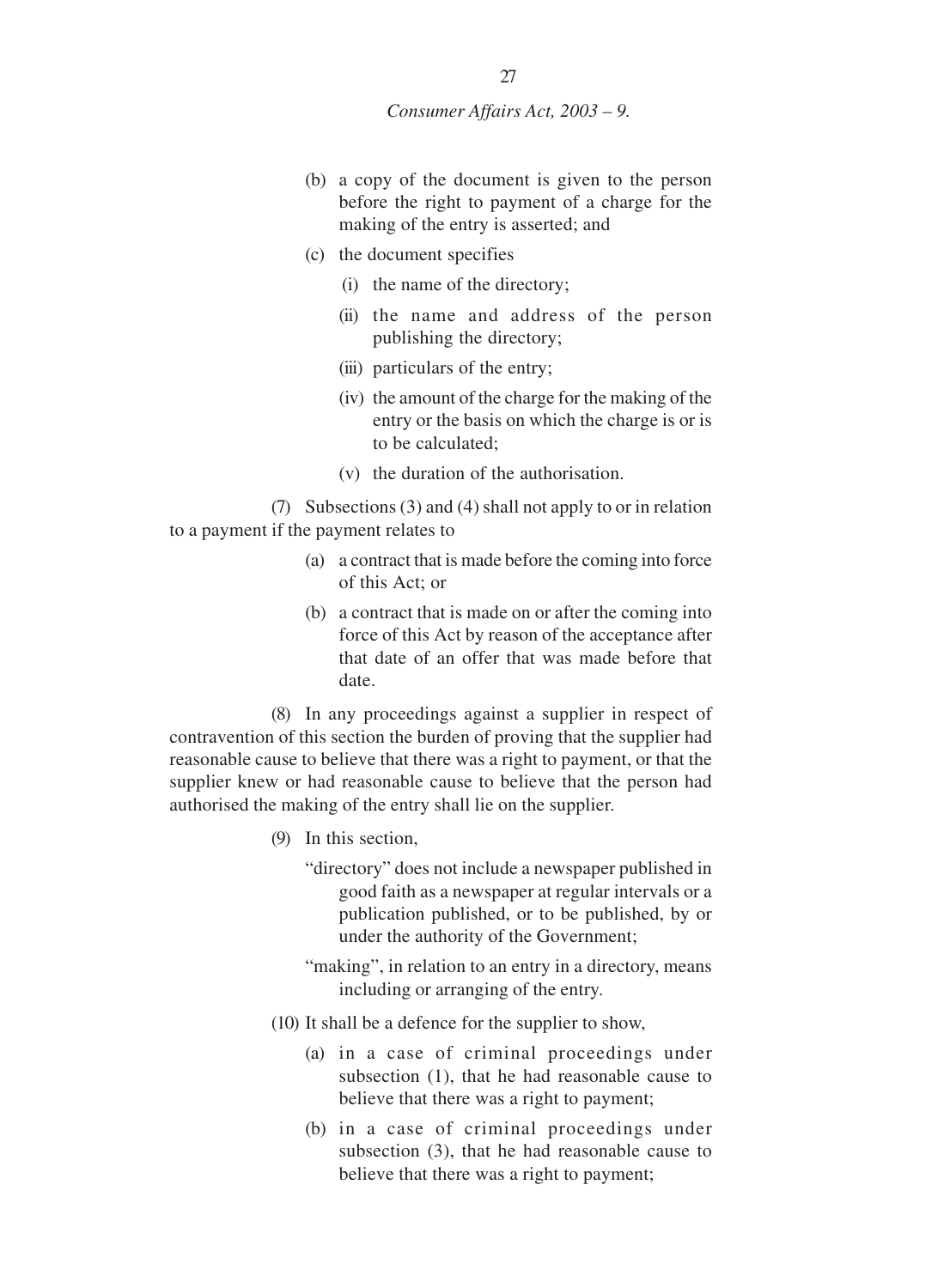(11) In any proceedings under this Part, in relation to the publication of an advertisement, it shall be a defence if the defendant establishes that he is a person whose business is publishing and arranging for the publication of advertisements and that he received the advertisement for publication in the ordinary course of business and did not know and had no reason to suspect that its publication would amount to a contravention of any provision of this Part.

46. (1) Where a person is supplied unsolicited goods by a supplier, the goods shall be deemed to be a gift from the supplier to the recipient.

(2) A person to whom unsolicited goods are supplied by a supplier shall not be liable to make any payment for the goods received by him from the supplier.

47. (1) A person who contravenes any provisions of sections 36, 37, 38, 39, 40, 41, 42, 43, 44 and 45 commits an offence and is liable, on summary conviction, notwithstanding the limit placed on the jurisdiction of the Court,

- (a) in the case of an individual, to a fine not exceeding ten thousand dollars or imprisonment for a term not exceeding 6 months or both; and
- (b) in the case of a body corporate, to a fine not exceeding fifty thousand dollars.

(2) Where a body corporate is convicted of an offence under this Act, any director or officer of the body corporate who knowingly authorised, permitted or acquiesced in the act or omission that constituted the offence also commits an offence and is liable, on summary conviction, to a fine not exceeding five thousand dollars or to imprisonment for a term not exceeding six months or both.

# **PART V – PRODUCT LIABILITY**

48. For the purposes of this part, a person who supplies any product in which products are comprised, whether by virtue of being component parts or raw materials or otherwise shall not be treated by reason only of his supply of the product as supplying any of the products so comprised.

49. (1) Subject to the provisions of this Part, where any damage is caused wholly or partly by a defect in a product, any of the following persons shall be liable for the damage:

- (a) the producer of the product;
- (b) any person who;

Liability of recipient.

Offences and penalties under this Part.

Liability in relation to supply of products.

Liability for defects.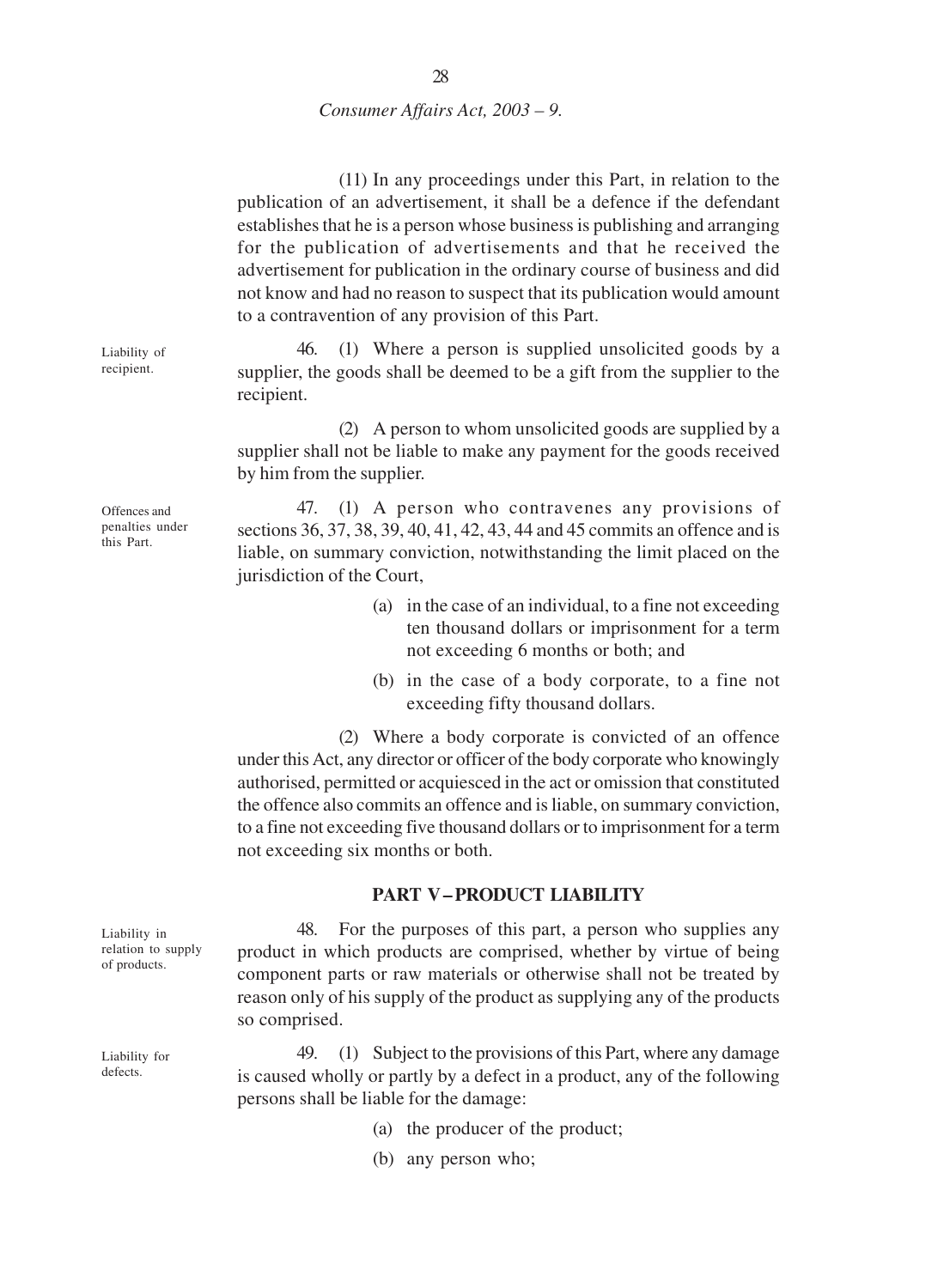- (i) by putting his name on the product, or
- (ii) by using a trade mark or other distinguishing mark in relation to the product, has held himself out to be the producer of the product; or
- (c) any person who imported the product into the country.

(2) Where any damage is caused wholly or partly by a defect in a product, the person who supplied the product shall be liable for the damage if

- (a) the person who suffered the damage requests the supplier to identify one or more of the persons specified in subsection (1) in relation to the product;
- (b) the request is made within a reasonable time after the damage has occurred; and
- (c) the supplier fails, within a reasonable time after receiving the request, either to comply with the request or to identify the person who supplied the product to him.

(3) Subsections (1) and (2) shall not apply to a person in respect of any defect in any game or agricultural produce if the supply of the game or produce by that person to another was at a time when the game or produce had not undergone an industrial process.

(4) Where two or more persons are liable by virtue of this Part for the same damage, their liability shall be joint and several.

(5) This section shall apply without prejudice to any liability arising otherwise than by virtue of the provisions of this Part.

50. (1) Subject to the provisions of this section, there is a defect in a product, for the purposes of this Part, if the safety of the product is not the safety persons are generally entitled to expect.

(2) For the purposes of subsection (1) of this section, "safety", in relation to a product, includes safety with respect to products comprised in that product, and safety in the context of risks of damage to property or to risks of death or personal injury.

(3) In determining the persons who are generally entitled to expect, in relation to a product, the safety referred to in subsection (1) regard shall be had to all the circumstances and the following factors:

> (a) the manner in which and the purposes for which the product is marketed, its get-up, the use of any mark

Inferred defects.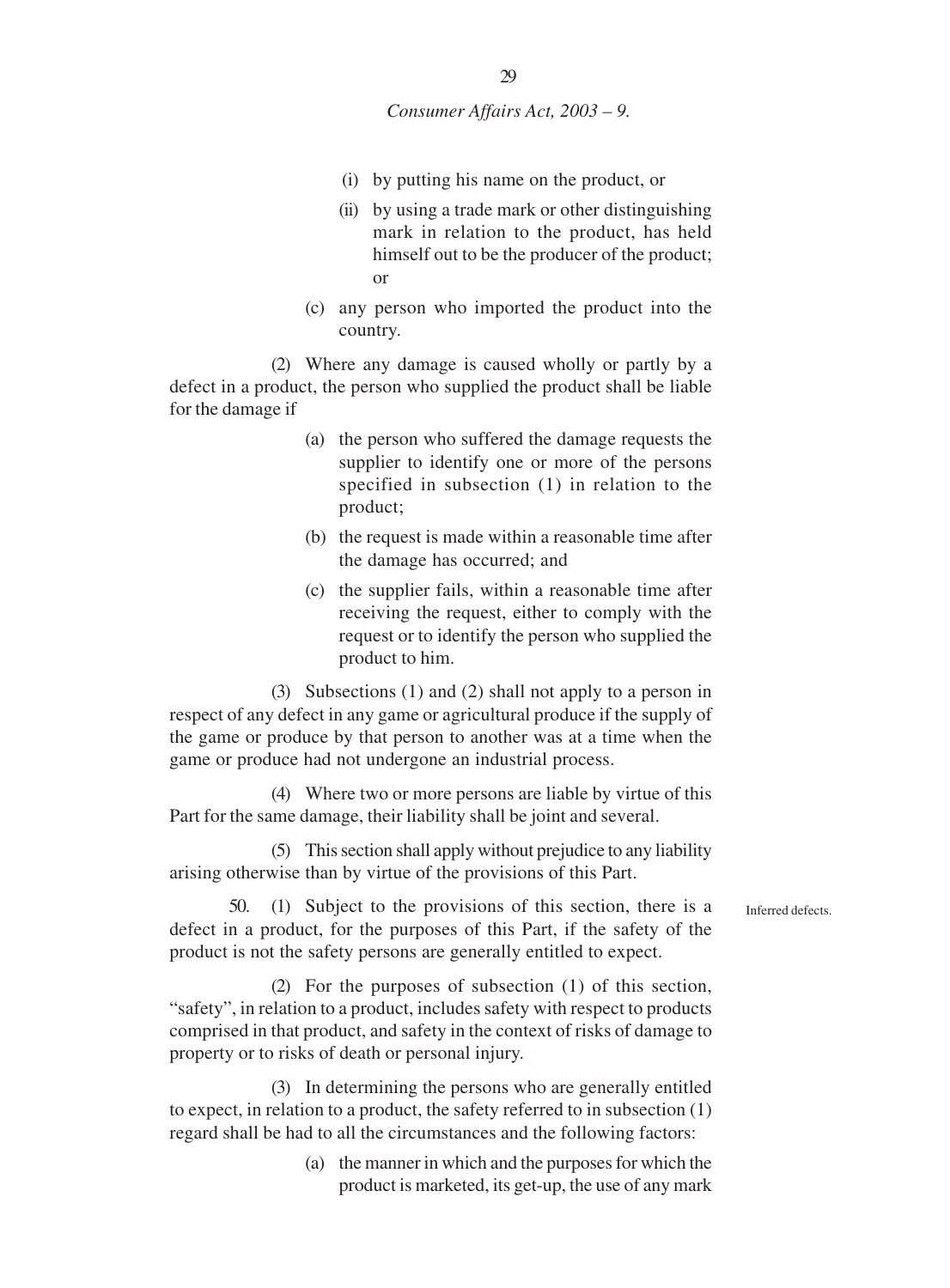in relation to the product and any instructions for, or warnings with respect to, doing or refraining from doing anything with or in relation to the product;

- (b) what might reasonably be expected to be done with or in relation to the product; and
- (c) the time when the product was supplied by its producer to another;

and nothing in this section shall require a defect to be inferred from the fact alone that the safety of a product which is supplied after that time is greater than the safety of the product in question.

51. (1) Subject to the provisions of this section, in this Part, "damage" means death or personal injury to any person or any loss of or damage to any property, including land.

(2) A person shall not be liable under section 49 of this Act in respect of any defect in a product for the loss of or any damage to the product which was supplied with the product in question comprised in it.

(3) A person shall not be liable under section 49 of this Act for any loss of or damage to any property which, at the time of the loss or damage,

- (a) is not of a description of property ordinarily intended for private use, occupation or consumption; and
- (b) is not intended by the person suffering the loss or damage mainly for private use, occupation or consumption.

(4) For the purposes of this Part, in determining a person who has suffered any loss of, or damage to, property and when the loss or damage occurred, the loss or damage shall be regarded as having occurred at the earliest time at which a person with an interest in the property had knowledge of the material facts about the loss or damage.

(5) For the purposes of subsection (4), material facts about any loss or damage to property are such facts as would lead a reasonable person with an interest in the property to consider the loss or damage sufficiently serious to justify instituting proceedings for damages against a defendant who does not dispute liability and is able to satisfy a judgment debt.

(6) For the purposes of subsection (4), a person's knowledge includes knowledge which he might reasonably have been expected to acquire from facts

(a) observable or ascertainable by him; or

Damage giving rise to liability.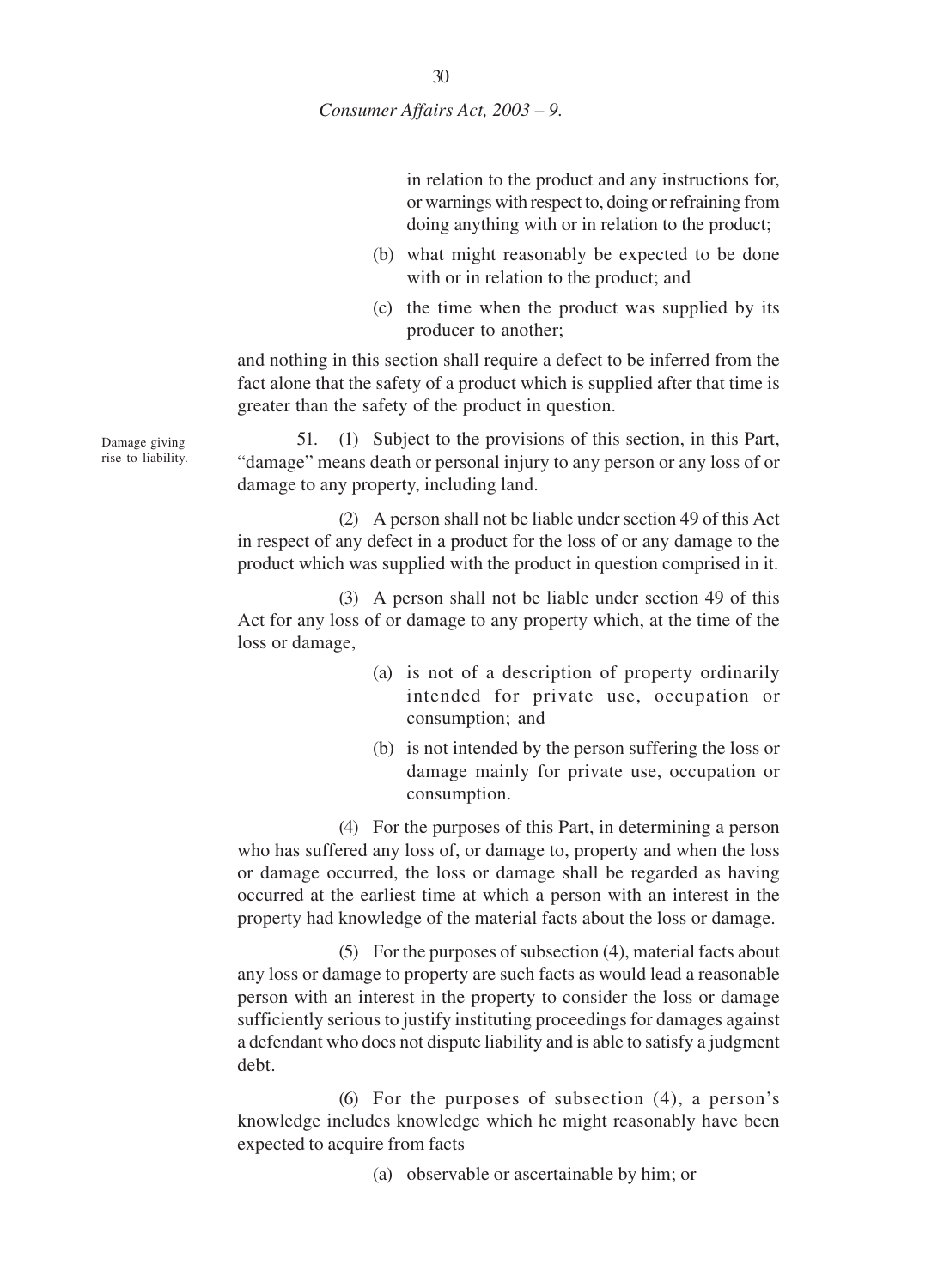(b) ascertainable by him with help of appropriate expert advice which it is reasonable for him to seek;

except that a person shall not be taken by virtue of this subsection to have knowledge of a fact ascertainable by him only with the help of expert advice unless he failed to take all reasonable steps to obtain and, where appropriate, to act on that advice.

52. (1) For the purposes of the Fatal Accidents Act, any damage for which a person is liable under section 49 of this Act shall be deemed to have been caused by that person's wrongful act, neglect or default.

- (2) Where
	- (a) a person's death is caused wholly or partly by a defect in a product;
	- (b) a person dies after suffering from damage caused wholly or partly by a defect in a product;
	- (c) a request pursuant to section  $49(2)(a)$  is made to a supplier of the product
		- (i) by that person's personal representatives, or
		- (ii) in the case of a person whose death is caused wholly or partly by the defect, by any dependant or relative of that person; and
	- (d) the conditions specified in section  $49(2)(b)$  and (c) are satisfied in relation to that request;

this Part shall, for the purposes of the Fatal Accidents Act, have effect as if the liability of the supplier to that person under that subsection does not depend on that person having requested the supplier to identify certain persons or on the said conditions having been satisfied in relation to a request made by that person.

(3) Where any damage is caused partly by a defect in a product and partly by the fault of the person suffering the damage, the Fatal Accident's Act shall have effect as if the defect were the fault of every person liable under the provisions of this part for the damage caused by the defect.

53. The liability of a person by virtue of this Part to a person who has suffered damage caused wholly or partly by a defect in a product, or to a dependant or relative of such a person shall not be limited or excluded by any contract term, by any notice, or by any other provision.

54. The Crown shall not, as regards it's liability under this Part, be bound by this Part further than the Crown is made liable in tort or in reparation under the Crown Proceedings Act.

Prohibitions on exclusions from liability.

Application of Act to Crown.

Cap 22.

Application of Fatal Accident Act, Cap. 27.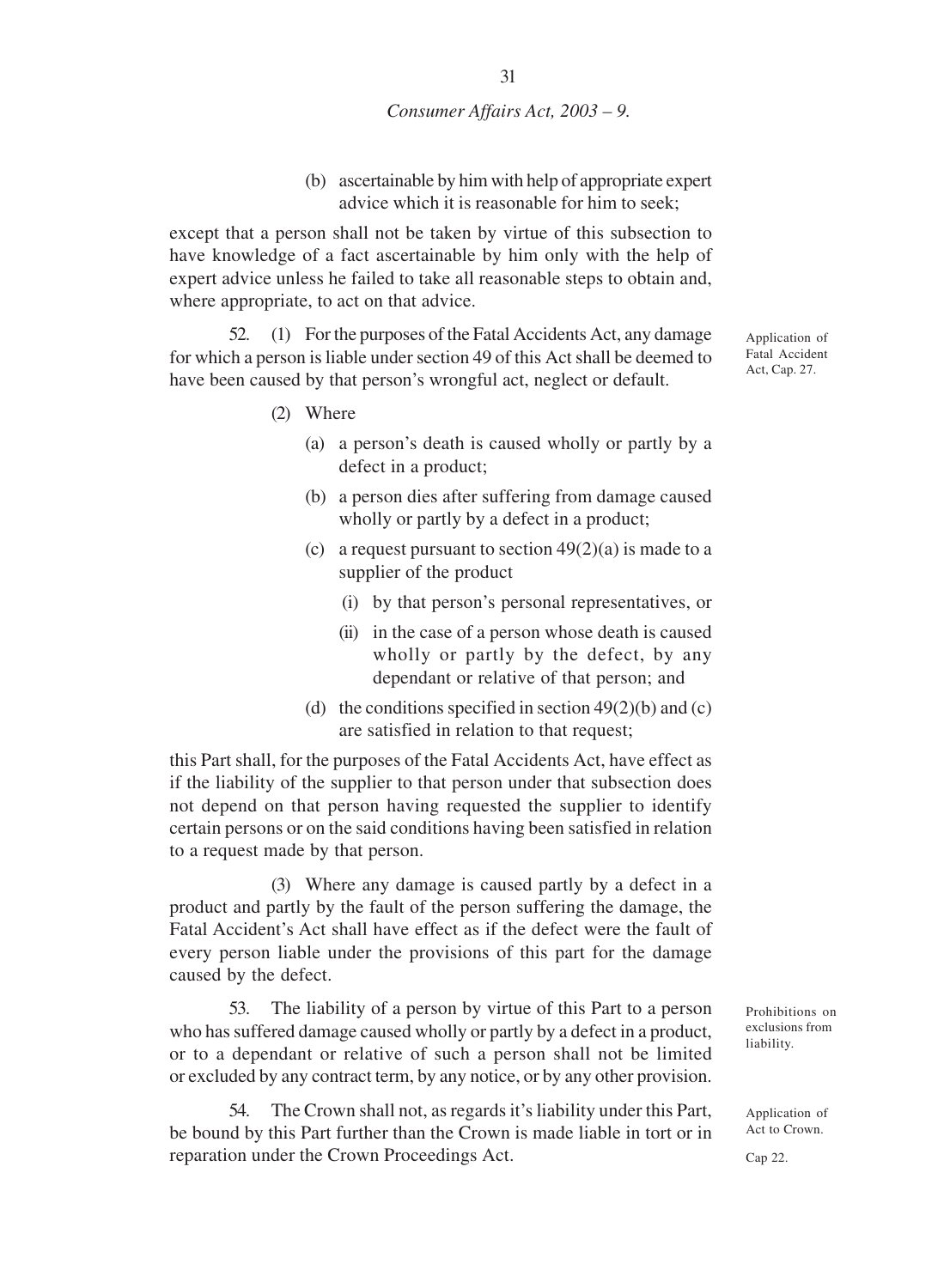# **PART VI – CONSUMER SAFETY**

55. (1) A supplier shall not

- (a) supply any consumer goods which fail to comply with the general safety requirements;
- (b) offer or agree to supply any goods referred to in paragraph (a); or
- (c) expose or possess the goods referred to in paragraph (a) for supply.

(2) For the purposes of this section, consumer goods shall not be in compliance with the general safety requirements if the goods are not reasonably safe having regard to all the circumstances, and in addition, regard shall be had to the following factors:

- (a) the manner in which, and the purposes for which, the goods are being or would be marketed;
- (b) the design of the goods;
- (c) the use of any mark in relation to the goods;
- (d) any instructions or warnings which are given or would be given with respect to the keeping, use or consumption of the goods;
- (e) any standards of safety published by any person whether for the goods or a description which applies to the goods in question or for matters relating to goods of that description; and
- (f) the existence of any means by which it would have been reasonable for the goods to have been made safer.

(3) For the purposes of this section consumer goods shall not be regarded as not being in compliance with the general safety requirements in respect of

- (a) anything which is shown to be attributable to compliance with any requirement imposed by or under any other enactment;
- (b) any failure to do more in relation to any matter than is required by
	- (i) any safety regulations with respect to that matter;
	- (ii) any provision of another enactment imposing such requirements with respect to that matter as are designated for the purpose of this subsection by such an enactment.

General safety requirements.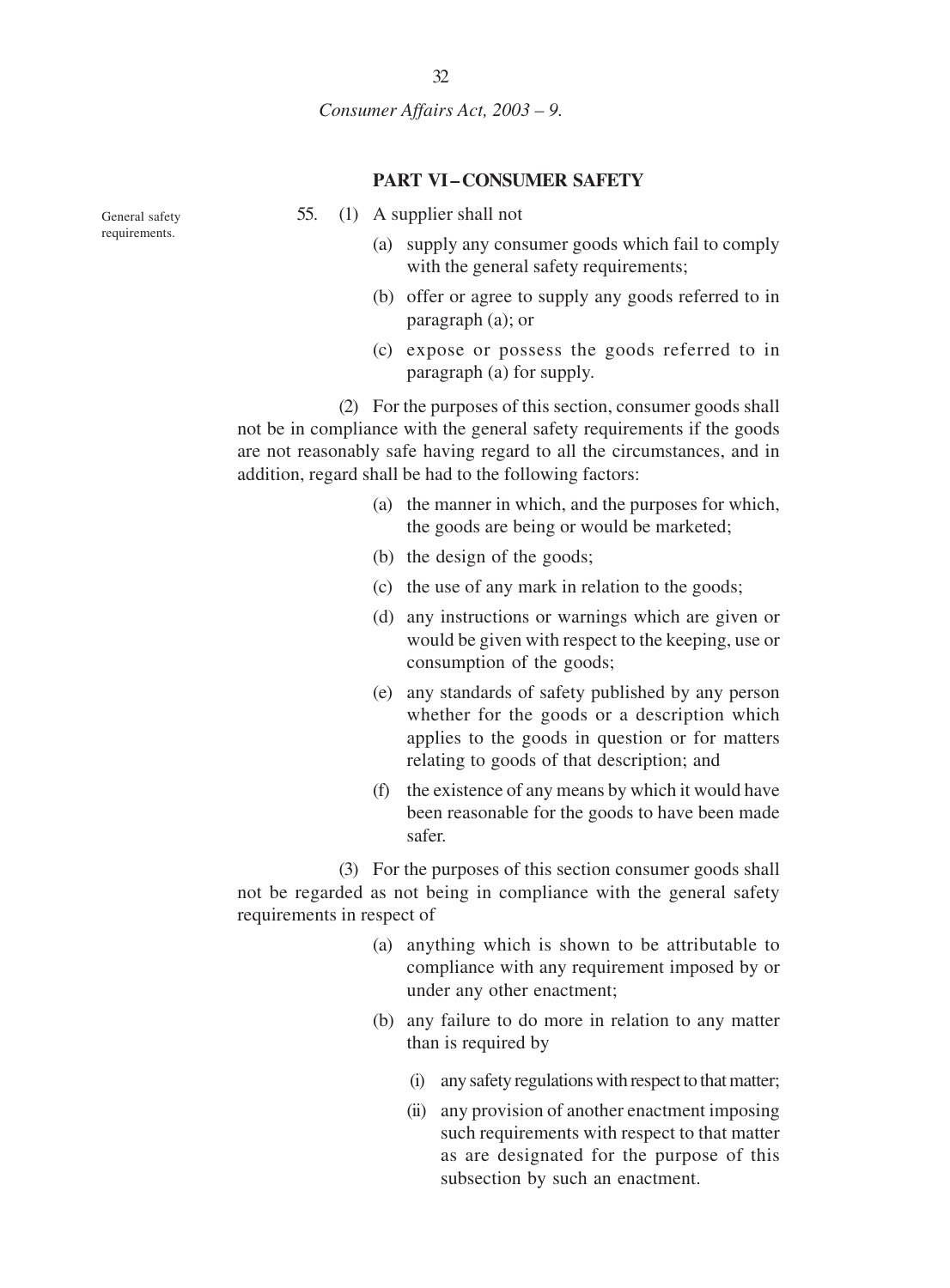56. (1) A supplier shall not supply goods that are intended to be used, or are of a kind likely to be used, by a consumer, being goods of a kind in respect of which a consumer product safety standard has been prescribed, if those goods do not comply with the prescribed standard.

- (2) Where
	- (a) the supplier of goods contravenes this section;
	- (b) a person suffers loss or damage by reason of a defect in the goods or by reason of his not having particular information in relation to the goods; and
	- (c) the person would not have suffered the damage if the goods had complied with the safety standards;

the person shall be deemed, for the purpose of this Act, to have suffered the loss or damage by the supply of the goods.

57. (1) A supplier shall not supply goods that are intended to be used, or are of a kind likely to be used by a consumer, being goods of a kind in respect of which a consumer product information standard is prescribed unless the supplier complies with the prescribed standard in relation to those goods.

Product information standards.

- (2) Where
	- (a) the supplier of goods contravenes this section;
	- (b) a person suffers loss or damage by reason of his not having particular information in relation to the goods; and
	- (c) the person would not have suffered the damage if the goods had complied with the safety standards;

the person shall be deemed, for the purpose of this Act, to have suffered the loss or damage by the supply of the goods.

58. (1) The Minister may, after consulting the National Bureau of Standards, make consumer safety regulations to ensure that goods are safe or that inappropriate information is not provided in respect of goods.

(2) Notwithstanding the generality of subsection (1), consumer safety regulations may contain provisions

> (a) with respect to the performance, composition or contents, design, construction, finish, or packaging of goods to which this section applies;

33

Product safety standards.

Consumer safety regulations.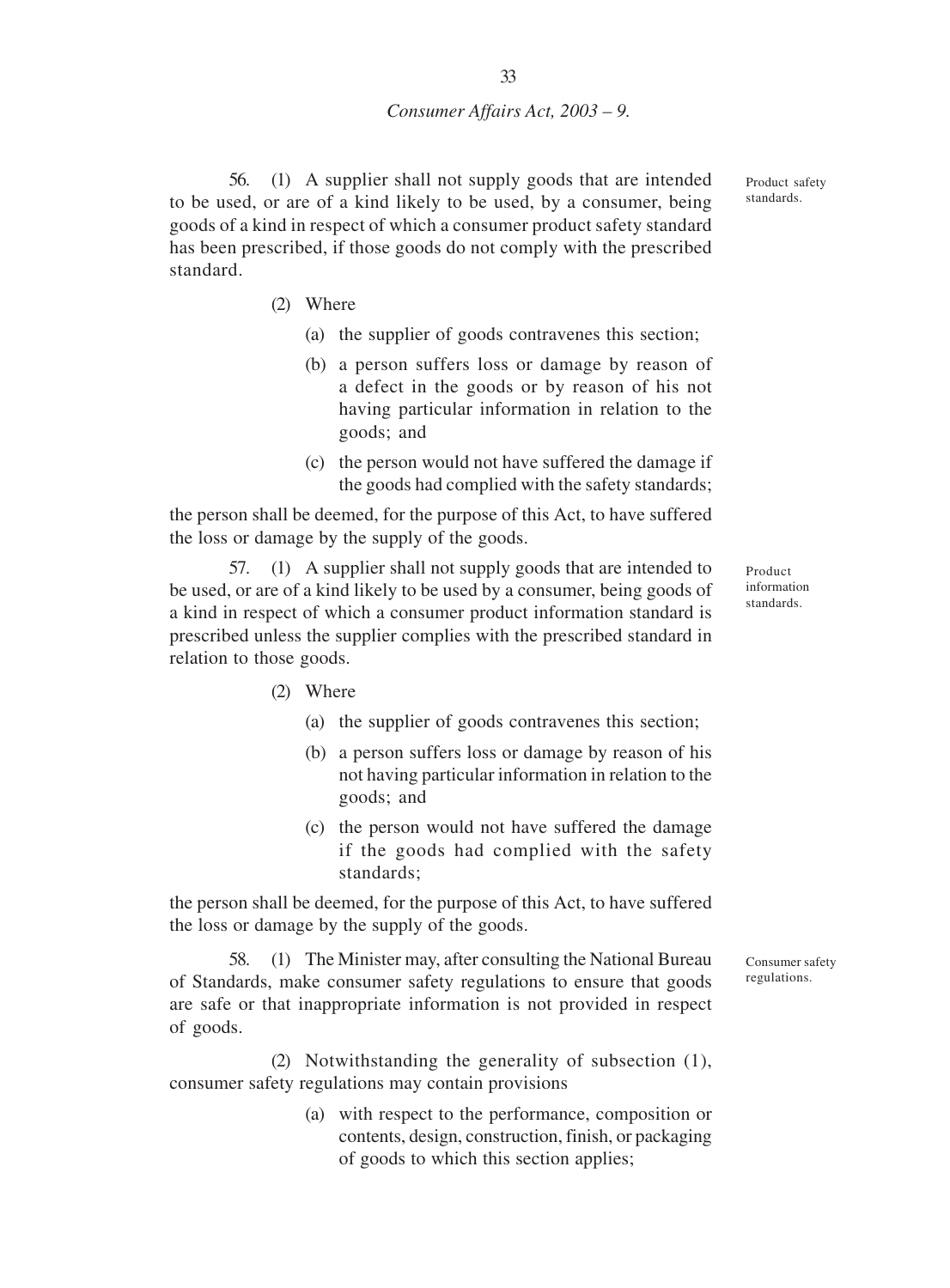- (b) with respect to the giving, refusal, alteration, or cancellation of approvals of goods or of standards for goods;
- (c) with respect to the conditions that may be attached to any approval given under the regulations;
- (d) prescribing the fees to be paid on the giving or alteration of any approval under the regulations and on the making of an application for an approval or alteration;
- (e) with respect to appeals against refusals, alterations or cancellations of approvals given under the regulations and against the conditions contained in approvals;
- (f) requiring goods to which this section applies to be approved under the regulations or to conform to the requirements of the regulations or to descriptions or standards specified in or approved under the regulations;
- (g) with respect to the testing or inspection of goods to which this section applies, including provision for determining the standards to be applied in carrying out any test or inspection;
- (h) with respect to the ways of dealing with goods which do not satisfy a test required under the regulations or a standard connected with a procedure so required;
- (i) requiring a mark, warning, instruction, or any other information relating to goods to be put on or to accompany the goods or to be used or provided in some other manner in relation to the goods, and for ensuring that inappropriate information is not given in relation to the goods either by means of misleading marks or otherwise;
- (j) prohibiting persons from supplying, or offering to supply, agreeing to supply, exposing for supply, or possessing for supply, goods to which this section applies and component parts and raw materials for such goods;
- (k) requiring information to be given to such persons as may be specified in the regulations for the purpose of enabling those persons to exercise any function conferred on them by the regulations.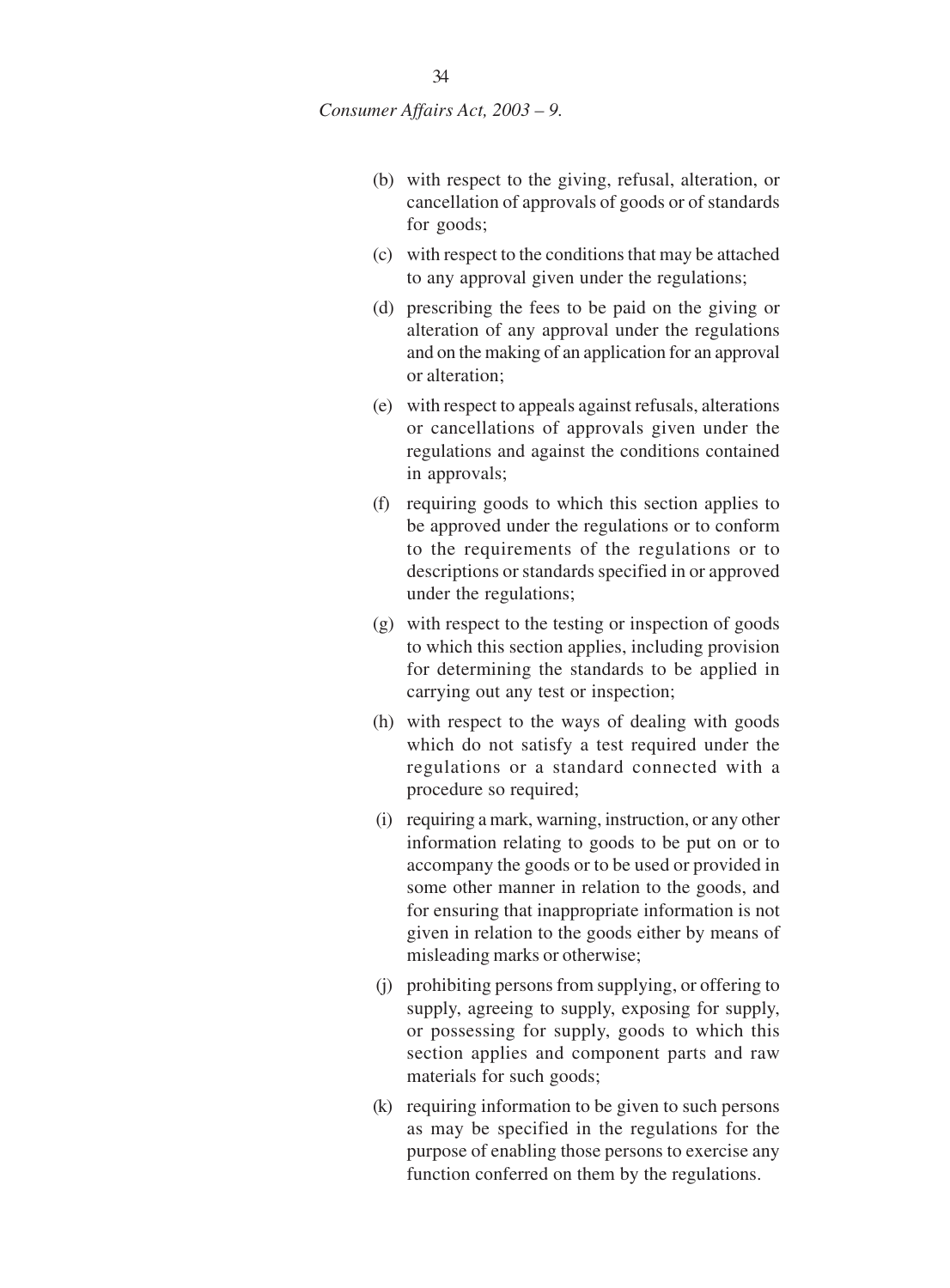- (3) Consumer safety regulations may
	- (a) contain different provisions for different cases;
	- (b) provide for exemptions from any provisions of the regulations
	- (c) contain such supplemental, consequential and transitional provisions as the Minister considers appropriate.
- (4) This section shall apply to goods other than
	- (a) growing crops and things comprised in land by virtue of being attached to it;
	- (b) water, food and fertilizers;
	- (c) dangerous drugs within the meaning of the Drugs (Misuse of Drugs) Act, 1986.

# **PART VII – RECALL OF GOODS**

59. (1) Subject to sections 62 and 64, where a supplier supplies consumer goods on or after the coming into force of this Act, and the Minister, acting on the advice of the National Bureau of Standards, is satisfied that the goods are goods of a kind which will or may cause injury to any person and that the supplier has not taken satisfactory action to prevent the goods causing injury to any person, the Minister may, by written notice, require the supplier to do one or more of the things set out in subsection (2).

- (2) The supplier may be required to
	- (a) take action within the period specified in the notice to recall the goods;
	- (b) disclose to the public, or to a class of persons specified in the notice, in the manner and within the period specified in the notice, one or more of the following:
		- (i) the nature of a defect in, or a dangerous characteristic of, the goods specified in the notice;
		- (ii) the circumstances, being circumstances specified in the notice, in which the use of the goods is dangerous;
		- (iii) procedures for disposing of the goods specified in the notice;
	- (c) inform the public, or a class of persons specified in the notice, in the manner and within the period

Compulsory recall of goods.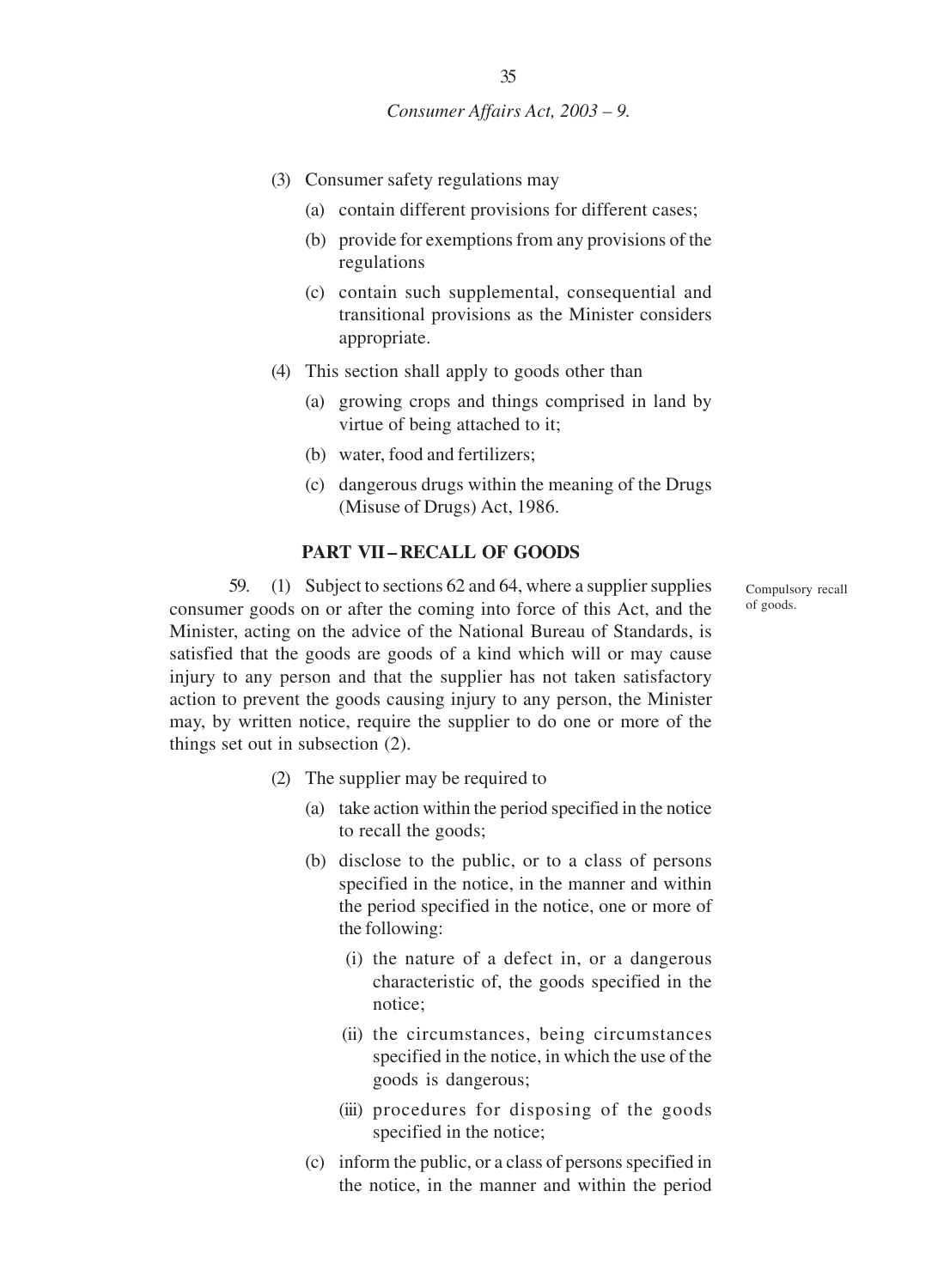specified in the notice, that the supplier undertakes to do whichever of the following the supplier thinks is appropriate:

- (i) except where the notice specifies a dangerous characteristic of the goods, repair the goods;
- (ii) replace the goods;
- (iii) refund to a person to whom the goods were supplied, whether by the supplier or by another person, the price of the goods;

within the period specified in the notice.

(3) The Minister may, by notice published in the Gazette, give directions as to the manner in which the supplier is to carry out a recall of goods required under subsections (1) and (2).

(4) Where the supplier, under subsection (2) undertakes to repair goods, the supplier shall cause the goods to be repaired so that any defect in the goods specified in the notice under subsections (1) and (2) is remedied.

(5) Where the supplier, under subsections (1) and (2) undertakes to replace goods, the supplier shall replace the goods with like goods which, if a defect in, or a dangerous characteristic of, the goods was specified in the notice under subsection (1), do not have that defect or characteristic.

(6) Where the supplier, under subsections (1) and (2) undertakes to repair goods or replace goods, the cost of the repair or replacement, including any necessary transportation costs, shall be borne by the supplier.

(7) Where goods are recalled, whether voluntarily or in accordance with a requirement made by the Minister under subsections (1) and (2) a person who supplied or supplies any of the recalled goods to another person outside the Federation shall, as soon as practicable after the supply of those goods, give a notice in writing to that other person

- (a) stating that the goods are subject to recall; and
- (b) if the goods contain a defect or have a dangerous characteristic, setting out the nature of that defect or characteristic.

(8) Where a supplier is required under subsection (7) to give a notice in writing to another person, that supplier shall, within 10 days after giving the notice, provide the Minister with a copy of that notice.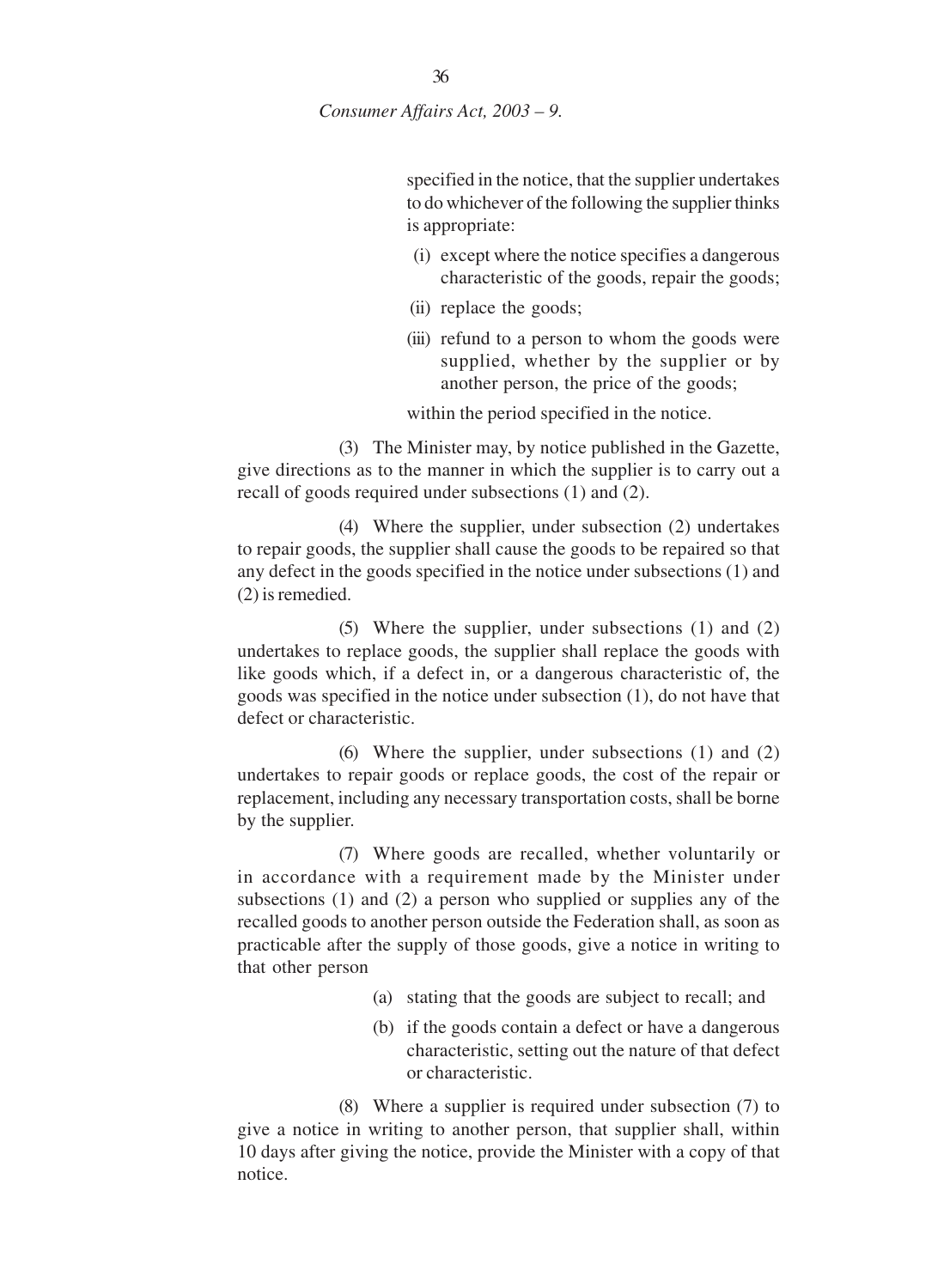(9) A supplier who is given a notice in accordance with the provisions of this section shall comply with the provisions of the notice within a period of seven days from the date of the issue of the notice.

(10) A person who contravenes any provision of this section commits an offence and is liable, on conviction, to pay a fine of EC\$100.00 per day in respect of which the contravention continues.

(11) The provisions of subsection (9) are to be exercised without prejudice to any other legal rights that are available to a consumer affected by the failure of the supplier to comply with the provisions of this section.

60. Where a notice given under section 59(1) is in force in relation to a supplier he or she

- (a) shall comply with the requirements and directions given in the notice; and
- (b) shall not, in trade or commerce,
	- (i) where the notice specifies a defect in, or a dangerous characteristic of, the goods, supply goods of the kind to which the notice relates which have that defect or characteristic;
	- (ii) in any other case, supply goods of the kind to which the notice relates.
- 61. Where
	- (a) a supplier contravenes section 60 by
		- (i) supplying goods of a kind in relation to which a notice under section 59(1) is in force; or
		- (ii) failing to comply with the requirements of such a notice; and
	- (b) any person suffers loss or damage by reason of a defect in, or a dangerous characteristic of, the goods or by reason of not having particular information as to a characteristic of the goods;

that person shall, for the purposes of this Act, be deemed to have suffered that loss or damage by the supply of the goods, or by the failure of the supplier to comply with the notice, as the case may be.

62. (1) Subject to section 64, where the Minister proposes to publish a notice under section 59(1) in relation to goods of a particular kind, the Minister shall prepare a draft of the notice that he or she proposes to publish, and a summary of his reasons.

Loss or damage caused by contravention of goods recall notice.

Compliance with goods recall notice.

Conferences to be held in certain cases.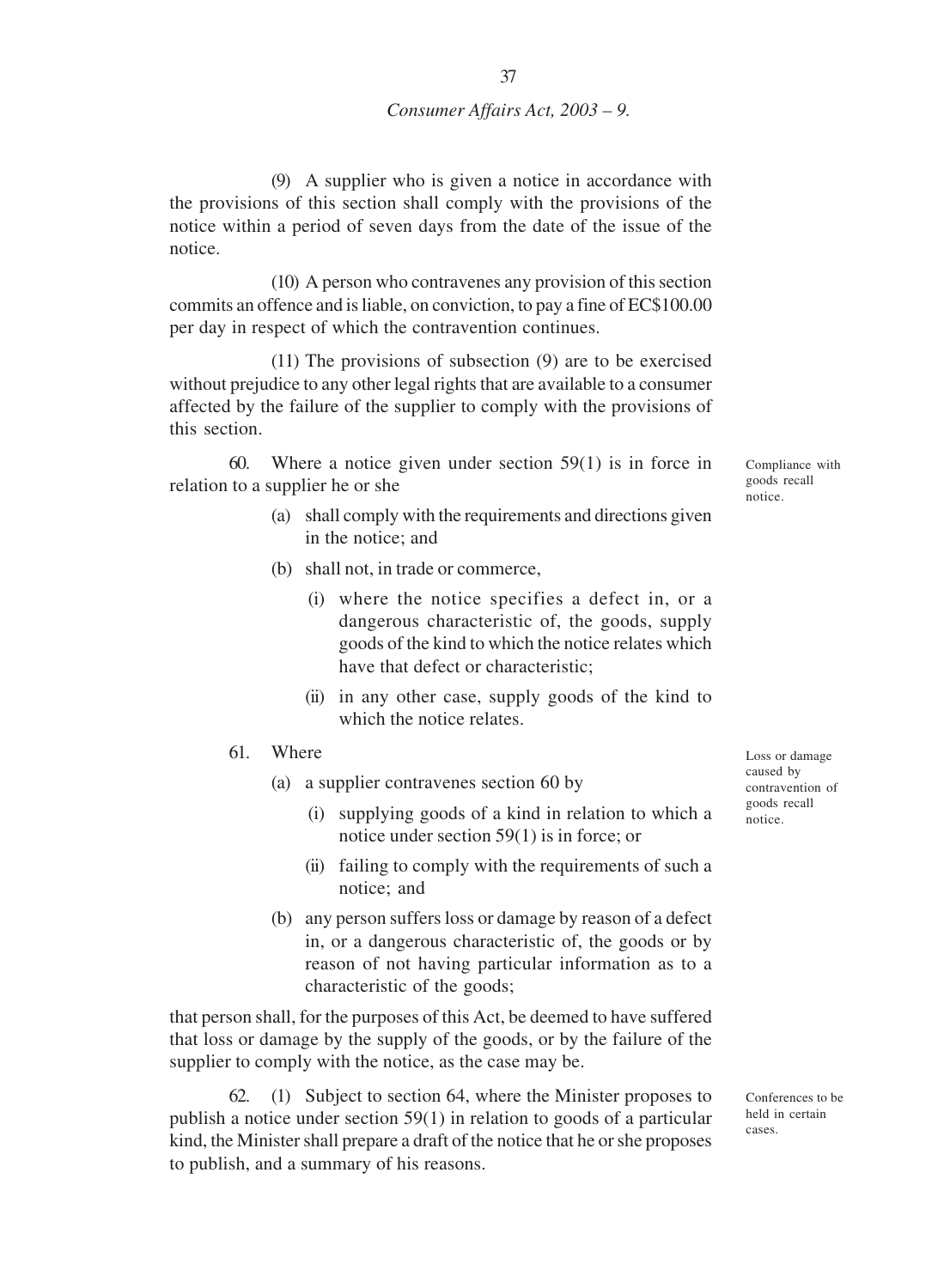(2) The Minister shall, by written notice, invite the supplier who supplied or proposes to supply goods of the kind referred to in subsection (1) to notify the Minister, within the period specified in the notice whether the supplier wishes the Minister to hold a conference in relation to the proposed publication of the draft notice.

(3) A notice published under subsection (2) shall set out a copy of the draft notice under section 59(1) and a copy of the summary of the reasons for the proposed publication of the notice.

(4) Where the supplier does not notify the Minister in writing within the specified period, or within such extended period as the Minister may allow, that the supplier wishes the Minister to hold a conference in relation to the proposed publication of the notice under section 59(1), the Minister shall proceed to take such action under section 59 as he or she thinks fit.

(5) Where the supplier notifies the Minister in writing within the specified period, or extended period, that the supplier wishes the Minister to hold a conference in relation to the proposed publication of the notice under section  $59(1)$ , the supplier shall attend the meeting within seven days of the date of the invitation at such time and place as the Minister may appoint.

- (6) At a conference under this section
	- (a) the Minister or a person or persons nominated in writing by the Minister is or are entitled to be present;
	- (b) the supplier who notified the Minister in accordance with subsection (5) is entitled to be present or to be represented;
	- (c) any other person whose presence at the conference is considered by the Minister to be appropriate is entitled to be present or to be represented; and
	- (d) the procedure to be followed shall be as determined by the Minister.

(7) The Minister shall cause a record of proceedings at a conference under this section to be kept.

(8) The Minister shall, as far as is practicable, ensure that each person who, in accordance with subsection (6), is entitled to be present or who is representing such a person at a conference is given a reasonable opportunity at the conference to present his or her case and, in particular, to inspect any documents which the Minister proposes to consider for the purpose of making a decision after the conclusion of the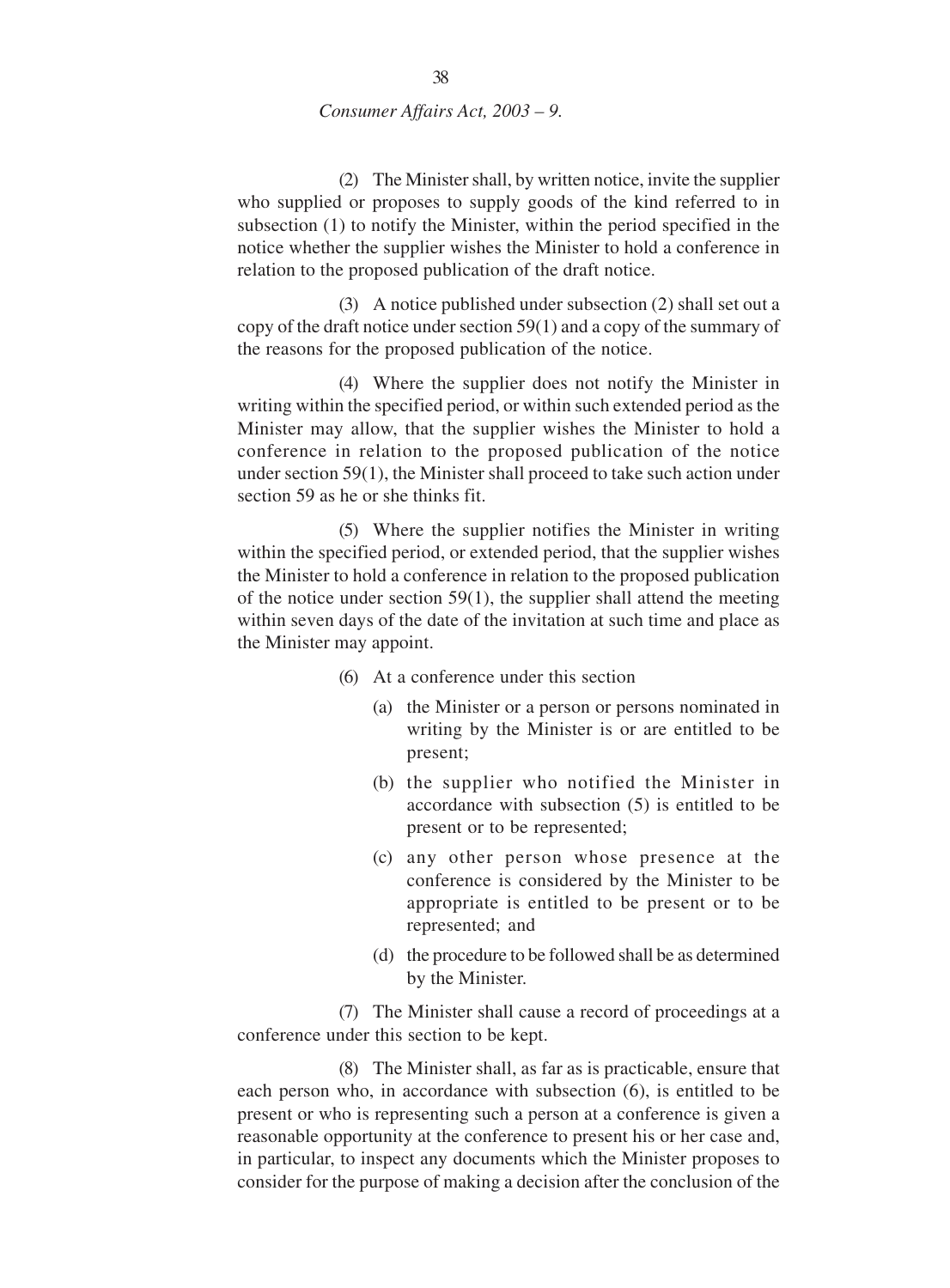conference, other than any document that contains particulars of a secret formula or process, and to make submissions in relation to those documents.

63. As soon as is practicable, after the conclusion of a conference in relation to the proposed publication of a notice under section 59(1), the Minister shall proceed to consider what action he or she should take under section 59(1)

64. (1) Where it appears to the Minister, acting on the advice of the National Bureau of Standards, that goods of a particular kind create an imminent risk of death, serious illness or serious injury, the Minister shall, without delay, publish in the media a notice in terms of section 59 in relation to the goods.

(2) Where the Minister publishes a notice in the media under subsection (1),

- (a) in a case where the notice is published before the Minister takes any action under section 62(1) in relation to goods of a particular kind, section 62 does not apply in relation to the action that the Minister may take under section 59(1) in relation to goods of that kind; or
- (b) in any other case, any action taken by the Minister under section  $62(1)$  in relation to goods of a particular kind ceases to have effect and, if a conference had, under section 62, been arranged or had commenced, the Minister may publish the notice under section 59(1) without regard to the action taken under section 62.

65. (1) Where the Minister or an officer authorised by the Minister for the purposes of this section (in this section referred to as an "authorised officer") has reason to believe that a person who, in trade or commerce, supplies consumer goods of a particular kind which may cause injury to any person is capable of furnishing information, producing documents or giving evidence relating to goods of that kind, the Minister or the authorised officer may, by notice in writing served on that person, require him

- (a) to furnish to the Minister or to the authorised officer, and within the time specified in the notice, the information;
- (b) to produce to the Minister or to the authorised officer, in accordance with such reasonable requirements as are specified in the notice, the documents; or

Action after conclusion of conference.

Exceptions in cases of danger to the public.

Power to obtain information, documents and evidence.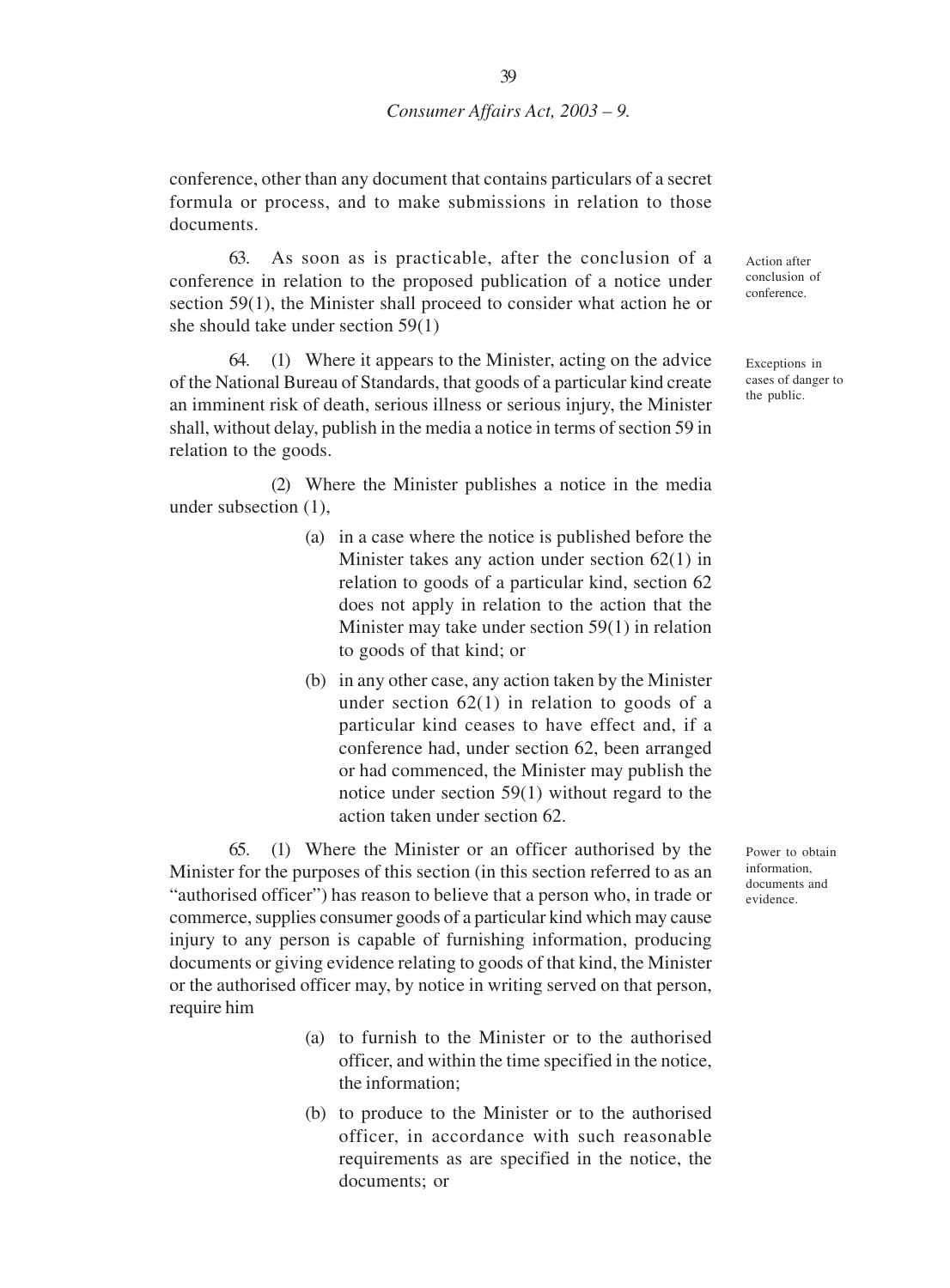(c) in person or by his or her representative to appear before the Minister or the authorised officer at such reasonable time and place as are specified in the notice to give evidence, either orally or in writing, and produce the documents.

(2) Where the authorised officer has reason to believe that consumer goods will or may cause injury to a person, he or she may, for the purposes of ascertaining whether goods of that kind will or may cause injury to any person, enter any premises in or from which he or she has reason to believe that a person supplies goods of that kind in trade or commerce and

- (a) inspect goods of that kind;
- (b) take samples of goods of that kind;
- (c) inspect any documents relating to goods of that kind and make copies of, or take extracts from, those documents; or
- (d) inspect equipment used in the manufacturing, processing or storage of goods of that kind.

(3) The powers of the authorised officer under subsection (2) shall not be exercised except

- (a) pursuant to a warrant issued subsection (5); or
- (b) in circumstances where the exercise of those powers is required without delay in order to protect life or public safety.

(4) The authorised officer may apply to a magistrate for the issue under subsection (5) of a warrant to exercise the powers of an authorised officer under subsection (2) in relation to premises.

(5) Where an application is made to a magistrate under subsection (4), he or she may issue a warrant authorising the authorised officer named in the warrant, with such assistance as the officer thinks necessary and if necessary by force, to enter the premises specified in the warrant and to exercise the power of the authorised officer under subsection (2) in relation to those premises.

(6) A magistrate shall not issue a warrant under subsection (5) unless

- (a) an affidavit is furnished to the magistrate setting out the grounds on which the issue of the warrant is being sought;
- (b) the applicant or some other person gives to the magistrate such further information (if any) as he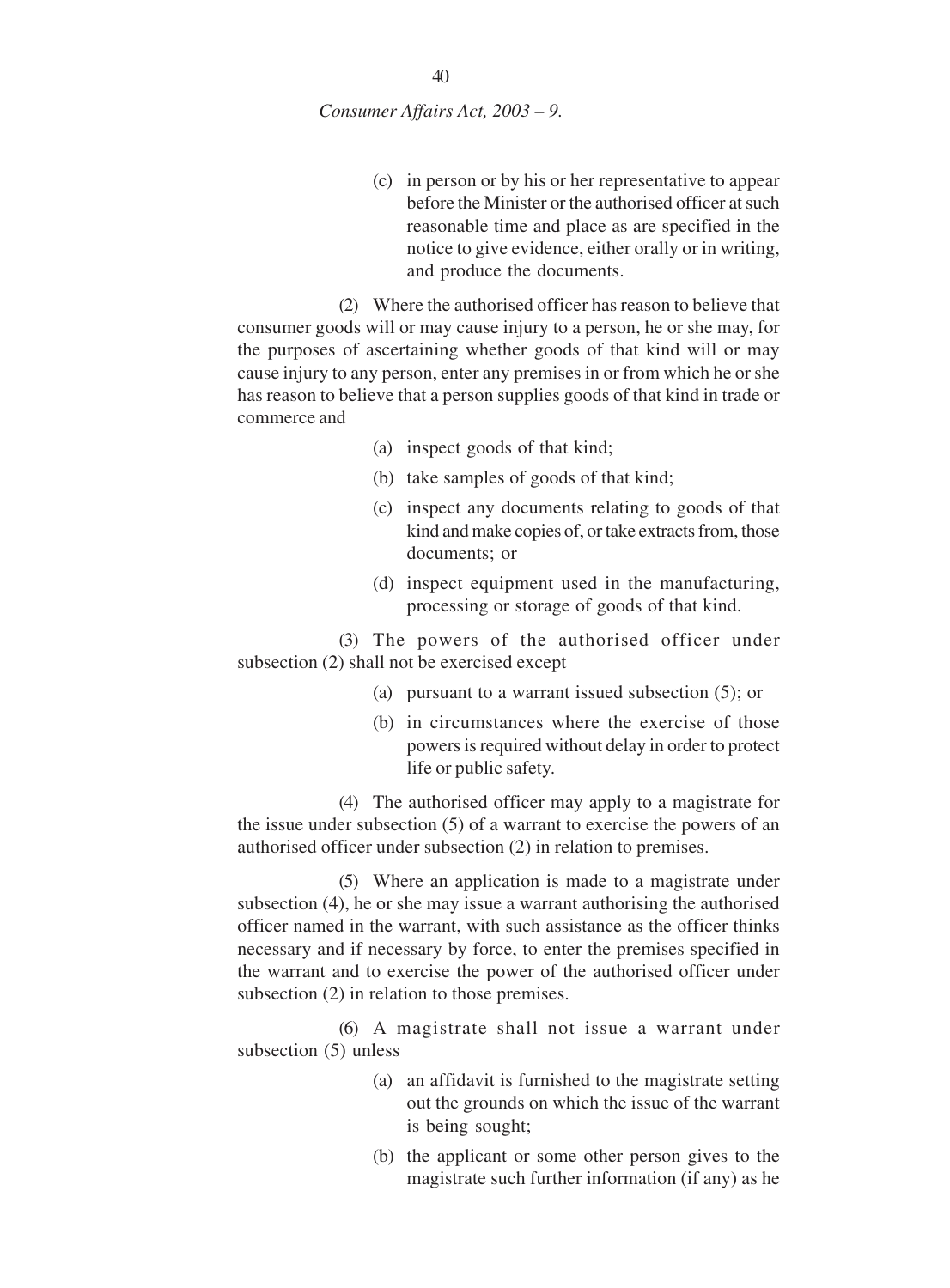or she may require concerning the grounds on which the issue of the warrant is being sought; and

- (c) the magistrate is satisfied that there are reasonable grounds for issuing the warrant.
- (7) A warrant issued under subsection (5) shall
	- (a) specify the purpose for which the warrant is issued;
	- (b) state whether entry is authorised to be made at any time of the day or night or during specified hours of the day or night;
	- (c) include a description of the kind of goods authorised to be inspected or sampled; and
	- (d) specify a day, not being later than 7 days on which the warrant is issued, at the end of which the warrant ceases to have effect.

(8) Where the authorised officer takes samples under subsection (2)(b), he or she shall pay a reasonable price for the goods sampled.

- (9) A person who
	- (a) refuses or fails to comply with a notice given under this section to the extent that he or she is capable of complying with it; or
	- (b) in purported compliance with such a notice furnishes information or gives evidence that, to his knowledge, is false or misleading in a material particular;

commits an offence.

(10) A person who refuses or fails to provide the authorised officer, acting in accordance with subsection (2), with all reasonable facilities and assistance for the effective exercise of the authorised officer's powers under that subsection commits an offence.

(11) Any information furnished or evidence given by a person under this section, any document produced by a person under this section, and any information, evidence or document obtained under this section, is not admissible in evidence against that person

- (a) in any proceedings instituted by that person;
- (b) in any other proceedings, other than proceedings against that person for a contravention of a provision of this section.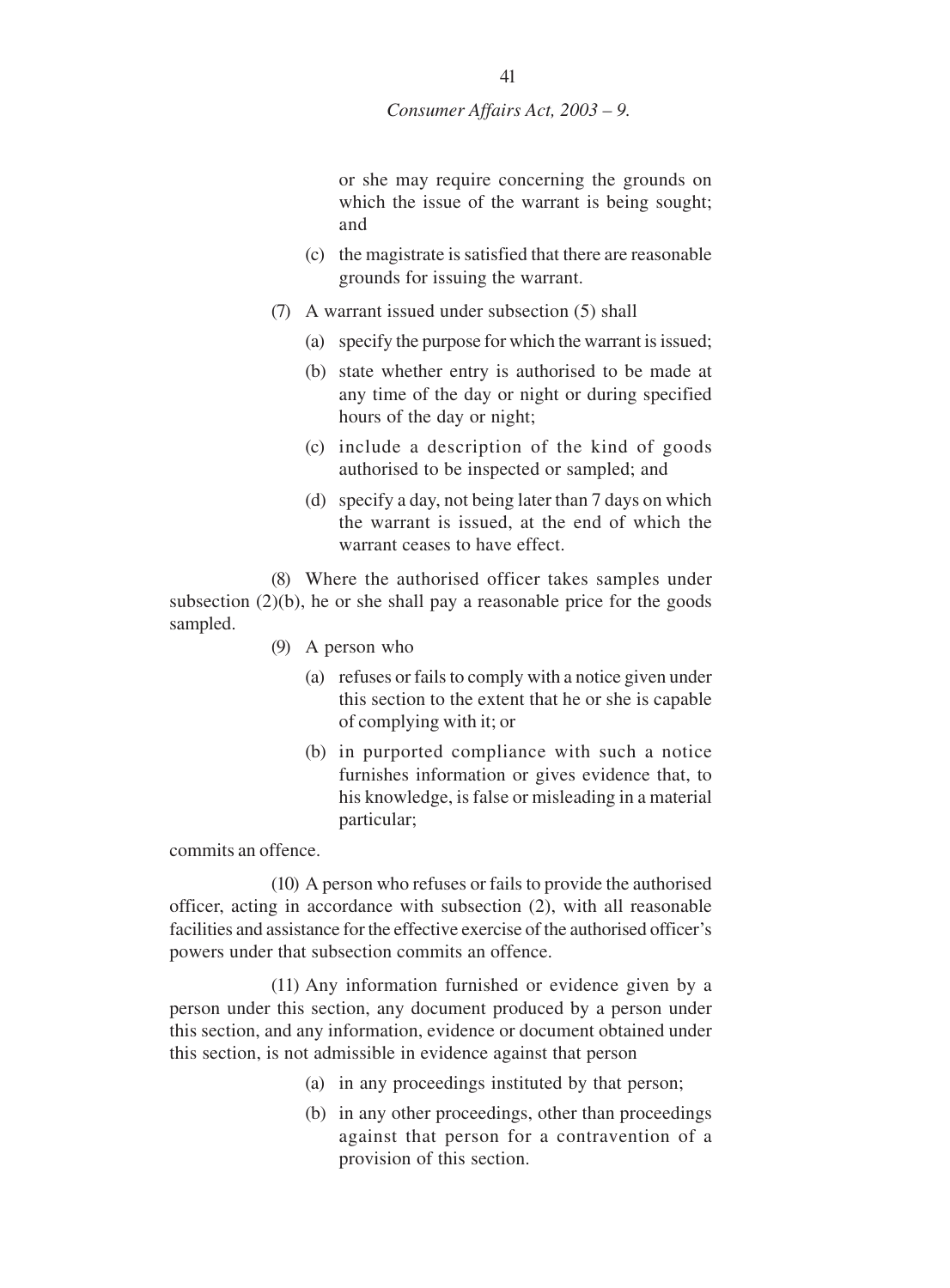66. (1) Where a person voluntarily takes action to recall goods because the goods will or may cause injury to any person, he or she shall, within 2 days after taking that action, give a notice in writing to the Minister

- (a) stating that the goods are subject to recall; and
- (b) setting out the nature of the defect in, or dangerous characteristics of, the goods.
- (2) A person who contravenes subsection (1) commits an

offence.

67. (1) Where the Minister publishes a notice in the *Gazette* under section  $62(1)$  or  $64(1)$ , he or she shall, within 2 days after the publication of the notice, or, if it is not practicable to do so within that period, as soon as practicable after the end of that period, either

- (a) cause a copy of the notice to be given to each person who, to the knowledge of the Minister, supplies goods of the kind to which the notice relates; or
- (b) cause a copy of the notice to be published in every local newspaper circulating in the Federation.

(2) A failure to comply with subsection (1) in relation to a notice does not invalidate the notice.

68. The liability of an insurer under a contract of insurance with a person, being a contract relating to

- (a) the recall of goods supplied or proposed to be supplied by that person;
- (b) that person's liability with respect to possible defects in goods supplied or proposed to be supplied by that person;

shall not be affected by reason only that that person gives to the Minister or to a public officer information relating to any goods supplied or proposed to be supplied by that person.

# **PART VIII – BUREAU OF CONSUMER AFFAIRS**

# *Establishment of Bureau of Consumer Affairs*

69. (1) There is established a Bureau to known as the Consumer Affairs Bureau, which Bureau shall be a body corporate with perpetual succession and a common seal.

- (2) The Bureau may
	- (a) sue and be sued in its corporate name; and
	- (b) acquire, hold and dispose of any property.

Suppliers to be given notice in certain cases.

Voluntary recall of goods.

Certain actions not to affect insurance contracts.

#### Bureau of Consumer Affairs.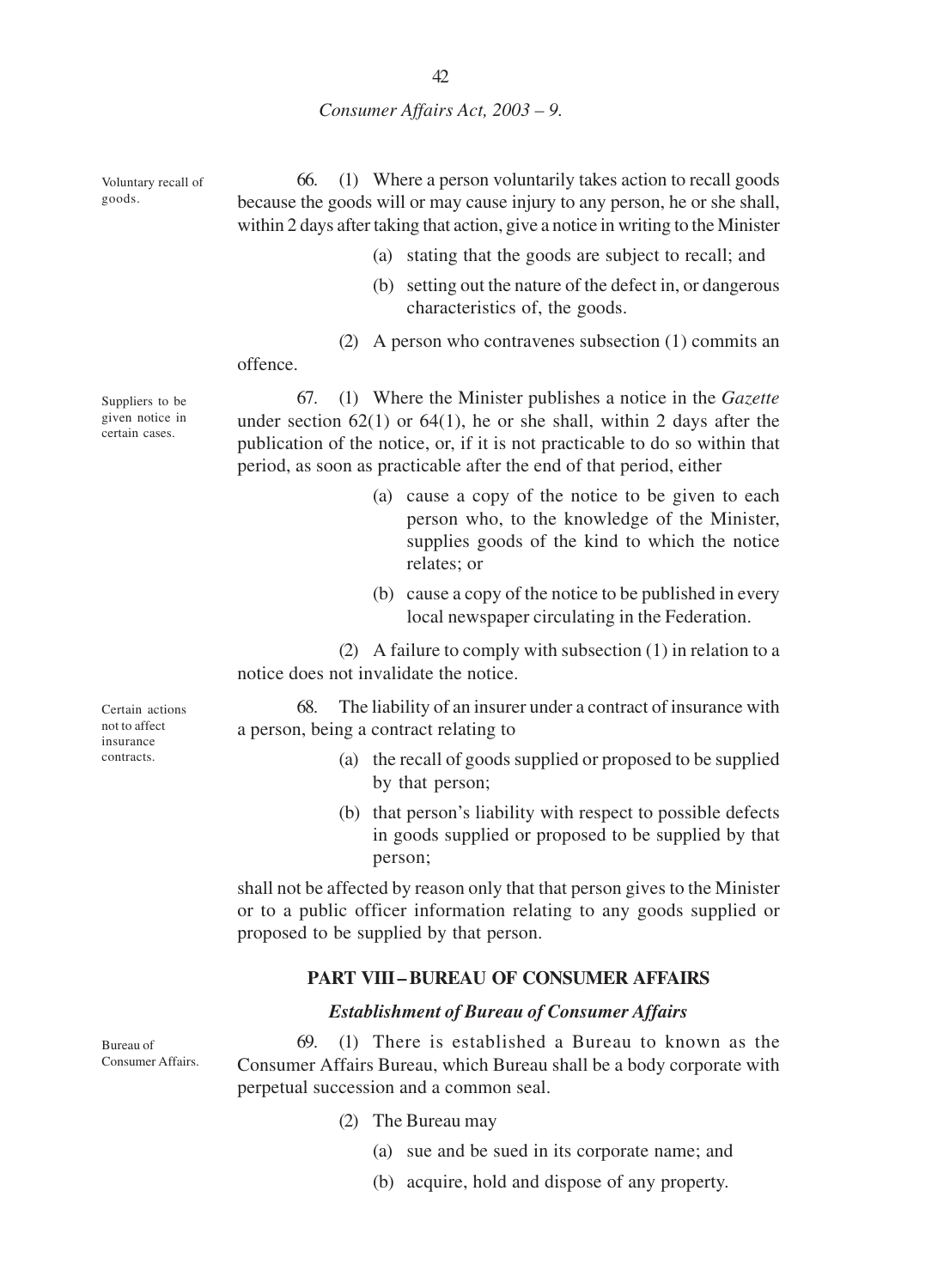70. (1) The Bureau shall be responsible for implementing the policy established by the Ministry responsible for commerce and consumer affairs, and without prejudice to the generality of the foregoing, the responsibilities of the Bureau shall include, in particular,

> (a) carrying out, on its own initiative or at the request of any person, such investigations in relation to the conduct of business as will enable the Bureau to determine whether any person is engaged in practices that are in contravention of this Act;

- (b) providing information and guidelines to the public on the functions of the Bureau and obligations of consumers and business enterprises under this Act;
- (c) receiving and evaluating complaints and taking appropriate action in relation thereto;
- (d) promoting fair and honest trade policies;
- (e) promoting and monitoring Codes of Practice and maintaining a register of prescribed Codes;
- (f) educating and assisting consumers generally in resolving complaints;
- (g) promoting compliance with the provisions of this Act;
- (h) conducting research, collecting, and collating information in respect of consumer affairs;
- (i) advising the Minister generally on consumer affairs;
- (j) liaising with other regional and international consumer agencies to facilitate redress in crossborder dispute;
- (k) acting as Saint Christopher and Nevis's competent authority for consumer affairs in Caricom; and
- (l) performing any other function or duty imposed or assigned to the Bureau under this act or any other enactment.

(2) The Bureau shall, for the purpose of carrying out the duties conferred on it by subsection (1), any other provision of this Act, and any other law have power to, among other things,

- (a) obtain information from persons under investigation;
- (b) hold public and private hearings and inquiries;

Duties and powers of the Bureau.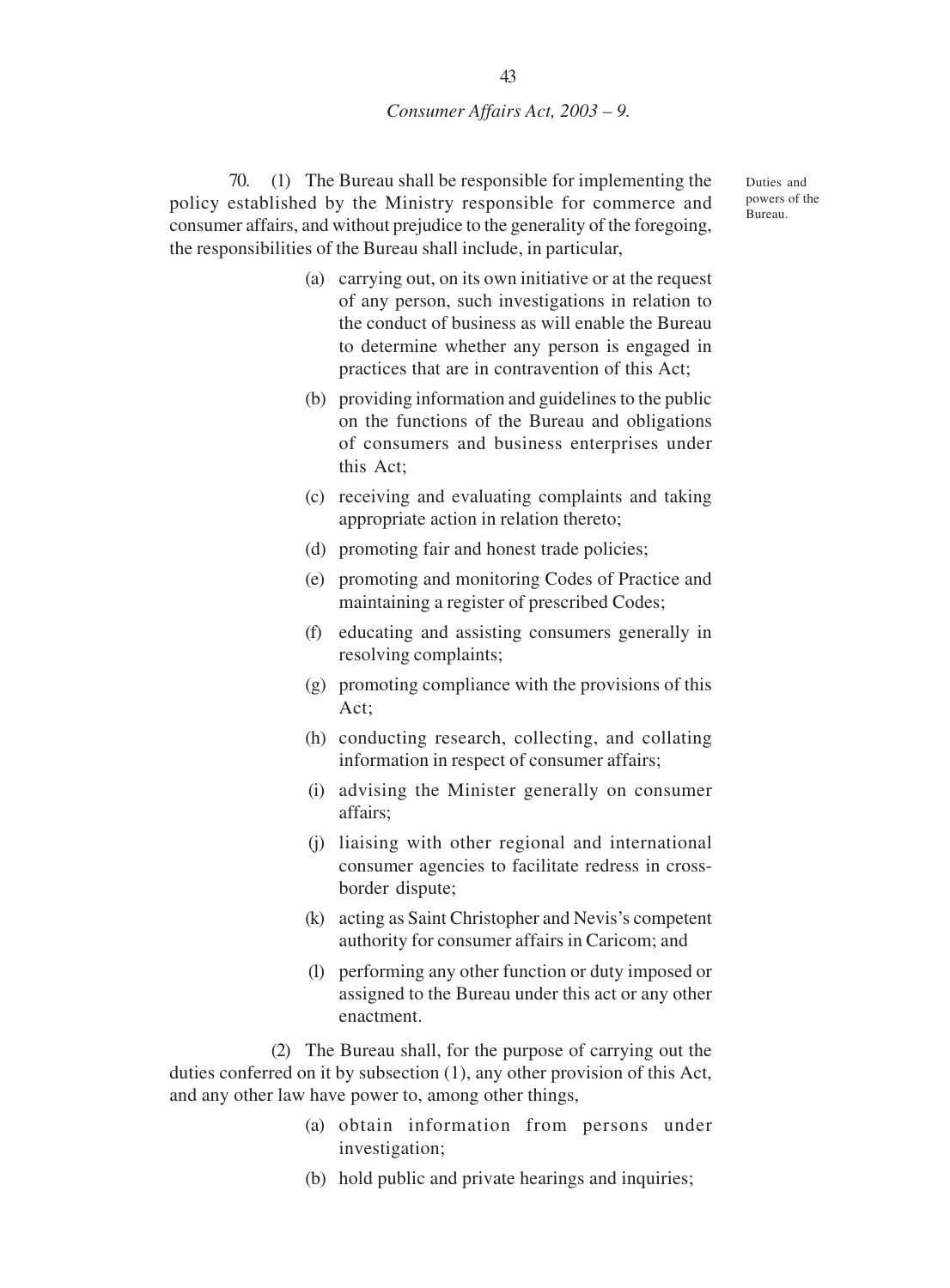- (c) summons witness;
- (d) administer oaths and receive evidence;
- (e) require documents to be verified by affidavit;
- (f) enter, search and seize;
- (g) make test purchases;
- (h) inspect goods; and
- (i) recommend to the Minister of Finance that any person's licence be suspended or cancelled where such person is found to be in gross violation of any provision of this Act or any other law that relates to this Act.

# *Board of Directors of the Bureau*

71. (1) The Bureau shall, for the purpose of carrying out its duties and powers under this Act and subject to subsection (2), have a Board of Directors consisting of not less than five and not more than seven members.

- (2) Of the members of the Board referred to in subsection (1),
	- (a) one of them shall be the Director of the Standards Bureau; and
	- (b) the other shall be the Director of Consumer Affairs of the Bureau, except that the Director shall be an *ex officio* member of the Board.

(3) Other than the persons referred to in subsection (2), members of the Board shall be appointed from persons with expertise, qualifications, and experience in business, commerce, consumer affairs, economics, law, and other related disciplines.

(4) The members of the Board referred to in subsection (3) shall be appointed by the Minister, with the approval of Cabinet, and shall be appointed on such terms and conditions as may be specified in their respective instruments of appointment.

(5) The Minister shall, by instrument, appoint from among members of the Board a Chairperson and Vice-Chairperson, respectively, upon such terms and conditions as may be specified in their instruments of appointment.

(6) The names of the Chairperson and of all members of the Board as first constituted and every change in the membership of the Board shall be published in the *Official Gazette*.

72. (1) The Chairperson and Vice-Chairperson shall hold office for a period not exceeding five years, as may be specified in their instruments of appointment, but shall be eligible for re-appointment.

Board of the Bureau.

Tenure of members of the Board.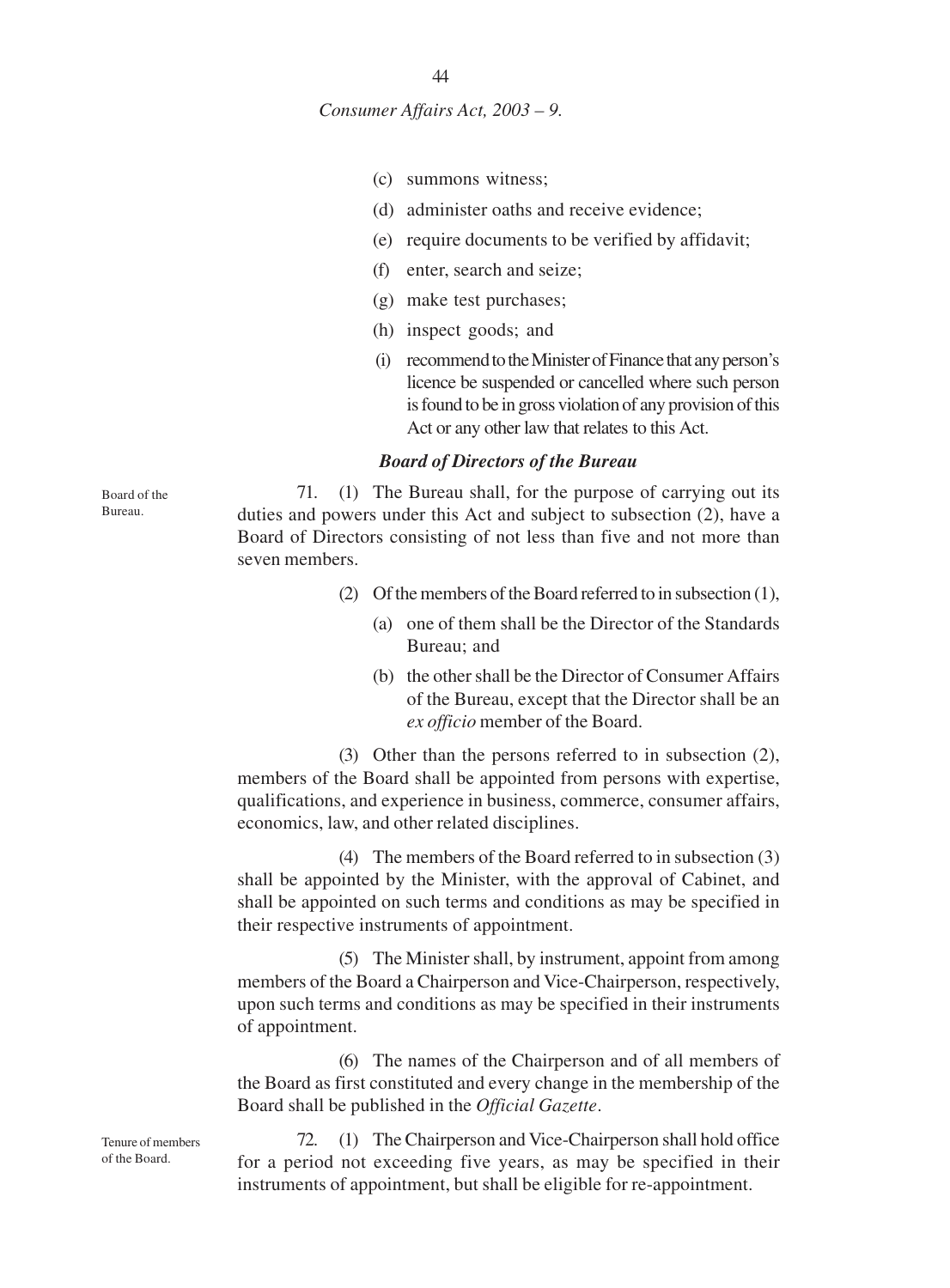(2) The other members, except the Director of the standards Bureau and the *ex officio* member, shall hold office for a period not exceeding four years, but shall be eligible for re-appointment.

73. Members of the Board, other than the Director of the Standards Bureau and the *ex officio* member, shall be paid such remuneration and allowances as the Minister may, with the approval of Cabinet, determine.

74. (1) The Board shall carry out the functions conferred on the Bureau by this Act or any other enactment, and shall exercise all the powers conferred on the Bureau by this Act or any other enactment.

(2) The Board may delegate any of its functions to the Director, a member of the Board, or member of staff of the Board, except that the delegation shall not preclude the Board from carrying on that function.

75. (1) The Board shall meet at such times as may be necessary or expedient for the transaction of business, and such meetings shall be held at such place and time and on such days as the Board may determine.

(2) The Chairperson may, at any time, call a special meeting of the Board within seven days of a requisition for that purpose addressed to him by any three members.

(3) The Chairperson shall preside at all meetings of the Board at which he is present, and in case of the Chairperson's absence the Vice-Chairperson shall preside at the meeting, and in case of the absence of both the Chairperson and Vice-Chairperson, the members present and forming a quorum shall elect one of their number to preside at the meeting.

(4) The decisions of the Board shall be by a majority of votes, and in addition to an original vote, the Chairperson or other person presiding at any meeting of the Board shall have a casting vote in any case in which the voting is equal.

(5) The Second Schedule to this Act shall have effect in relation to meetings of the Board and other matters as are specified in that Schedule.

(6) Subject to the provisions of this section and to the Regulations made under this Act, the Board may regulate its own procedure.

76. The Minister may, from time to time, give to the Board directions of a general nature as to the policy to be followed in the exercise or discharge of its functions, and the Board shall give effect to those directions.

Remuneration of members of the Board.

Functions etc of the Board.

Meetings etc of the Board.

Second Schedule.

Policy directions to the Board.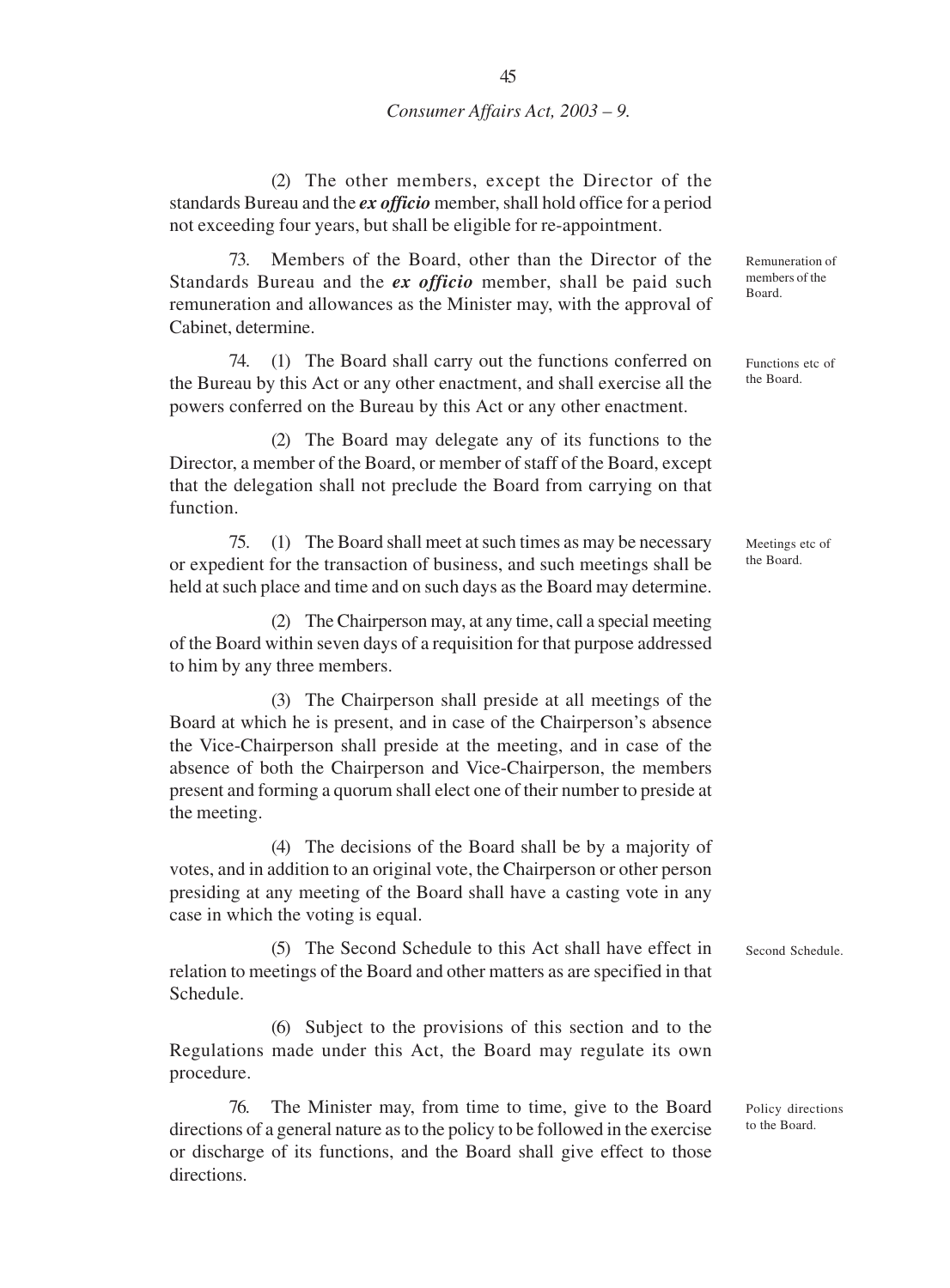#### *Administration of the Bureau*

77. (1) There shall be a Director of Consumer Affairs of the Bureau who shall, in that capacity, be the chief executive officer of the Bureau.

(2) The Director shall be appointed by the Minister from among persons with previous management experience and knowledge of the local business environment and consumer affairs and other related experience, and shall be appointed on such terms and conditions as may be specified in his instrument of appointment.

(3) The Director shall be an *ex officio* member of the Board.

(4) The Director shall exercise such powers and perform such duties as are conferred or imposed on him by this Act, the regulations made under this Act, and by the Board, and without prejudice to the generality of the foregoing provisions the Director shall be responsible to the Board,

- (a) for the day to day administration of the Bureau;
- (b) for executing the decisions of the Board;
- (c) for ensuring that business enterprises comply with the provisions of this Act;
- (d) for the control of the resources of the Bureau, supervision, and management of the staff of the Bureau; and
- (e) generally for promoting the objectives of the Bureau.

78. (1) For the purpose of staffing the departments of the Bureau, the Board may, with the approval of the Minister, appoint and employ such skilled and qualified staff as are necessary for the efficient functioning of the Bureau.

(2) The Governor-General may, on the recommendation of the Public Service Commission, transfer any officer in the public service to any office in the service of the Bureau subject to such conditions as he may impose.

 $(1)$  The Bureau may, with the approval of Cabinet, engage or contract the services of such specialist persons as may be necessary for the performance of the functions of the Bureau.

(2) The Bureau may, with the approval of Cabinet, solicit for technical assistance in the form of expatriates and other related assistance from regional and international bodies for the purpose of enabling the Bureau to carry out its functions.

# *Pensions and Gratuity*

80. (1) The Governor-General may, on the recommendation of the Board and with the advice of Cabinet, declare, by notice published in the *Gazette*, any office in the service of the Bureau to be a pensionable office within the meaning of the Pensions Act.

Director of Consumer Affairs of the Bureau.

Staff of the Bureau.

Engagement of specialists etc.

Payment of pension etc to staff of the Bureau.

Cap 195.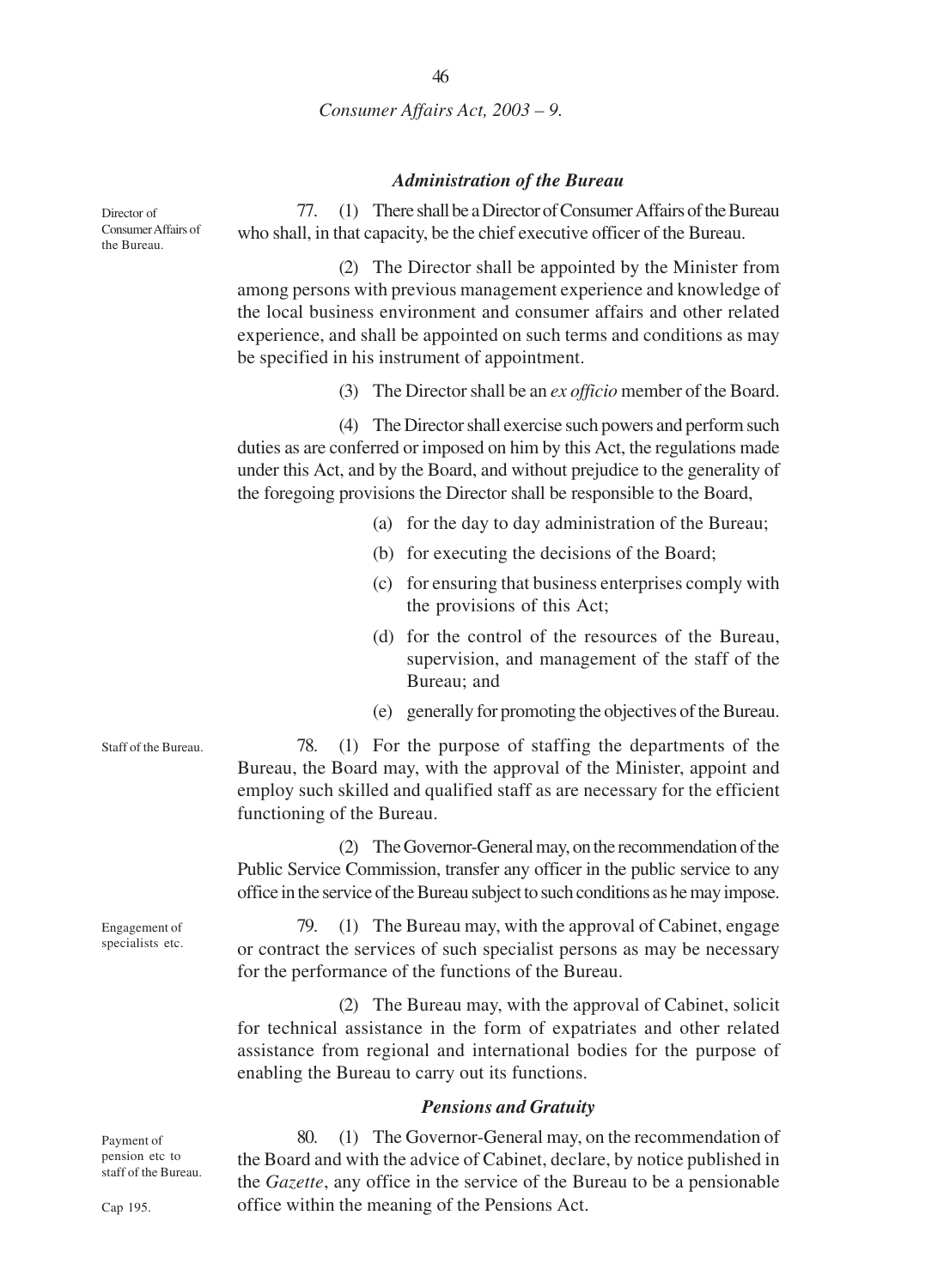(2) An employee whose office is not declared a pensionable office in accordance with the provisions of subsection (1) shall be paid a gratuity computed in accordance with the principles followed when computing gratuity for non-pensionable employees in the public service of Saint Christopher and Nevis.

(3) Any pension, gratuity, or other allowance payable to any officer or other employee in respect of his employment with the Bureau shall be a charge on the funds of the Bureau.

81. (1) Any officer or employee in the public service who is transferred to any office in the service of the Bureau shall, in relation to pension, gratuity or other allowance, be deemed to have been at all times in the service of the Government while so employed.

(2) Any pension, gratuity, or other allowance payable to any officer or employee referred to in subsection (1) shall be paid from the funds of the Bureau in accordance with the provisions of subsection (3).

(3) Any pension, gratuity, or other allowance payable to any officer or employee referred to in subsection (1) shall be computed on the basis of the salary scale of the officer immediately prior to his retirement or termination of services.

(4) The Bureau shall pay to the Government an annual or lump sum, as the case may be, which sum shall bear the same proportion to the pension, gratuity, or allowance as the aggregate amount of the pensionable emoluments drawn by the officer or employee from the funds of the Bureau bears to the total amount of pensionable emoluments received by the officer or employee during his total pensionable service in the public service.

# *Finances of the Bureau*

- 82. The funds of the Bureau shall consist of
	- (a) annual grants appropriated by the National Assembly;
	- (b) fees chargeable by the Bureau by virtue of section 61;
	- (c) interest received by the Bureau on moneys invested by virtue of section 57;
	- (d) donations and grants from international organisations and other agencies; and
	- (e) loans.

83. The Bureau may, with the approval of the Minister, and subject to the regulations made under this Act, from time to time, by way of loans, raise such sums of money as it considers expedient for the purpose of discharging its functions under this Act.

Pension for officers transferred from the public service.

Sources of funds of Bureau.

Borrowing powers of Bureau.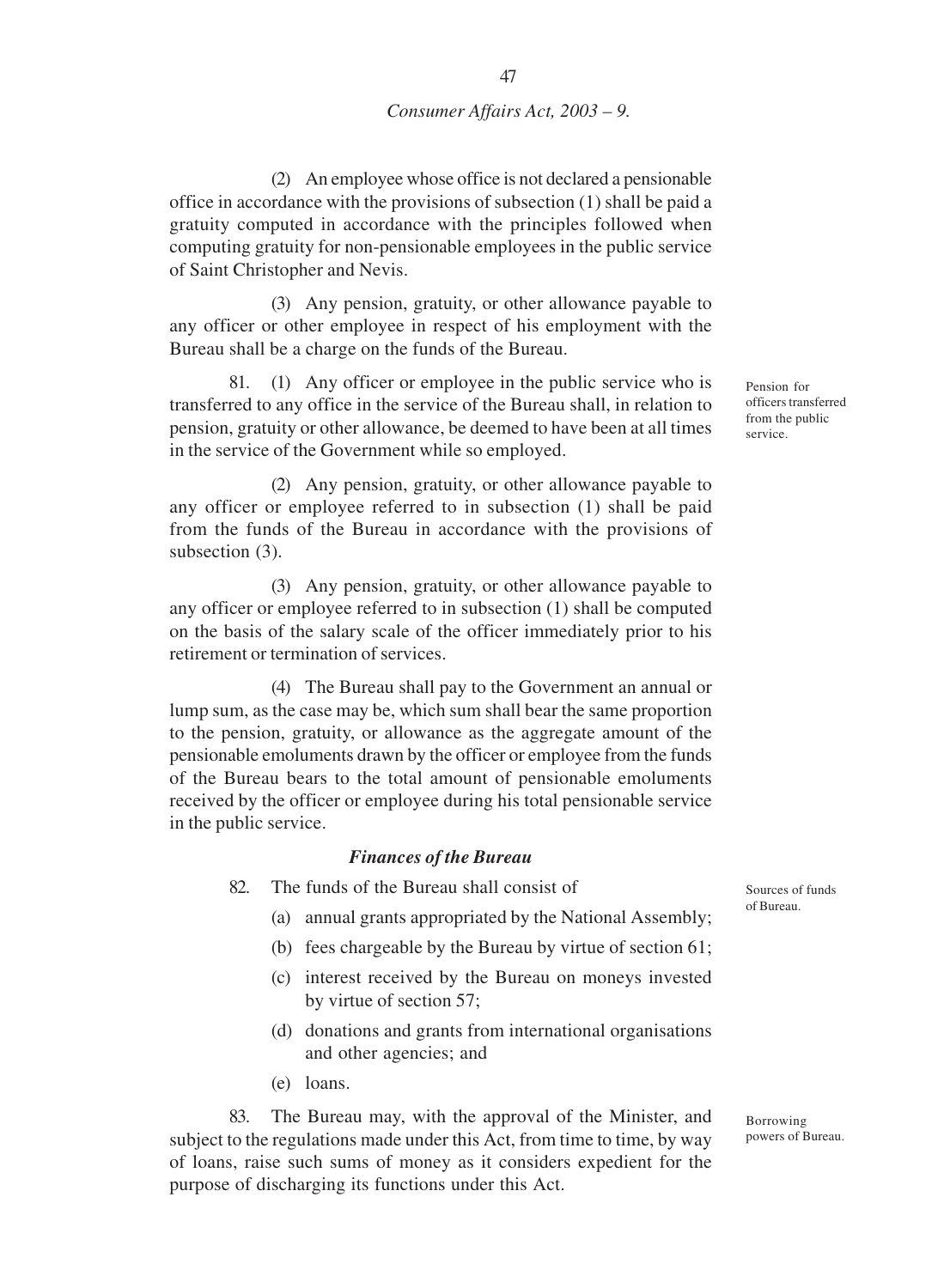| Investment of<br>surplus funds.          | (1) Subject to the directions of the Minister, all moneys of<br>84.<br>the Bureau not immediately required for the purposes of the Bureau may<br>be invested in such securities as may be approved either generally or<br>specifically by the Minister responsible for finance.                       |  |  |  |  |  |
|------------------------------------------|-------------------------------------------------------------------------------------------------------------------------------------------------------------------------------------------------------------------------------------------------------------------------------------------------------|--|--|--|--|--|
|                                          | (2) In giving the directions referred to in subsection $(1)$<br>the Minister shall act in accordance with the advice of Cabinet.                                                                                                                                                                      |  |  |  |  |  |
|                                          | (3) The Bureau may, with the approval of the Minister<br>responsible for finance, sell all or any of its securities.                                                                                                                                                                                  |  |  |  |  |  |
| Keeping of<br>accounts of the<br>Bureau. | 85.<br>The Bureau shall keep proper books of accounts and accounts<br>relating to its functions under this Act, and the books of accounts shall be kept<br>in such manner and form as the Minister responsible for finance may direct.                                                                |  |  |  |  |  |
| Audit.                                   | The books of accounts and accounts of the Bureau shall be<br>86.<br>audited annually by an auditor appointed annually by the Board and<br>approved by the Minister.                                                                                                                                   |  |  |  |  |  |
| Report.                                  | 87.<br>The Bureau shall, every year, make a report to the Minister<br>detailing the activities carried out by the Bureau during the year in question<br>and such report shall contain a financial statement certified by the auditor.                                                                 |  |  |  |  |  |
|                                          | <b>PART IX-RESOLUTION OF DISPUTES</b>                                                                                                                                                                                                                                                                 |  |  |  |  |  |
| Submission of<br>complaints.             | (1) A person who is aggrieved by conduct engaged in by a<br>88.<br>supplier or seller in the course of business, which conduct the person<br>considers unfair or which otherwise contravenes the provisions of this Act<br>may, upon payment of the prescribed fee, submit a complaint to the Bureau. |  |  |  |  |  |
|                                          | (2) The Bureau may waive the fee payable under<br>subsection (1) upon being satisfied that it is desirable to do so.                                                                                                                                                                                  |  |  |  |  |  |
|                                          | (3) A complaint made under this section shall be in writing,<br>and if made orally shall be reduced in writing, and be addressed to the<br>Director of Consumer Affairs Bureau.                                                                                                                       |  |  |  |  |  |
|                                          | (4) This section does not affect the right of any person to<br>enforce in a court of law a complaint referred to in this section except that<br>the person shall not institute proceedings in both the Tribunal and a<br>court in respect of the same complaint.                                      |  |  |  |  |  |
| Evaluation of<br>complaints.             | (1) Upon receipt of a complaint the Bureau shall determine<br>89.<br>the action to be taken on the complaint and may require the complainant<br>to submit such additional information as the Bureau may require.                                                                                      |  |  |  |  |  |
|                                          | (2) The Bureau may refuse to take action, in relation to a<br>complaint, on any of the following grounds:                                                                                                                                                                                             |  |  |  |  |  |

(a) that the complaint is trivial, frivolous or vexatious or not made in good faith;

48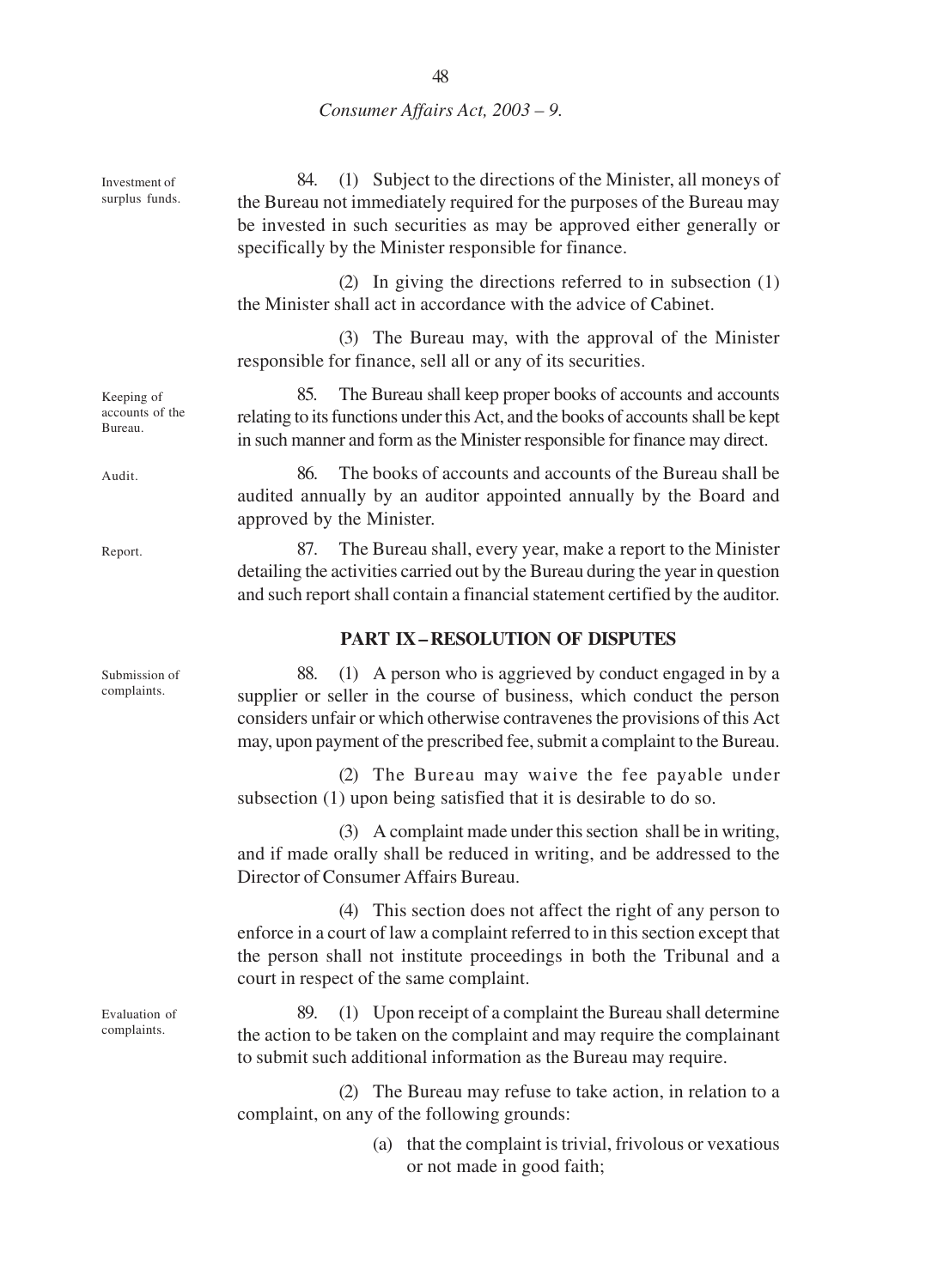- (b) where the complainant does not have a sufficient interest in the complaint;
- (c) where the complainant fails or refuses to submit further particulars requested by the Director;
- (d) if the conduct complained of, in the opinion of the Bureau, does not constitute conduct which is not fair and reasonable in the public interest or in contravention of any provision of this Act;
- (e) where the complaint should more appropriately be dealt with by the disciplinary committee of a professional body or by a court in the exercise of its criminal jurisdiction.

90. Where the Bureau refuses to take action under section 89(2), a consumer or consumer organisation may, either refer the matter to arbitrators or apply to the Court for the determination of the matter.

91. Where the Bureau is of the opinion that a supplier is engaged in conduct that does not necessitate instituting any proceedings under this Act the Bureau may demand a written undertaking from the supplier to the effect that the supplier shall desist from that kind of conduct, and the written undertaking shall be enforceable in a court of law.

92. (1) The Bureau may, on its own initiative or upon a request of any person, institute criminal or civil proceedings in respect of any contravention or breach of the provisions of this Act.

(2) Nothing in this section shall be deemed to limit the private right of action available to an individual to enforce his rights under the provisions of this Act.

93. (1) There is established a Tribunal to be known as the Consumer Claims Tribunal.

(2) The Tribunal shall consist of five members appointed by the Governor-General, acting in accordance with the recommendation of the Judicial and Legal Services Commission, upon such terms and conditions as may be specified in their instruments of appointment.

(3) No person shall qualify for appointment as a member of the Tribunal unless that person has qualifications and/or experience in law, economics, business or consumer affairs, except that the person appointed as Chairperson shall be legally qualified.

(4) The Governor-General, acting in accordance with the recommendation of the Judicial and Legal Services Commission, shall in accordance with the provisions of subsection (3), appoint a Chairperson of the Tribunal from among members of the Tribunal.

Refusal of Bureau to take action.

Written undertakings.

Institution of actions under this Act.

Establishment of Tribunal.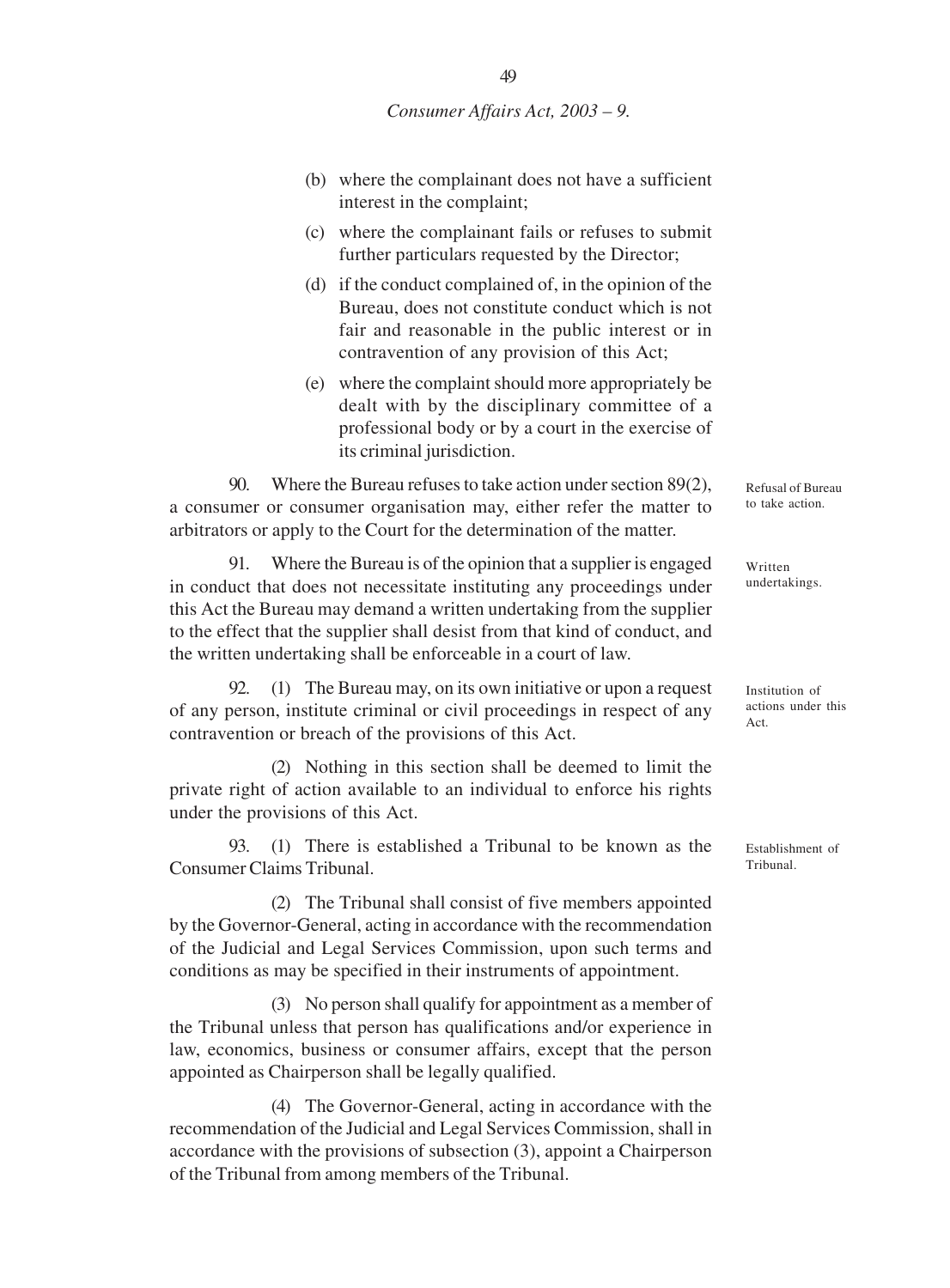(5) Where a member of the Tribunal is temporarily absent or is temporarily incapacitated such that the member is not able to discharge his or her duty, the Governor-General, acting in accordance with the recommendation of the Judicial and Legal Services Commission, may, by notice published in the Gazette, appoint a suitable person to act in the member's place.

(6) The Minister shall publish in the *Gazette* notice of a person appointed member of the Tribunal.

94. (1) A member of the Tribunal shall hold office for a period not exceeding three years, except that the member shall be eligible for re-appointment.

(2) A member of the Tribunal shall vacate office in accordance with the provisions of sections 95 and 96 of this Act.

95. (1) A member of the Tribunal may, at any time, and in writing, resign from the Tribunal and the member's resignation shall be addressed to the Governor-General.

(2) The Minister shall publish in the *Gazette* notice of every resignation of a member of the Tribunal.

96. (1) The office of a member of the Tribunal shall become vacant if

- (a) the member dies;
- (b) the member's term of office expires;
- (c) the member resigns in accordance with section 95;
- (d) the member is convicted of an indictable offence; or
- (e) the member is removed from office in accordance with the provisions of subsection (2).

(2) The Governor-General, acting in accordance with the recommendation of the Judicial and Legal Services Commission, may remove a member from the Tribunal if the Governor-General is satisfied that the member

- (a) is permanently incapable of performing his or her duties;
- (b) has engaged in dishonourable conduct;
- (c) is incompetent;
- (d) has neglected his or her duty; or
- (e) is bankrupt.

(3) A member of the Tribunal shall not be removed from office except as provided by this section.

Duration of office of a member of the Tribunal.

Resignation of a member of the Tribunal.

Termination of membership of a member of the Tribunal.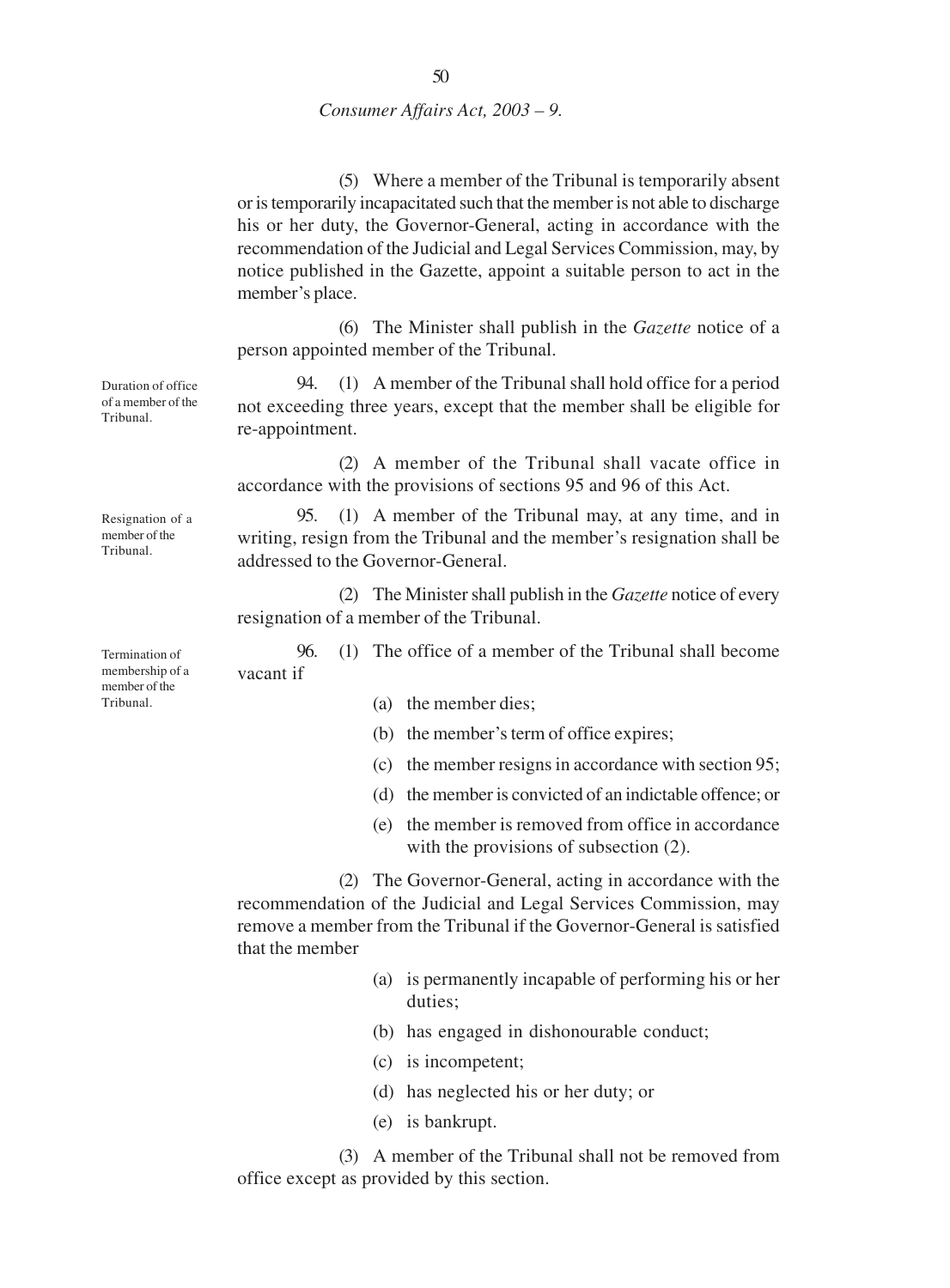(4) The Minister shall publish in the *Gazette* notice of every member whose office falls vacant in accordance with the provisions of this section.

97. (1) The Minister of Finance may direct what sums of money shall be paid by way of remuneration

- (a) to a member of the Tribunal; and
- (b) to a person appointed to assist the Tribunal.

(2) The Minister may also direct payment of any other expenses consequent upon the discharge of the functions of the Tribunal.

(3) Any payment directed to be made under this section shall be made out of moneys voted for the purpose by Parliament.

98. (1) The function of the Tribunal is to enforce the rights conferred upon consumers by Parts II, III, V and VI of this Act, and to exercise the jurisdiction specified in subsection (2) of this section and Part IV of this Act.

- (2) The jurisdiction of the Tribunal is
	- (a) to determine complaints made to it in accordance with this Act where the value of the subject-matter of the complaint does not exceed the sum of \$30,000; and
	- (b) to make awards and other decisions in accordance with the powers conferred on it by this Act.

(3) The awards and costs to be made by the Tribunal under this Act shall not exceed \$30,000.

(4) The Tribunal shall not have jurisdiction to hear and determine any criminal matter that arises out of the contravention of any provision of this Act.

(5) Notwithstanding subsection (2), the monetary value of a dispute may be increased where the parties to a dispute agree, in writing, to

- (a) extend the monetary jurisdiction of the Tribunal in respect to that dispute;
- (b) abandon part of their claims in order to bring the claim within the jurisdiction of the Tribunal.

99. The Tribunal shall not hear and determine a complaint unless it is satisfied that the Bureau has made all reasonable efforts to obtain redress for the complainant and has failed to obtain such redress.

100. (1) The Tribunal shall meet on such occasions as may be expedient for the hearing and determination of disputes, and at such places and times as the Tribunal may determine.

Remuneration of a member of the Tribunal.

Functions and jurisdiction of the Tribunal.

Bureau to try to settle.

Sitting of the Tribunal.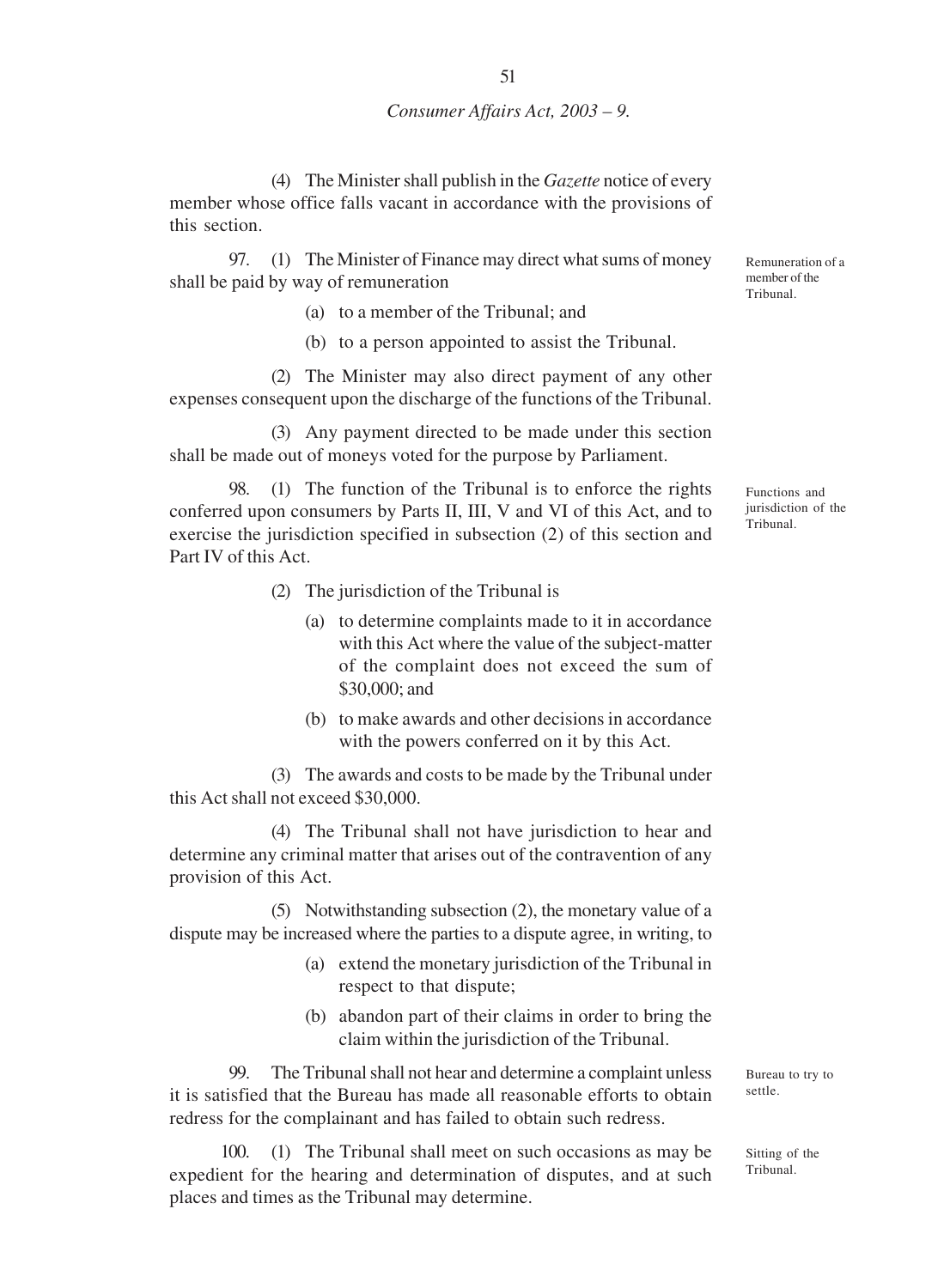(2) The Tribunal shall, for the purpose of exercising its jurisdiction, normally consist of a Chairperson and two other members.

(3) The Minister of Justice and Legal Affairs shall, by regulations, prescribe the procedure to be followed by the Tribunal in hearing and determining disputes referred to it.

(4) There shall be appointed a Registrar of the Tribunal who shall be a public officer.

101. A person who is dissatisfied with the decision of the Tribunal may appeal against the decision to a Court of Appeal within fourteen days from the day the decision is made, and the appeal so made shall be on a question or point of law only.

102. (1) Where the Bureau finds that a supplier is engaged in conduct that is contrary to the provisions of this Act the Bureau may apply, in the prescribed form, to a Court for any of the following orders

- (a) an injunction restraining the supplier from engaging in conduct that is in breach of the Act;
- (b) a corrective advertising order directing the supplier to disclose correct information to the public or to publish a correct advertisement.

(2) Where the Bureau successfully institutes criminal proceedings arising out of this Act against a seller or supplier as a result of loss or damage suffered by a consumer the Court shall, on the application of the Bureau, and without instituting civil proceedings, award compensation to the consumer who has suffered loss or damage as a result of the breaches of the Act.

# **PART X – GENERAL PROVISIONS**

# *Prohibition Notices etc*

- 103. (1) The Bureau of Standards may:
	- (a) serve on any person a notice prohibiting that person from
		- (i) supplying:
		- (ii) offering to supply;
		- (iii) agreeing to supply;
		- (iv) exposing for supply; or
		- (v) possessing for supply;

any goods which the Bureau considers unsafe, and which are described in the notice;

Prohibitions notices etc.

52

Appeals.

Enforcement orders.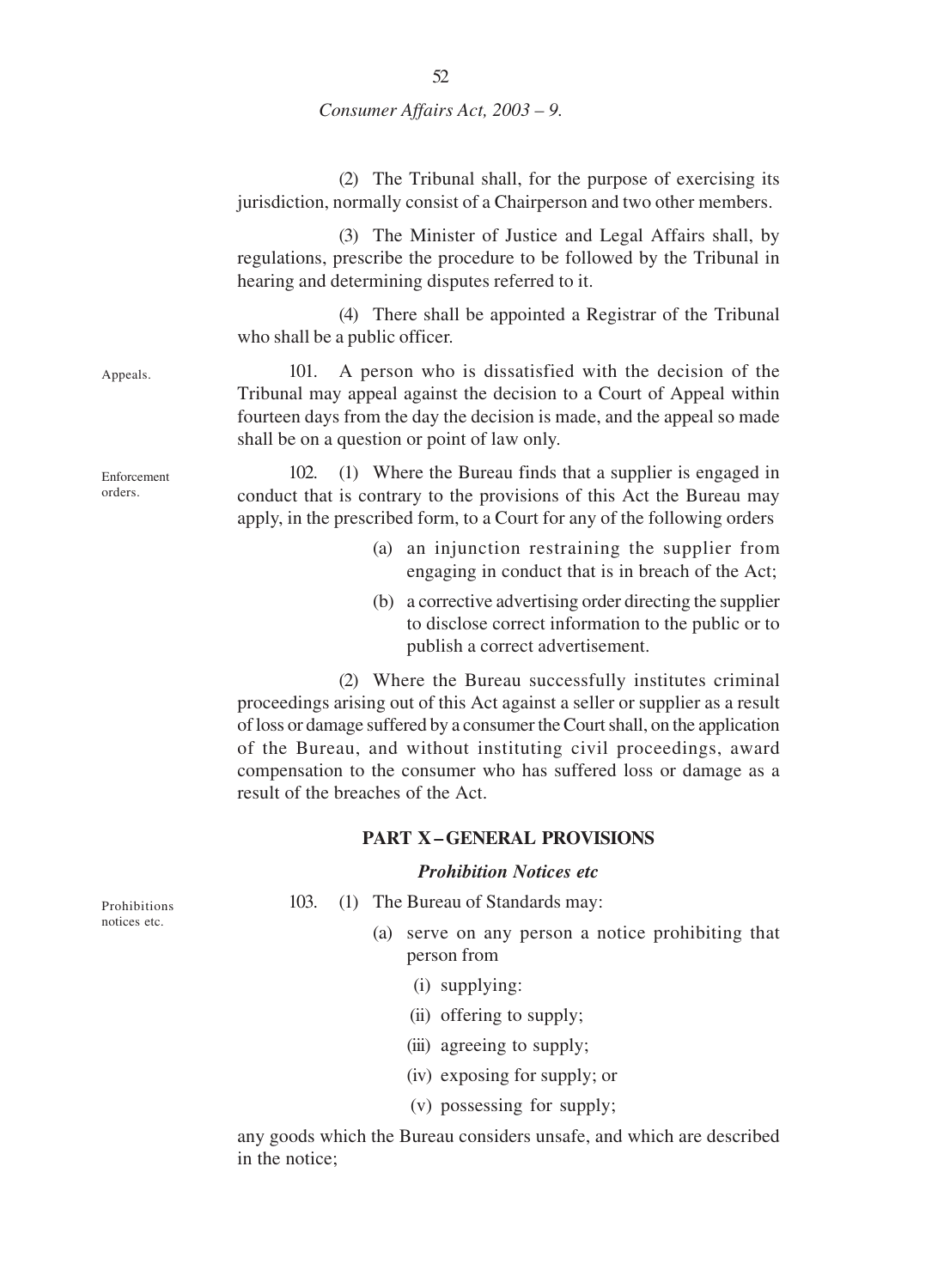(b) serve on any person a notice requiring that person, at his own expense, to publish in a form and manner and on occasions specified in the notice, a warning about any goods supplied by that person which the Bureau of Standards considers to be unsafe, and are described in the notice.

(2) The consumer safety regulations shall have effect with respect to prohibition notices and notices to warn and the Bureau of Standards may prescribe the manner in which information is to be given to any person.

(3) The Bureau of Standards may, where it gives a consent for the purposes of a prohibition notice, impose such conditions on the doing of anything for which the consent is required as the Bureau of Standards considers appropriate.

104. (1) If the Minister or the Bureau of Standards, as the case may be, considers that, for the purpose of deciding whether to

Power to obtain information.

- (a) make, vary or revoke any safety regulations;
- (b) serve, vary or revoke a prohibition notice; or
- (c) serve or revoke a notice to warn;

the Minister or the Bureau of Standards requires information which another person is likely to be able to furnish, the Minister or the Bureau of Standards may serve on the person a notice under this section.

(2) A notice served on any person under this section may require that person

- (a) to furnish to the Minister within a period specified in the notice such information as is so specified;
- (b) to produce such records as are specified in the notice at a time and place so specified and to a person appointed by the Minister for the purpose to take copies of the records at that time and place.
- (3) A person commits an offence if he
	- (a) refuses or fails, without reasonable cause, to comply with a notice served on him under this section; or
	- (b) in purporting to comply with a requirement which by virtue of subsection (2)(a) is contained in the notice
		- (i) furnishes information which he knows is false in a material particular; or
		- (ii) recklessly furnishes information which is false in a material particular;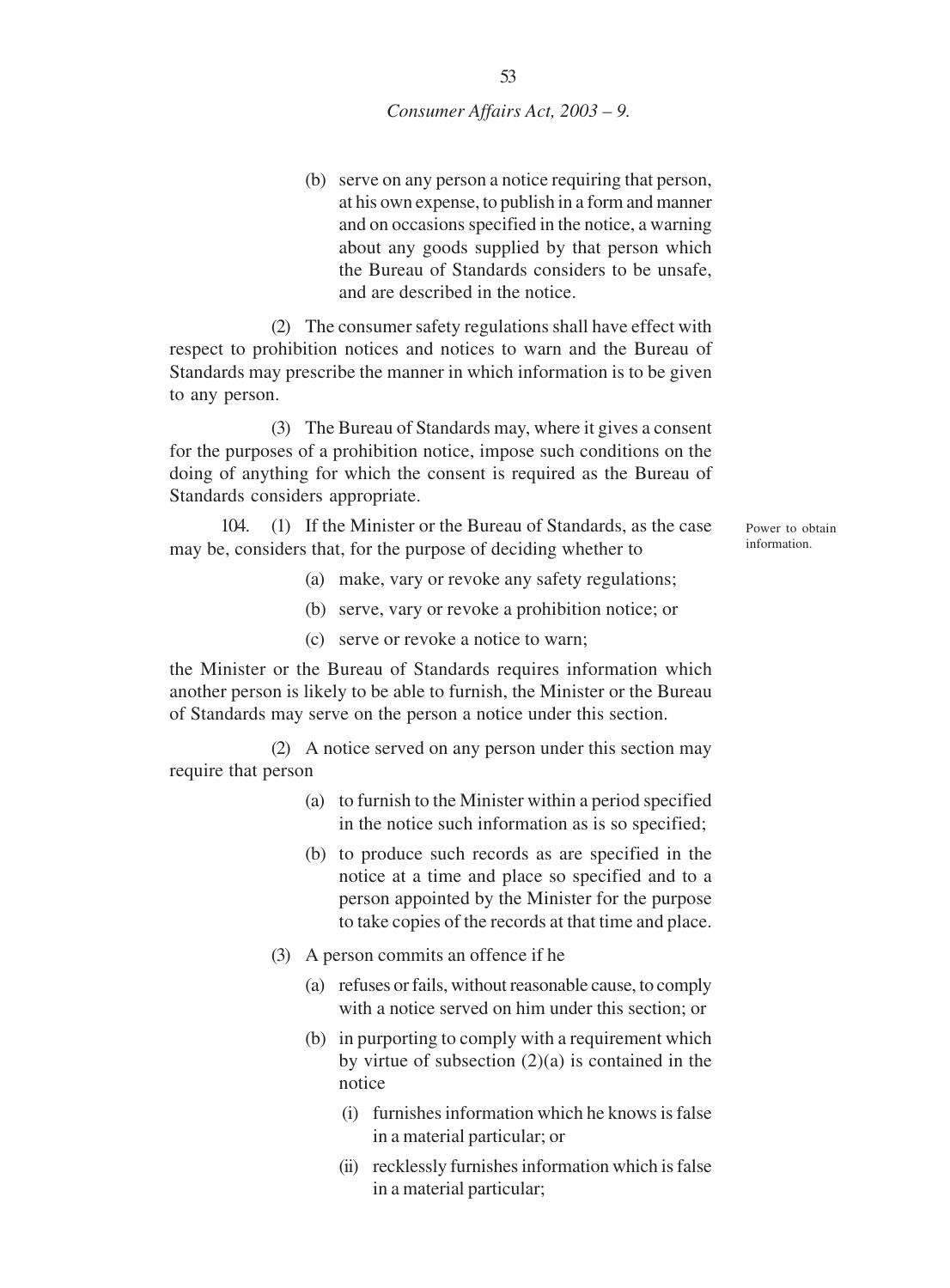and is liable, on summary conviction, to a fine not exceeding ten thousand dollars.

105. (1) Subject to subsection (2), no information with respect to any particular business which is obtained by virtue of this Act shall as long as that business continues to be carried on, be disclosed without the consent of the person for the time being carrying on that business.

(2) Subsection (1) shall not apply to any disclosure of information which is made for the purpose of

- (a) facilitating the performance by the Minister or the Bureau of any of their functions under this Act; or
- (b) any legal proceedings.

(3) A person who contravenes this section commits an offence and is liable on summary conviction, to a fine not exceeding five thousand dollars.

# *Defences in civil proceedings*

106. In any civil proceeding under this Act against a supplier in respect of a defect in a product, it shall be a defence for the supplier to show

- (a) that the defect is attributable to compliance with a requirement imposed by or under any enactment;
- (b) that the supplier did not at any time supply or sell the product to another;
- (c) that the following conditions are satisfied, that is to say;
	- (i) that the only supply of the product to another by the supplier was otherwise than in the course of a business of the supplier;
	- (ii) that section  $34(2)$  does not apply to the supplier or applies to him by virtue only of things done otherwise than with a view to profit;
- (d) that the defect did not exist in the product at the relevant time;
- (e) that the state of scientific and technical knowledge at the relevant time was not such that a produce of products of the same description as the product in question might be expected to have discovered the defect if it had existed in his products while they were under his control; or
- (f) that the defect

Restrictions on disclosure of information.

Defences in civil proceedings.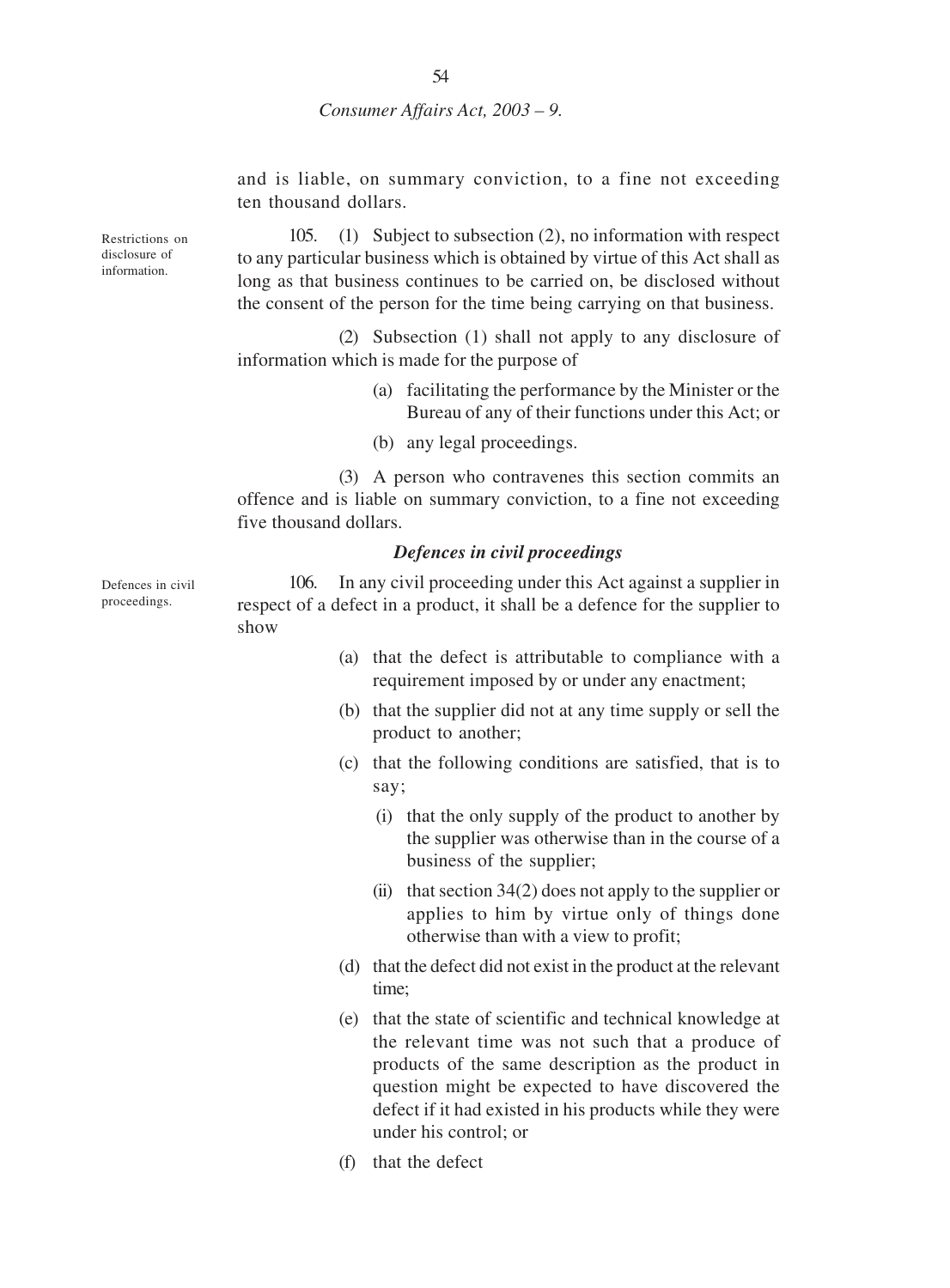- (i) constituted a defect in a product referred to as "the subsequent product" in which the product in question had been comprised; and
- (ii) was wholly attributable to the design of the subsequent product or to compliance by the producer of the product in question with instructions given by the producer of the subsequent product.

# *Defences in criminal proceeding*

107. (1) Subject to the provisions of subsection (2), in any criminal proceedings under this Act, it shall be a defence if the defendant establishes

Defences in criminal proceedings.

- (a) that the contravention in respect of which the proceedings are instituted was due to
	- (i) a mistake;
	- (ii) reliance on information supplied by another person;
	- (iii) the act or default of another person;
	- (iv) an accident or some other cause beyond his control; and
- (b) that he took reasonable precautions and exercised due diligence to avoid the contravention.

(2) Where a person relies on any defence provided by sub-paragraph (ii) or (iii) of paragraph (a) of subsection  $(1)$  he shall first obtain leave of the Court in order to rely on the defence, unless before the day on which the hearing of the proceedings commences, he served on the person who instituted the proceedings a notice in writing giving such information that would identify or assist in the identification of the other person as was then in his possession.

(3) In any criminal proceedings under this Act, in relation to the supply of goods that did not comply with a consumer product safety standard or in relation to which the supplier did not comply with a consumer product information standard, it shall be a defence if the defendant establishes

> (a) that the goods were acquired by him for the purposes of re-supply and were so acquired from a person who carried on in the Federation a business of supplying such goods otherwise than as the agent of a person outside the Federation; and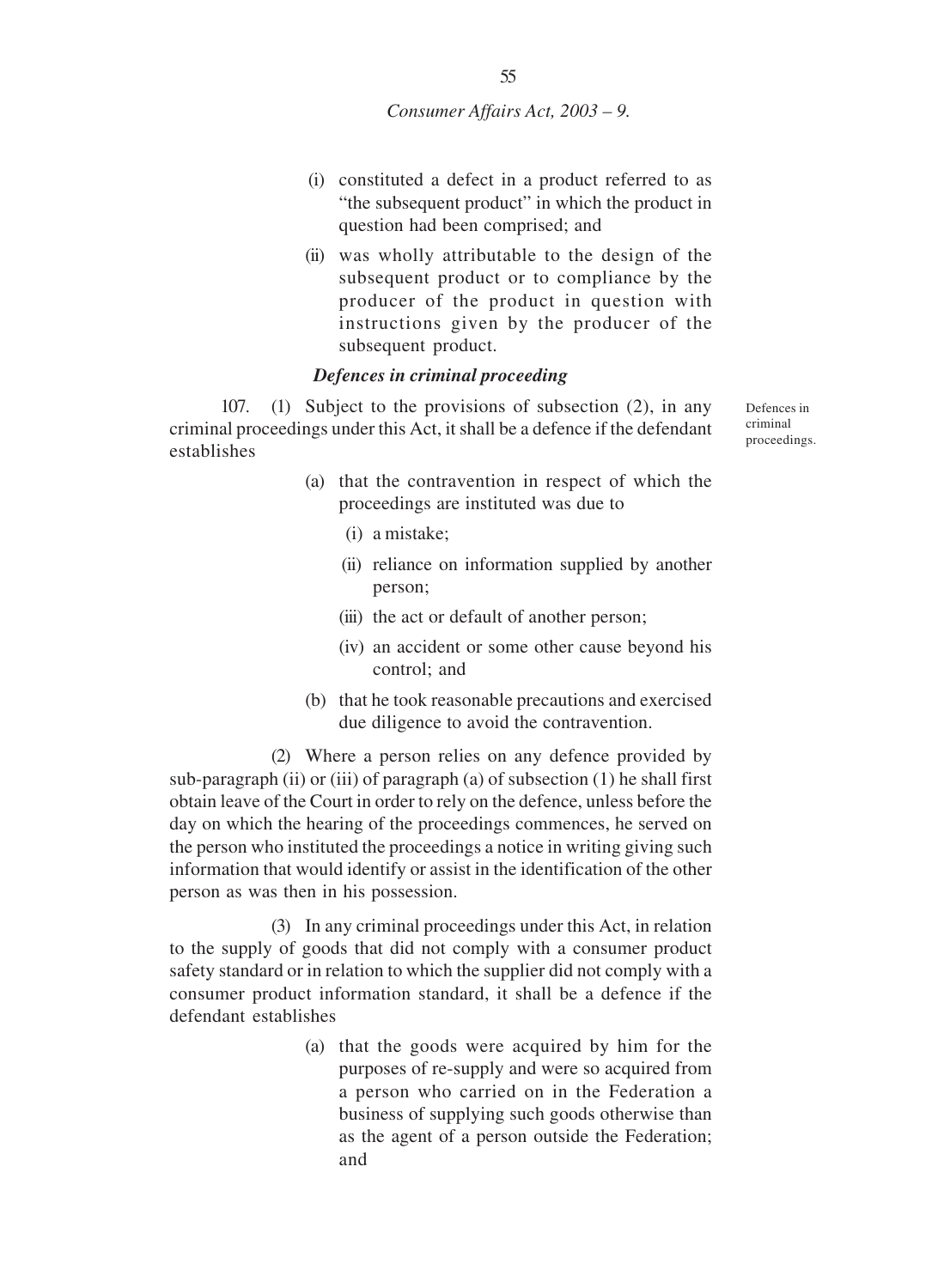- (b) that he did not know, and could not with reasonable diligence have ascertained, that the goods did not comply with that standard or that he had not complied with that standard or that he had not complied with that standard in relation to the goods as the case may be; or
- (c) that he relied in good faith on a representation by the persons from whom he acquired the goods that a consumer product safety standard or a consumer product information standard, as the case may be, had not been prescribed in respect of the goods.

(4) No person shall, without leave of the Court, be entitled to rely on any defence provided by subsection (3), unless that person has within such time as is prescribed by rules of the Court, served on the person who instituted the proceedings a notice in writing identifying the person from whom he acquired the goods.

(5) In any proceedings against a supplier for an offence under this Act in respect of any goods it shall be a defence for that person if he establishes

- (a) that he reasonably believed that the goods would not be used or consumed in the Federation;
- (b) that the following conditions were satisfied, that is to say,
	- (i) that he supplied the goods,
	- (ii) that he offered or agreed to supply the goods,
	- (iii) that he exposed or possessed the goods for supply, as the case may be, in the course of carrying on a retail business; and
	- (iv) that at the time he supplied the goods or agreed or offered to supply them or exposed or possessed them for supply, he neither knew nor had reasonable grounds for believing that the goods were not in conformity with the general safety requirements;
- (c) that the terms on which he supplied the goods or agreed or offered to supply them or in the case of goods which he exposed or possessed for supply, the terms on which he intended to supply them,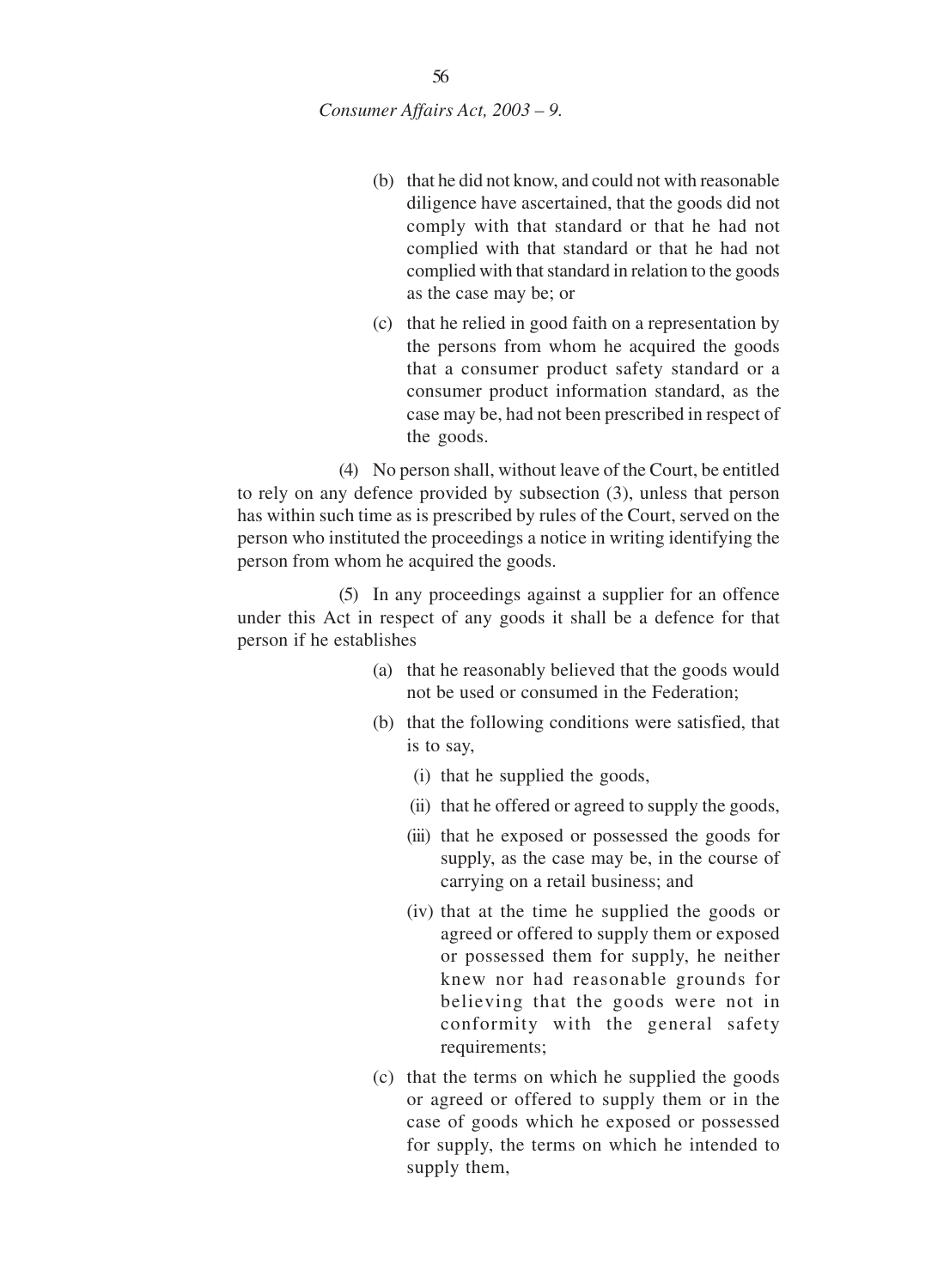- (i) indicated that the goods were not supplied or to be supplied as new goods,
- (ii) provided for, or contemplated, the acquisition of an interest in the goods by the persons supplied or to be supplied.

(6) For the purposes of subsection  $(4)(b)$ , goods are supplied in the course of carrying on a retail business if

- (a) they are supplied in the course of carrying on a business of making a supply of consumer goods available to persons who generally acquire them for private use or consumption, whether or not they are themselves acquired for a person's private use or consumption; and
- (b) the descriptions of goods the supply of which is made available in the course of that business do not, to a significant extent, include manufactured or imported goods which have not been previously supplied in the Federation.

# *Establishing intention of body corporate*

108. (1) Where, in any proceedings under this Act in respect of any conduct engaged in by a body corporate, it is necessary to establish the intention of the body corporate, it is sufficient to show that a servant or agent of the body corporate by whom the conduct was engaged in had that intention.

(2) Any conduct engaged in on behalf of a body corporate by a director, agent or servant of the body corporate or by any other person at the direction or with the consent or agreement, whether express or implied, of a director, agent or servant of the body corporate shall be deemed, for the purposes of this Act, to have been engaged in also by the body corporate.

# *Codes of Practice*

109. (1) Subject to this section, a Code of Practice may be mandatory or voluntary.

(2) The Minister may, by Order, declare any Caricom Code of Practice adopted by the Bureau as a national Code of Practice and any other Code of Practice primarily intended to protect the consumer in any aspect to be mandatory.

(3) The Minister shall, before making the Order under subsection (2), give at least thirty days notice published in the *Gazette* and in a daily newspaper published in the Federation, of his intention to Conduct by servants or agents.

Mandatory and voluntary codes of practice.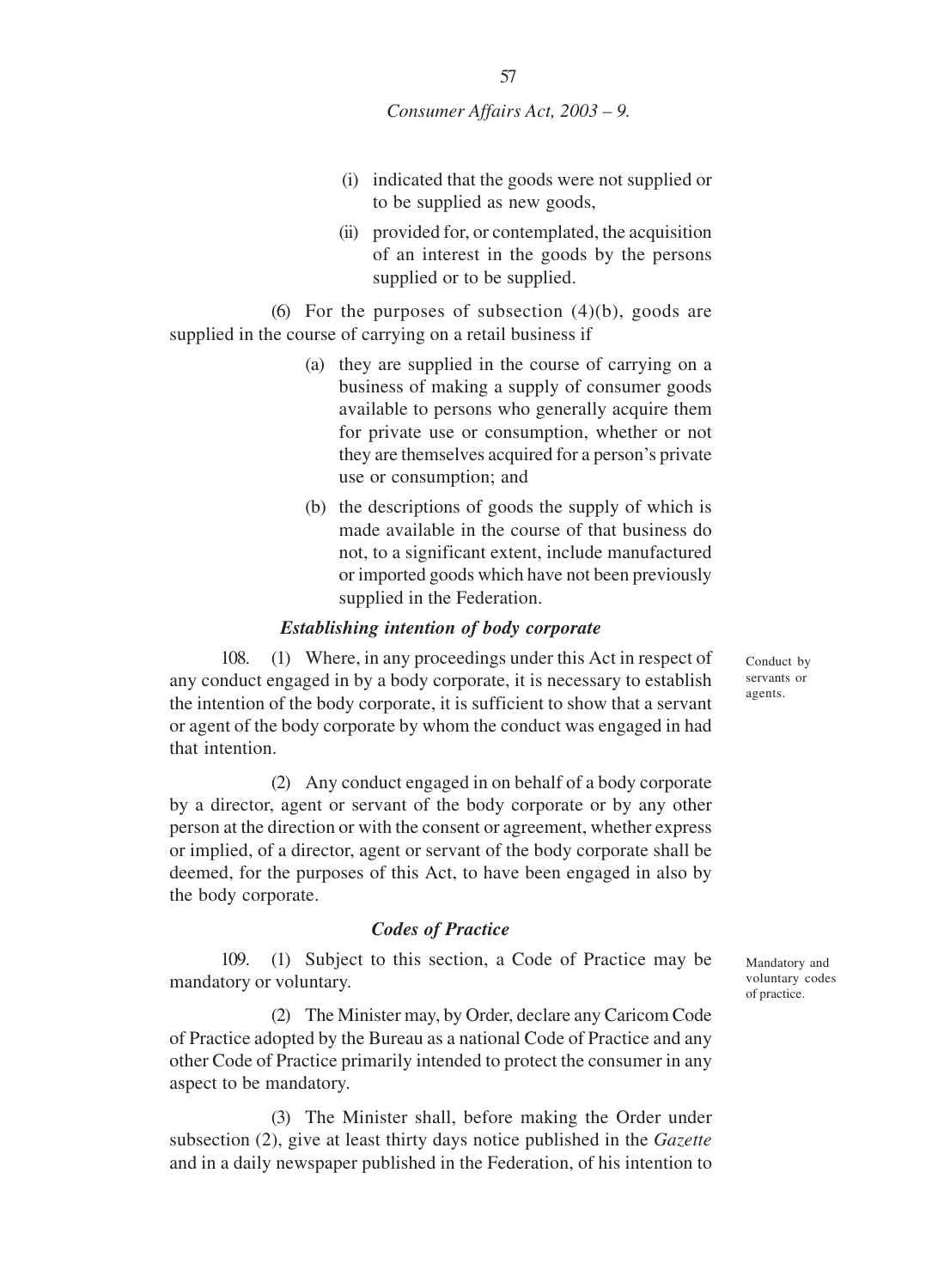make the Order, and the notice shall contain the date on which it is intended that the Code of Practice shall become mandatory.

## *Regulations*

110. (1) The Minister may, after consulting the Bureau of Standards and other organisations representing interests likely to be affected by the proposed regulations, make regulations generally for giving effect to the provisions of this Act, and without limiting the generality of subsection (1), the Minister may

- (a) prescribe a consumer product safety standard consisting of such requirements as to
	- (i) performance, composition, content, design, construction, finish or packing of the goods, and
	- (ii) the form and content of markings, labelling, warnings or instructions to accompany the goods, as is reasonably necessary to prevent or reduce risk of injury to persons using the goods;
- (b) prescribe a consumer product information standard consisting of such requirements as to
	- (i) the disclosure of information relating to the performance, composition, content, design, construction, finish, or packing of the goods; and
	- (ii) the form and manner in which the information is to be disclosed on or with the goods;

as is reasonably necessary to give persons using the goods accurate information as to the quantity, quality, nature, or value of the goods.

(c) in relation to a notice to warn any goods to which that section or any growing crops or things comprised in land by virtue of being attached to it.

(2) Regulations made under this section shall be laid before the National Assembly.

Conflict of laws. Act No. 6 of 1991. Act No. 6 of 1983.

111. Where the provisions of this Act are in conflict with the provisions of the Banking Act, 1991 or the Eastern Caribbean Central Bank Act, 1983, the provisions of this Act shall prevail.

Regulations.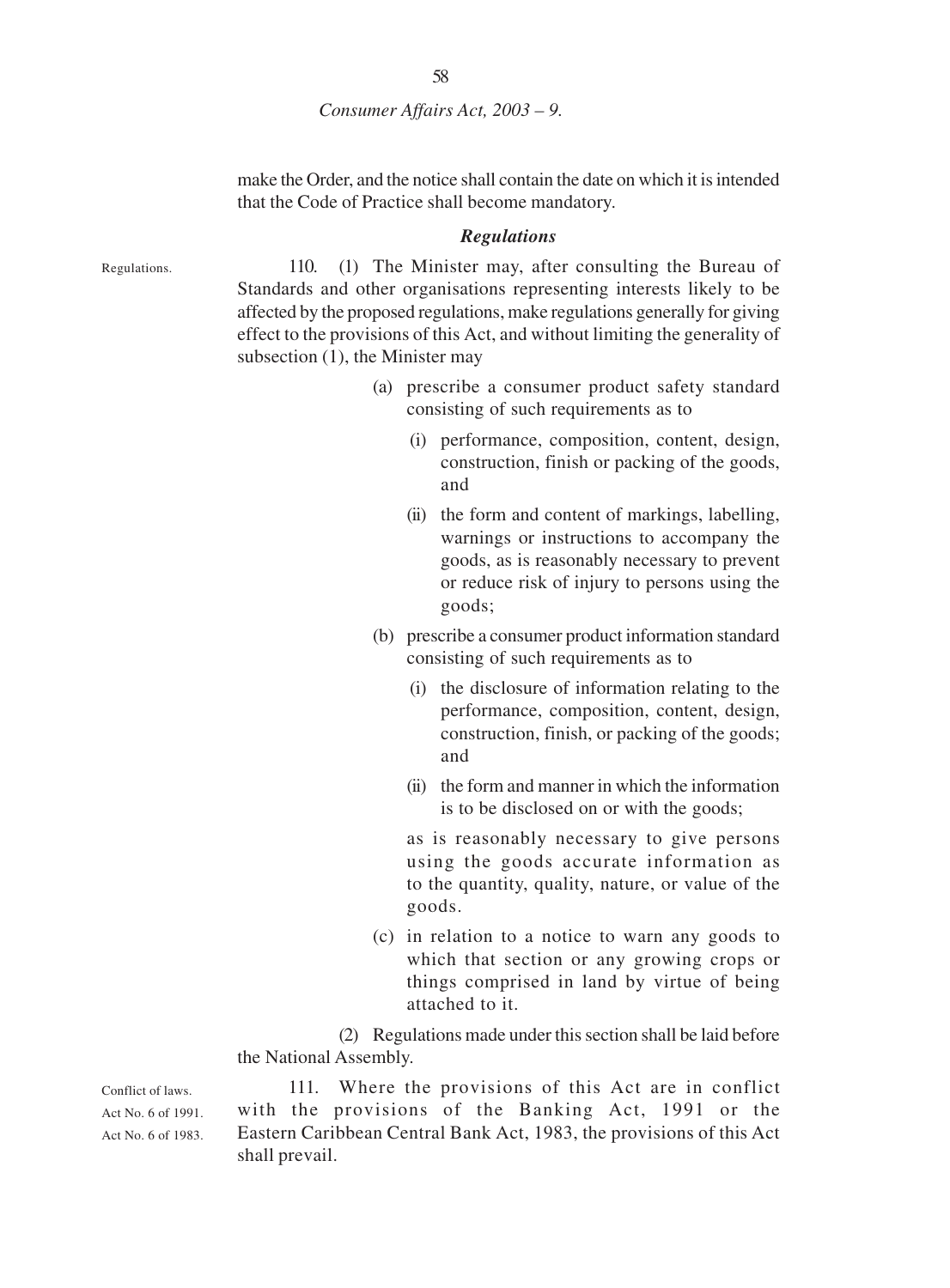# **SCHEDULES**

# *First Schedule*

(Section 31(4))

# *An Indicative and Illustrative List of Terms which may be regarded as Unfair*

- 1. Terms which have the effect of
	- (a) excluding or limiting the legal liability of a seller or supplier in the event of the death of the consumer or personal injury to the latter resulting from an act or omission of the seller or supplier;
	- (b) inappropriately excluding or limiting the legal rights of the consumer vis-a-vis the seller or supplier or another party in the event of total or partial non-performance or inadequate performance by the seller or supplier of any of the contractual obligations, including the option of off-setting a debt owed to the seller or supplier against any claim which the consumer may have against him;
	- (c) making an agreement binding on the consumer whereas provision of services by the supplier is subject to a condition whose realisation depends on his own will alone;
	- (d) permitting the seller or supplier to retain sums paid by the consumer where the latter decides not to conclude or perform the contract without providing for the consumer to receive compensation of an equivalent amount from the seller or supplier where the latter is the party cancelling the contract;
	- (e) requiring any consumer who fails to fulfil his obligation to pay a disproportionately high sum in compensation;
	- (f) authorising the seller or supplier to dissolve the contract on a discretionary basis where the same facility is not granted to the consumer, or permitting the seller or supplier to retain the sums paid for services not yet supplied by him where it is the seller or supplier himself to dissolve the contract;
	- (g) enabling the seller or supplier to terminate a contract of indeterminate duration without reasonable notice, except where there are serious grounds for doing so;
	- (h) automatically extending a contract of fixed duration where the consumer does not indicate otherwise, when the deadline fixed for the consumer to express his desire to extend the contract is unreasonably early;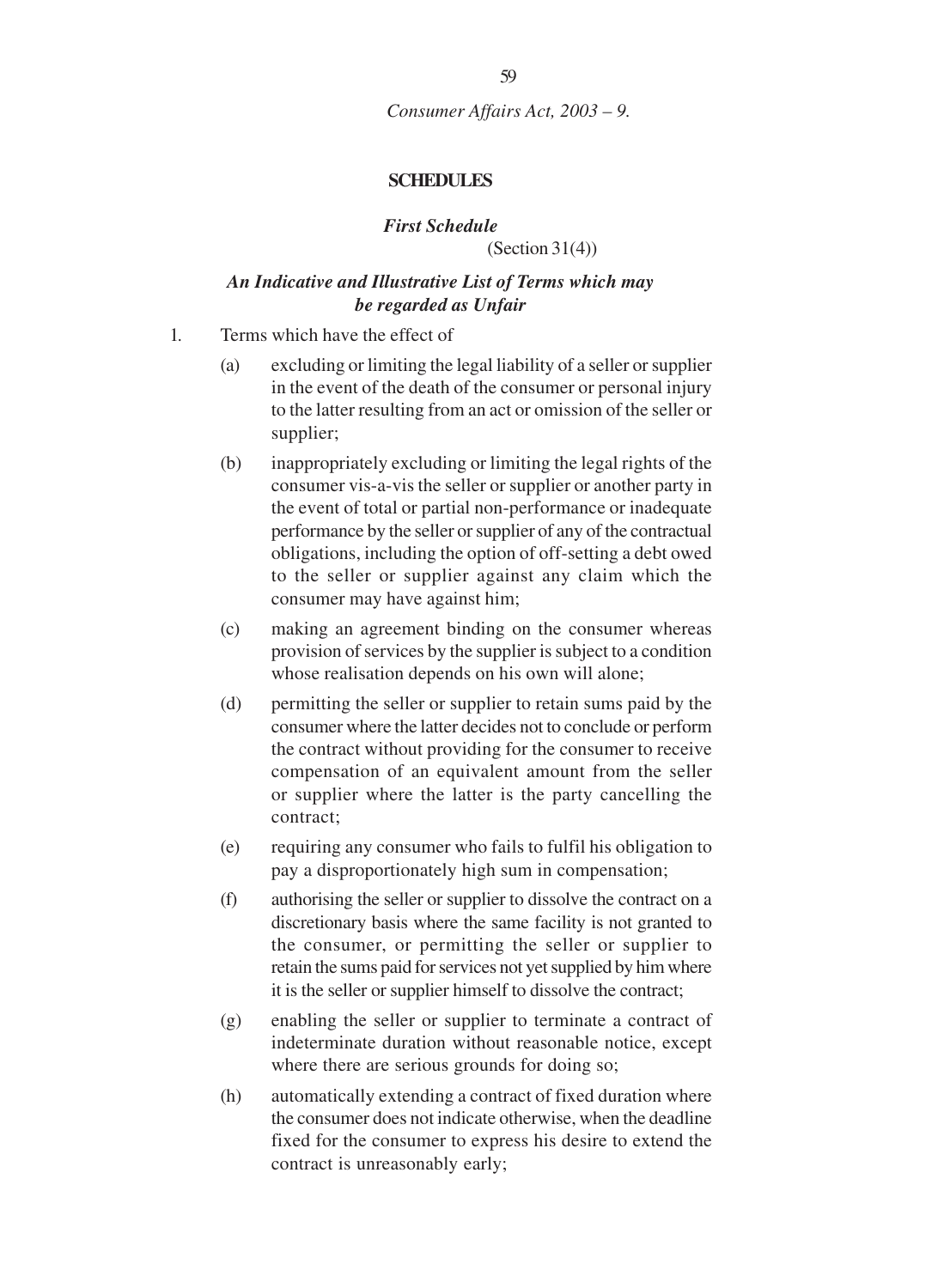- (i) irrevocably binding the consumer to terms which he had no real opportunity of becoming acquainted before the conclusion of the contract;
- (j) enabling the seller or supplier to alter the terms of the contract unilaterally without a valid reason which is specified in the contract;
- (k) enabling the seller or supplier to alter unilaterally without a valid reason any characteristics of the product or service to be provided;
- (l) providing for the price or goods to be determined at the time of delivery or allowing a seller of goods or supplier of services to increase the price without, in both cases, giving the consumer the corresponding right to cancel the contract if the final price is too high in relation to the price agreed when the contract was concluded;
- (m) giving the seller or supplier the right to determine whether the goods or services supplied are in conformity with the contract, or giving the seller or supplier the exclusive right to interpret any term of the contract;
- (n) limiting the seller's or supplier's obligation to respect commitments undertaken by his agents or making his commitments subject to compliance with a particular formality;
- (o) obliging the consumer to fulfil all his obligations where the seller or supplier does not perform his;
- (p) giving the seller or supplier the possibility of transferring his rights and obligations under the contract, where this may serve to reduce the guarantees for the consumer, without the consumer's agreement;
- (q) excluding or hindering the consumer's right to take legal action or exercise any other legal remedy, particularly by requiring the consumer to take disputes exclusively to arbitration not covered by legal provisions unduly restricting the evidence available to him or imposing on him a burden of proof which, according to the applicable law, should lie with another party to the contract.
- 2. Scope of sub-paragraph  $1(g)$ , (j) and (l)
	- (1) Sub-paragraph  $1(g)$  is without hindrance to terms by which a supplier of financial services reserves the right to terminate unilaterally a contract of indeterminate duration without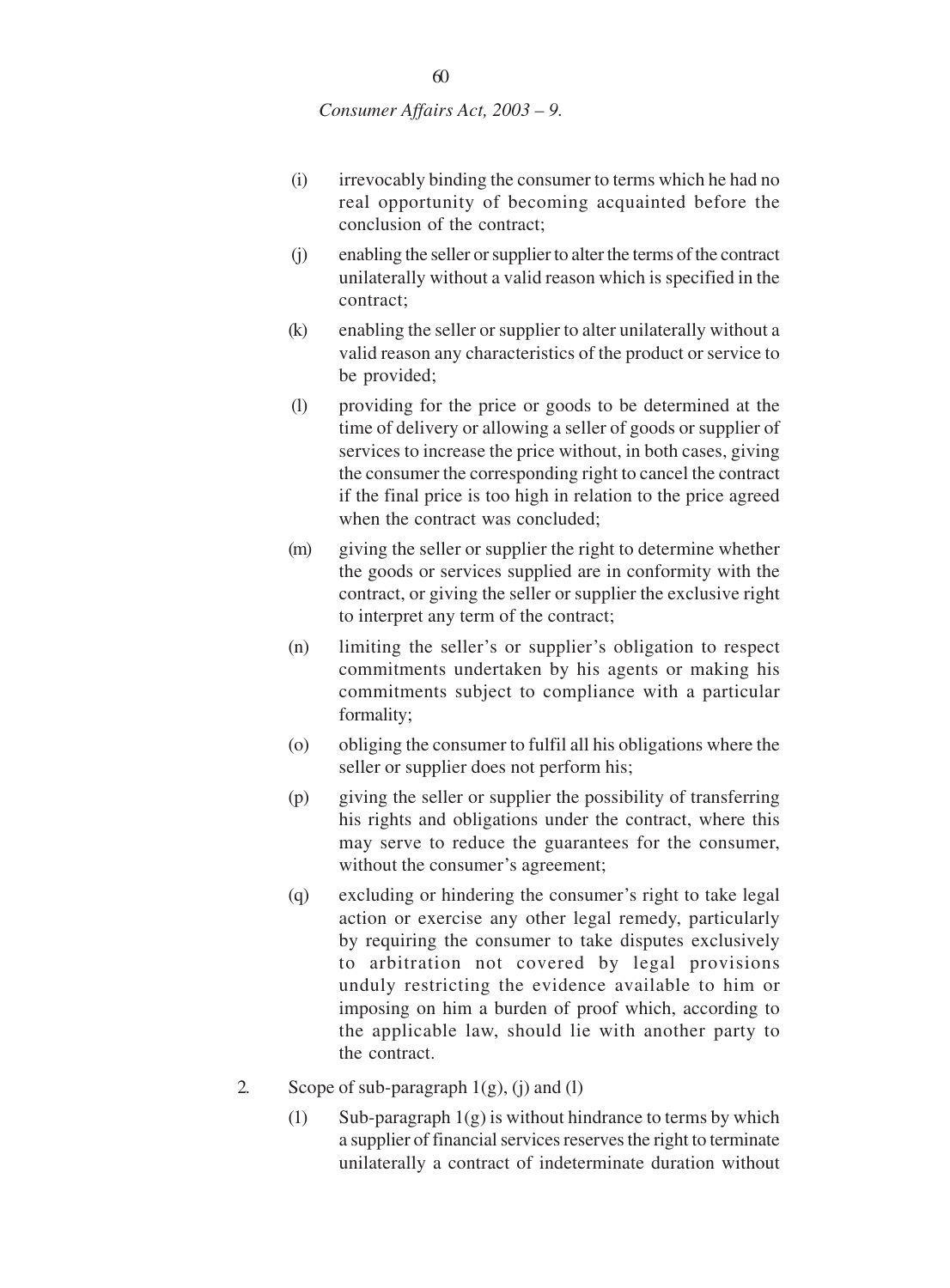notice where there is a valid reason, provided that the supplier is required to inform the other contracting party or parties there of immediately.

- (2) Sub-paragraph  $1(i)$  is without hindrance to terms by which
	- (a) a supplier of financial services reserves the right to alter the rate of interest payable by the consumer or due to the consumer, or the amount of other charges for financial services without notice where there is a valid reason, provided that the supplier is required to inform the other contracting party or parties thereof at the earliest opportunity and the latter are free to dissolve the contract immediately;
	- (b) a seller or supplier reserves the right to alter unilaterally the conditions of a contract of indeterminate duration, provided that he is required to inform the consumer with reasonable notice that the consumer is free to dissolve the contract.
- (3) Sub-paragraph 1(l) is without hindrance to price indexation clauses, where lawful, provided that the method by which prices vary is explicitly described.
- (4) Sub-paragraphs  $1(g)$ , (j) and (l) shall not apply to:
	- (a) transactions in transferable securities, financial instruments and other products or services where the price is linked to fluctuations in a stock exchange quotation or index or a financial market rate that the seller or supplier does not control;
	- (b) contracts for the purchase or sale of foreign currency, traveller's cheques or international money orders denominated in foreign currency.

# *Second Schedule*

# $(Section 77(4))$

1. (1) The Board shall meet at least once in each quarter and at such times as may be necessary or expedient for the transaction of the business of the Board.

(2) The Chairperson shall give at least ten days' notice in writing of every meeting of the Board to each member of the Board, and shall specify in such notice the business to be dealt with at such meeting.

(3) The proceedings at every meeting of the Board shall be recorded in a minute book and shall, subject to any amendments that may be made, be confirmed by the Board at the subsequent meeting.

Meetings and procedure of.